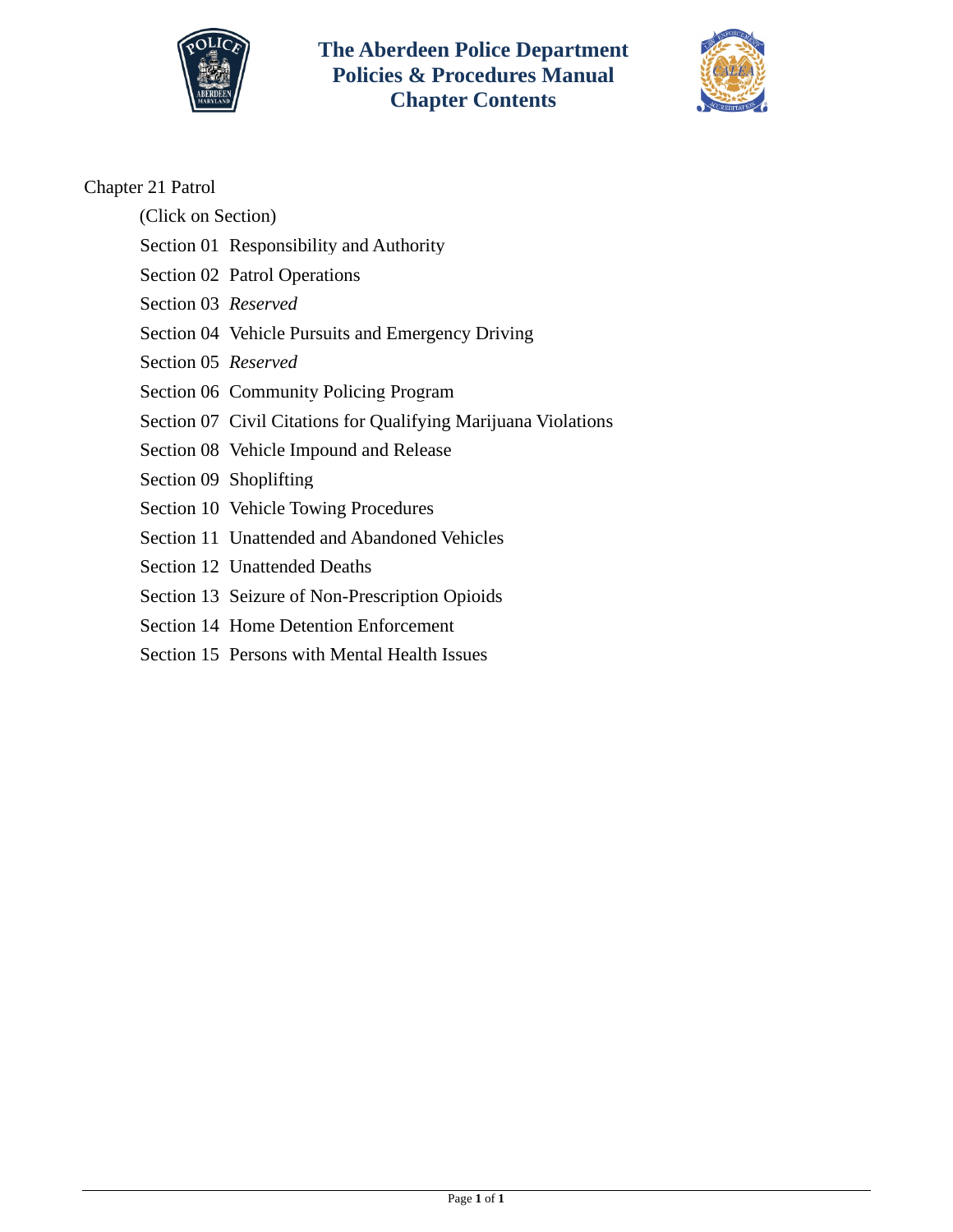



<span id="page-1-0"></span>

| $\Box$ hapter | 21 Patrol                               | GO 17-021, 11/07/2017 |
|---------------|-----------------------------------------|-----------------------|
|               | Section 01 Responsibility and Authority | Supersedes Go 17-018  |

- 1. The Aberdeen Police Department is charged with safeguarding the lives of all persons within the City of Aberdeen, protecting property, and assisting in securing to all persons equal protection of the law.
	- a. These policies and procedures are for Department use only and do not apply in any criminal or civil proceedings.
- 2. Violations of these policies and procedures will only form the basis for Department administrative sanctions, a higher level of training, and/or new policy guidelines.
- 3. Violations of law will form the basis for civil and criminal sanctions in a recognized judicial setting.
- 4. To enable them to perform their sworn duties, officers have been given and shall exercise full police authority within the territorial limits of Aberdeen.

### **B. Vehicle Laws**

- 1. This Department will enforce the vehicle laws throughout Aberdeen except:
	- a. On private community owned roadways with access restricted exclusively to community members unless specifically requested to enforce the provisions of the Transportation Article pertaining to accidents, the duty to give information and render aid, and the furnishing of required accident reports.
	- b. Also, upon request, proper enforcement will be taken for violations dealing with reckless and negligent driving endangering the safety of persons or property, driving while intoxicated or while driving ability is impaired by consumption of alcohol or under the influence of drugs, and fleeing or attempting to elude a police officer.

#### **C. Authority and Responsibilities**

- 1. The authority and responsibilities of the members of this Department, with respect to the enforcement of the law, are concurrent with similar authority and responsibilities conferred by law upon other law enforcement agencies in their respective jurisdictions within the City.
- 2. Effective law enforcement requires cooperation among all law enforcement agencies, including but not limited to the prompt collection, analyzing, exchange, and dissemination of information in order to provide efficient utilization of equipment and personnel.
- 3. The duties imposed upon the members of this Department should be applied to promote effective cooperation with all other law enforcement agencies.

### **D. Use of Discretion** (1.2.7)

- 1. Officers may exercise reasonable discretion in the enforcement of laws depending upon the possibility that an alternative to police action can accomplish the purpose of the law.
- 2. Officers shall not exercise discretion in an unlawfully discriminatory manner.

### **E. Limited Extra-Jurisdictional Authority for Police Officers**

1. Police officers are granted authority to make warrantless arrests and conduct investigations, subject to jurisdictional authority, under the following circumstances, and subject to these limitations: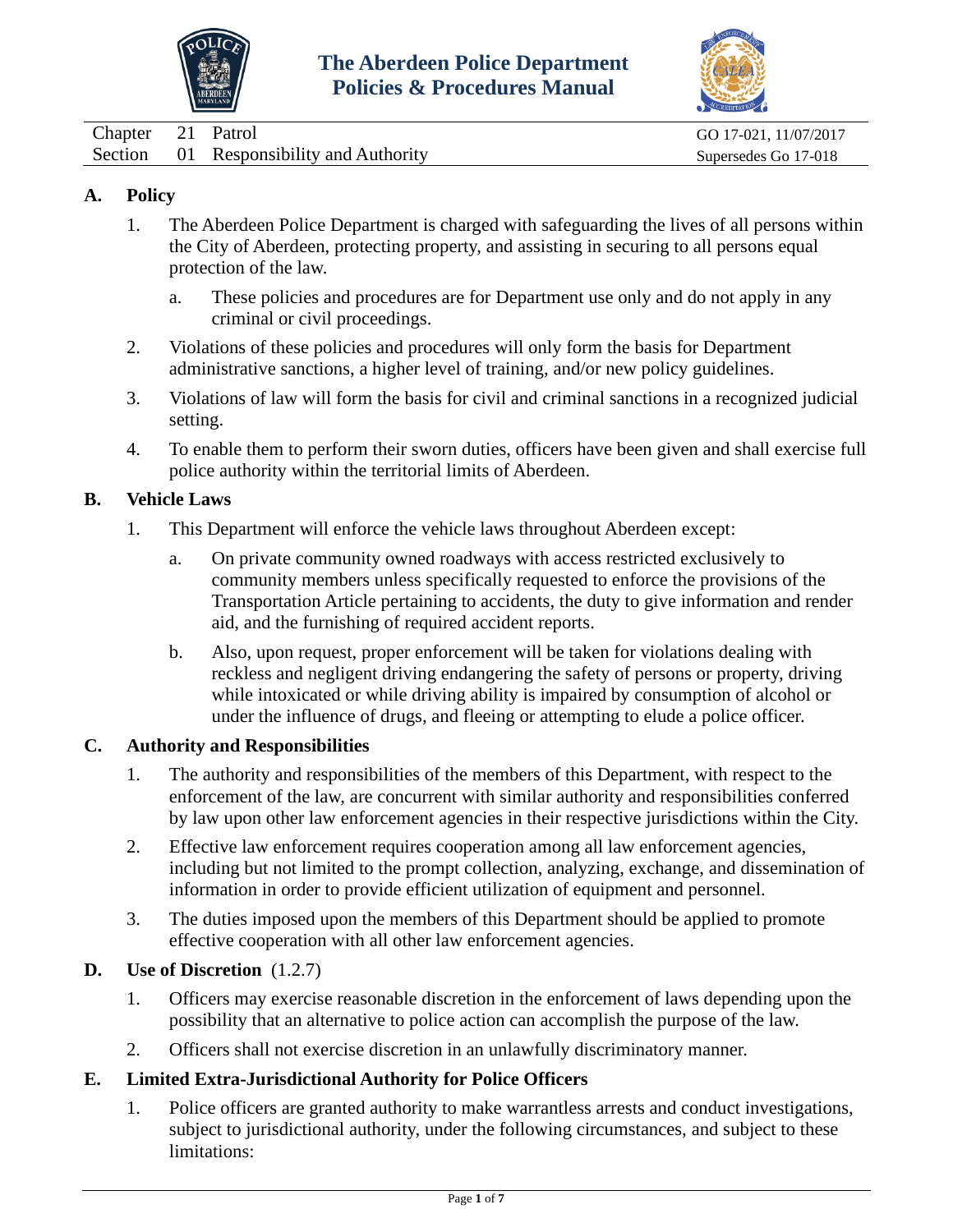



|                                                                                                                                                                                                                                                                                              |                                                                                                                                                                                                                                                                                            |                                                                                                                                        |                                                                                                                                                                                                                                              | CELEDITATION C        |  |  |
|----------------------------------------------------------------------------------------------------------------------------------------------------------------------------------------------------------------------------------------------------------------------------------------------|--------------------------------------------------------------------------------------------------------------------------------------------------------------------------------------------------------------------------------------------------------------------------------------------|----------------------------------------------------------------------------------------------------------------------------------------|----------------------------------------------------------------------------------------------------------------------------------------------------------------------------------------------------------------------------------------------|-----------------------|--|--|
| Chapter                                                                                                                                                                                                                                                                                      | 21                                                                                                                                                                                                                                                                                         | Patrol                                                                                                                                 |                                                                                                                                                                                                                                              | GO 17-021, 11/07/2017 |  |  |
| Section                                                                                                                                                                                                                                                                                      | 01                                                                                                                                                                                                                                                                                         |                                                                                                                                        | <b>Responsibility and Authority</b>                                                                                                                                                                                                          | Supersedes Go 17-018  |  |  |
|                                                                                                                                                                                                                                                                                              | a.                                                                                                                                                                                                                                                                                         |                                                                                                                                        | A person commits or attempts to commit a felony or misdemeanor in the presence of or<br>within the view of such officer;                                                                                                                     |                       |  |  |
|                                                                                                                                                                                                                                                                                              | An officer has probable cause to believe that a felony or misdemeanor is being<br>$\mathbf b$ .<br>committed in the officer's presence or within the officer's view, may arrest without a<br>warrant any person whom the officer may reasonably believe to have committed such<br>offense; |                                                                                                                                        |                                                                                                                                                                                                                                              |                       |  |  |
| An officer may arrest a person without a warrant if the officer has probable cause to<br>$\mathbf{c}$ .<br>believe that a felony has been committed or attempted, and that such person has<br>committed or attempted to commit a felony whether or not in the officer's presence or<br>view; |                                                                                                                                                                                                                                                                                            |                                                                                                                                        |                                                                                                                                                                                                                                              |                       |  |  |
|                                                                                                                                                                                                                                                                                              | d.                                                                                                                                                                                                                                                                                         |                                                                                                                                        | Certain other offenses have been committed, and unless the person is immediately<br>arrested:                                                                                                                                                |                       |  |  |
|                                                                                                                                                                                                                                                                                              |                                                                                                                                                                                                                                                                                            | 1)                                                                                                                                     | The person may not be apprehended;                                                                                                                                                                                                           |                       |  |  |
|                                                                                                                                                                                                                                                                                              |                                                                                                                                                                                                                                                                                            | 2)                                                                                                                                     | The person may cause injury to the person or damage to the property of one or<br>more persons; or                                                                                                                                            |                       |  |  |
|                                                                                                                                                                                                                                                                                              |                                                                                                                                                                                                                                                                                            | 3)                                                                                                                                     | The person may tamper with, dispose of, or destroy evidence.                                                                                                                                                                                 |                       |  |  |
| 2.                                                                                                                                                                                                                                                                                           |                                                                                                                                                                                                                                                                                            | A Police Officer of the Department may exercise Extra-Jurisdictional authority and make a<br>warrantless arrest outside Aberdeen when: |                                                                                                                                                                                                                                              |                       |  |  |
|                                                                                                                                                                                                                                                                                              | a.                                                                                                                                                                                                                                                                                         | Participating in a joint investigation with officials from other State, federal, or local law<br>enforcement agency;                   |                                                                                                                                                                                                                                              |                       |  |  |
|                                                                                                                                                                                                                                                                                              | $\mathbf b$ .                                                                                                                                                                                                                                                                              |                                                                                                                                        | Rendering assistance to a police officer;                                                                                                                                                                                                    |                       |  |  |
|                                                                                                                                                                                                                                                                                              | $\mathbf{c}$ .                                                                                                                                                                                                                                                                             | Acting at the request of a local or state police officer;                                                                              |                                                                                                                                                                                                                                              |                       |  |  |
|                                                                                                                                                                                                                                                                                              | d.                                                                                                                                                                                                                                                                                         |                                                                                                                                        | A qualifying emergency exists; and                                                                                                                                                                                                           |                       |  |  |
|                                                                                                                                                                                                                                                                                              | e.                                                                                                                                                                                                                                                                                         |                                                                                                                                        | The officer is acting according to the following sections.                                                                                                                                                                                   |                       |  |  |
| 3.                                                                                                                                                                                                                                                                                           |                                                                                                                                                                                                                                                                                            |                                                                                                                                        | <b>Emergency Defined</b>                                                                                                                                                                                                                     |                       |  |  |
|                                                                                                                                                                                                                                                                                              | a.                                                                                                                                                                                                                                                                                         |                                                                                                                                        | A sudden or unexpected happening or an unforeseen combination of circumstances that<br>calls for immediate action to protect health, safety, welfare or property of an individual<br>from actual or threatened harm or from an unlawful act. |                       |  |  |
|                                                                                                                                                                                                                                                                                              | b.                                                                                                                                                                                                                                                                                         |                                                                                                                                        | The procedure limits this authority to the following:                                                                                                                                                                                        |                       |  |  |
|                                                                                                                                                                                                                                                                                              |                                                                                                                                                                                                                                                                                            | 1)                                                                                                                                     | Felony in progress;                                                                                                                                                                                                                          |                       |  |  |
|                                                                                                                                                                                                                                                                                              |                                                                                                                                                                                                                                                                                            | 2)                                                                                                                                     | Violent misdemeanor in progress;                                                                                                                                                                                                             |                       |  |  |
|                                                                                                                                                                                                                                                                                              |                                                                                                                                                                                                                                                                                            | 3)                                                                                                                                     | Destruction of property which could result in injury or death;                                                                                                                                                                               |                       |  |  |
|                                                                                                                                                                                                                                                                                              |                                                                                                                                                                                                                                                                                            | 4)                                                                                                                                     | Probable cause to believe a felony has been committed or attempted; or,                                                                                                                                                                      |                       |  |  |
|                                                                                                                                                                                                                                                                                              |                                                                                                                                                                                                                                                                                            | 5)                                                                                                                                     | Destruction of evidence.                                                                                                                                                                                                                     |                       |  |  |
|                                                                                                                                                                                                                                                                                              | $\mathbf{c}$ .                                                                                                                                                                                                                                                                             |                                                                                                                                        | <b>Notification Required</b>                                                                                                                                                                                                                 |                       |  |  |
|                                                                                                                                                                                                                                                                                              |                                                                                                                                                                                                                                                                                            | 1)                                                                                                                                     | When exercising this authority, notifications must be given to the head of the law                                                                                                                                                           |                       |  |  |

- enforcement Department with primary jurisdiction where the action takes place.
- 4. Requirements and Prohibitions when Exercising Extra-Jurisdictional Arrest Authority: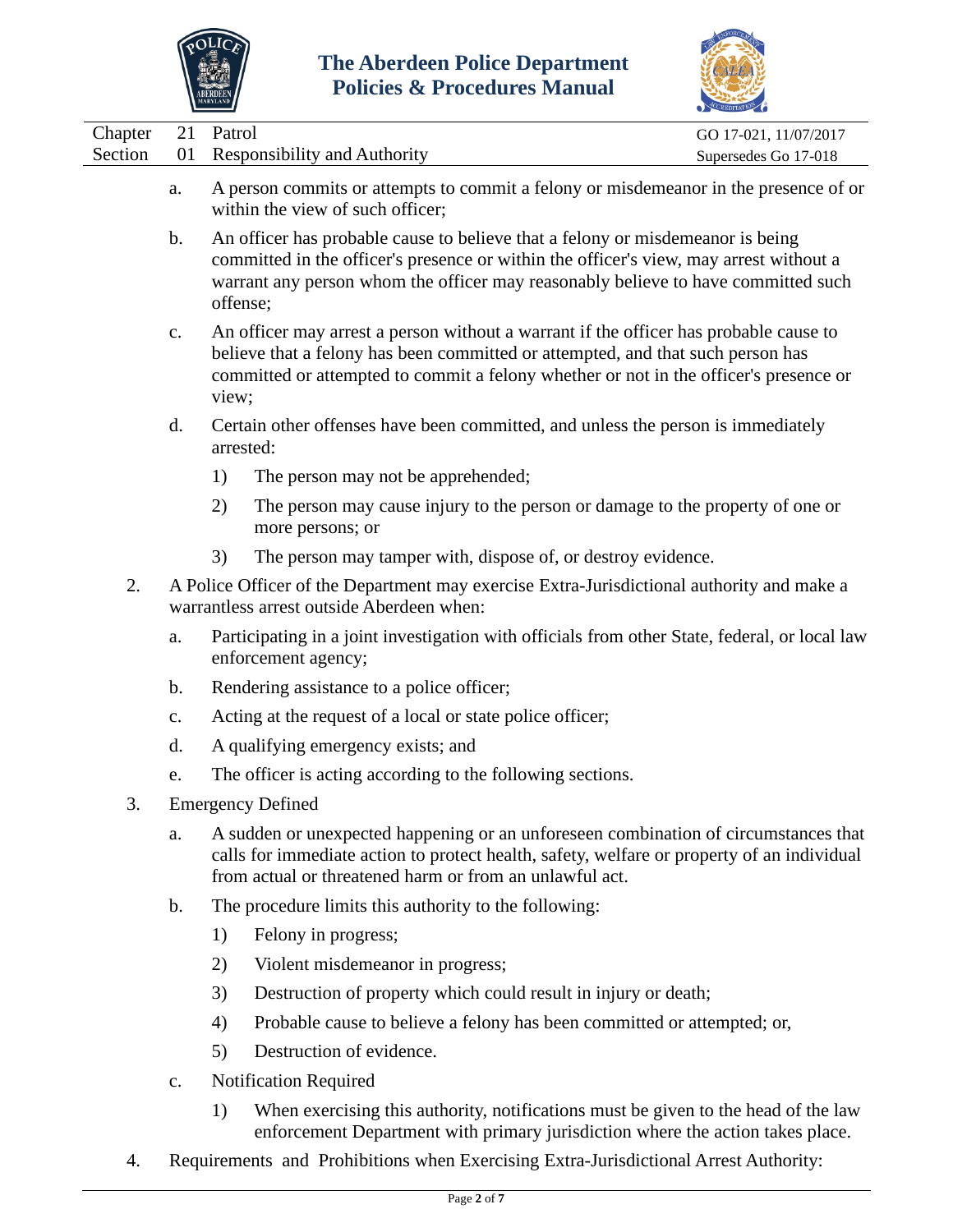



|                                                   |                |                                                                               |                                                                                                                                                                                                                                                                                                  | <b>COREDITATION</b>                           |
|---------------------------------------------------|----------------|-------------------------------------------------------------------------------|--------------------------------------------------------------------------------------------------------------------------------------------------------------------------------------------------------------------------------------------------------------------------------------------------|-----------------------------------------------|
| Chapter<br>Section                                | 21<br>01       | Patrol                                                                        | <b>Responsibility and Authority</b>                                                                                                                                                                                                                                                              | GO 17-021, 11/07/2017<br>Supersedes Go 17-018 |
|                                                   | a.             |                                                                               | Officers acting pursuant to this procedure must act in conformance with law.                                                                                                                                                                                                                     |                                               |
|                                                   | $\mathbf b$ .  |                                                                               | Officers must act in a professional manner so as not to reflect discredit upon<br>themselves or the Department.                                                                                                                                                                                  |                                               |
|                                                   | $\mathbf{c}$ . |                                                                               | Officers must abide by the rules and regulations of the Department.                                                                                                                                                                                                                              |                                               |
|                                                   | d.             |                                                                               | Extra-Jurisdictional Arrest Authority, Officers                                                                                                                                                                                                                                                  |                                               |
|                                                   |                | 1)                                                                            | Officers may not enforce the provisions of the Maryland Motor Vehicle Law<br>beyond Aberdeen.                                                                                                                                                                                                    |                                               |
|                                                   |                | 2)                                                                            | Officers must be serving in a full duty capacity, without restrictions or limitations.                                                                                                                                                                                                           |                                               |
|                                                   |                |                                                                               | For example, officers assigned to light duty, disability leave, or with<br>a)<br>suspended police powers, are prohibited from exercising police powers<br>under this procedure, except in the gravest of circumstances;                                                                          |                                               |
| 3)<br>exercise of extra jurisdictional authority. |                | Officers may not serve arrest warrants, unless in conjunction with the lawful |                                                                                                                                                                                                                                                                                                  |                                               |
| Officers must be properly equipped.<br>e.         |                |                                                                               |                                                                                                                                                                                                                                                                                                  |                                               |
|                                                   |                | 1)                                                                            | Officers will carry their badge, identification card, and authorized weapon<br>whenever exercising the authority granted by this procedure.                                                                                                                                                      |                                               |
|                                                   |                | 2)                                                                            | Consideration should be given to the equipment available and the possibility of<br>injury to the officer, the suspect, or a third party in the event action is taken<br>without the presence of essential equipment and/or availability of back-up<br>assistance, to accomplish a lawful arrest. |                                               |
|                                                   | f.             |                                                                               | Officers may not use their personal vehicles or unauthorized equipment.                                                                                                                                                                                                                          |                                               |
|                                                   | g.             |                                                                               | Officers may not use this authority while working within the scope of a security type<br>secondary employment (outside Aberdeen) position, except if acting at the request of or<br>rendering assistance to another officer;                                                                     |                                               |
|                                                   | h.             |                                                                               | Officers may not use the authority granted to facilitate or solicit secondary employment<br>activities that would require or place the officer in a position to make arrests for a<br>prospective employer.                                                                                      |                                               |
| 5.                                                |                |                                                                               | When an officer exercises Extra-Jurisdictional Arrest Authority the following is required:                                                                                                                                                                                                       |                                               |
| a.<br>$\mathbf b$ .                               |                |                                                                               | First, consideration must be given to notifying on duty in jurisdictional police officers<br>to have them take the necessary enforcement action;                                                                                                                                                 |                                               |
|                                                   |                |                                                                               | Assessment of the consequences of that officer's actions to include the possibility of<br>injury to himself or herself, the suspect or a third party, and must consider whether<br>adequate information is available to arrest the suspect at a later time;                                      |                                               |
|                                                   | c.             |                                                                               | If practical, the officer should identify himself or herself to the suspect as a police<br>officer by displaying his or her badge or identification card, and announcing your                                                                                                                    |                                               |

d. The Officer must be prepared to identify himself or herself to citizens in the vicinity, and to responding police officers.

intention to arrest.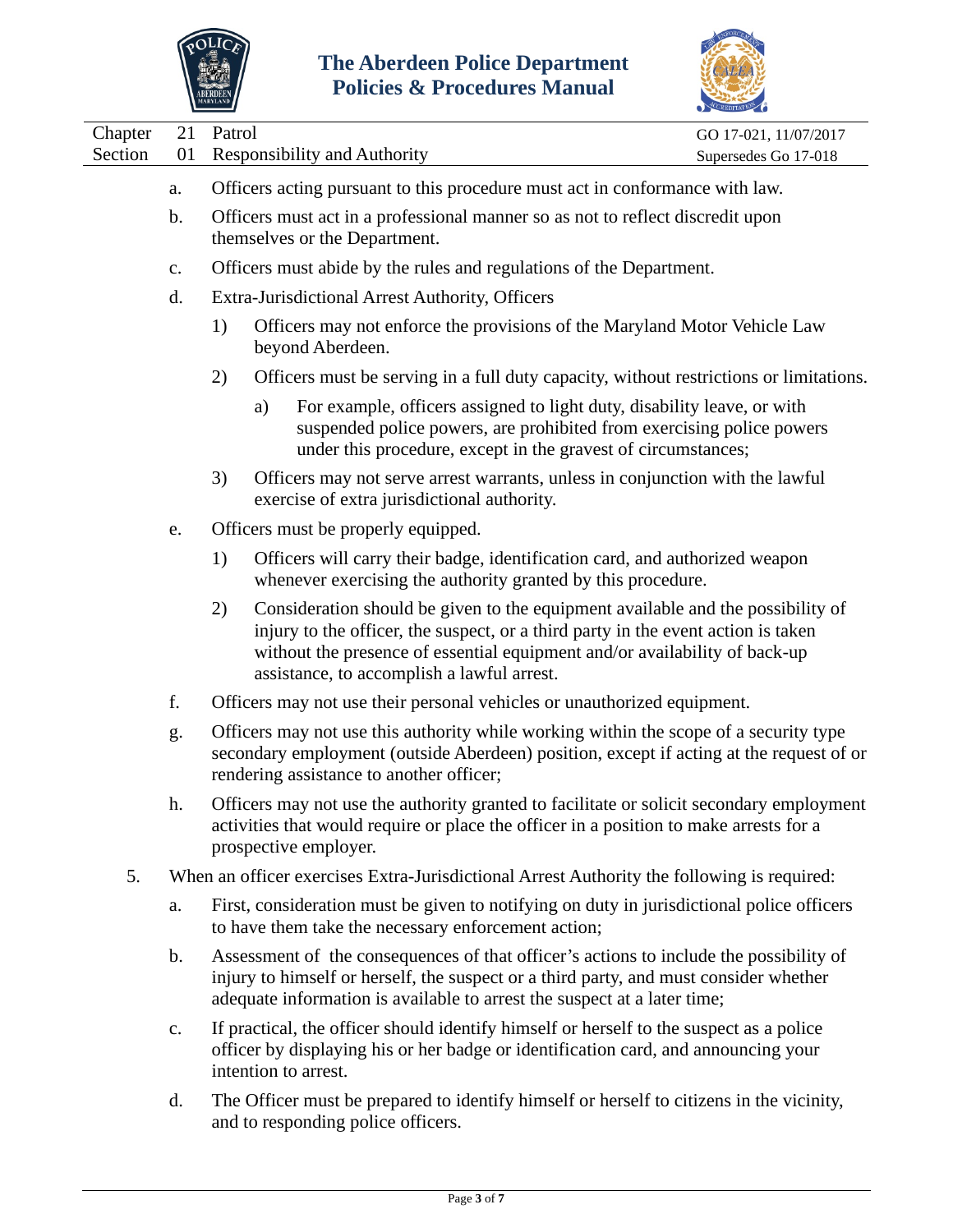



|                    |                                                                                                                                                                                                                          |                                                                                                                                                |                                                                                                                                                                                                                            | CCREDITATION                                  |  |
|--------------------|--------------------------------------------------------------------------------------------------------------------------------------------------------------------------------------------------------------------------|------------------------------------------------------------------------------------------------------------------------------------------------|----------------------------------------------------------------------------------------------------------------------------------------------------------------------------------------------------------------------------|-----------------------------------------------|--|
| Chapter<br>Section | 21<br>01                                                                                                                                                                                                                 | Patrol                                                                                                                                         | <b>Responsibility and Authority</b>                                                                                                                                                                                        | GO 17-021, 11/07/2017<br>Supersedes Go 17-018 |  |
|                    | e.                                                                                                                                                                                                                       |                                                                                                                                                | Arrest the individual in a lawful manner by securing the suspect in a safe, efficient way<br>that assures the arrestee's safety and security, without unnecessarily endangering the<br>suspect, yourself or third parties. |                                               |  |
|                    | f.                                                                                                                                                                                                                       |                                                                                                                                                | Seize and protect any evidence.                                                                                                                                                                                            |                                               |  |
|                    | Notify, or cause the notification to be made to the local law enforcement department<br>g.<br>having primary jurisdiction where the arrest is made, and request assistance in securing<br>and transporting the arrestee. |                                                                                                                                                |                                                                                                                                                                                                                            |                                               |  |
|                    | h.                                                                                                                                                                                                                       |                                                                                                                                                | Except in extreme circumstances, do not attempt to transport the arrestee.                                                                                                                                                 |                                               |  |
|                    | i.                                                                                                                                                                                                                       |                                                                                                                                                | Wait for assistance from the local jurisdiction, if possible.                                                                                                                                                              |                                               |  |
|                    | j.                                                                                                                                                                                                                       |                                                                                                                                                | If it is necessary to transport without local jurisdiction support, transport only so far as<br>necessary to obtain adequate assistance.                                                                                   |                                               |  |
|                    | Identify yourself to officers responding to the scene by displaying your badge and<br>k.<br>identification card. Follow the orders of the officers arriving on the scene.                                                |                                                                                                                                                |                                                                                                                                                                                                                            |                                               |  |
|                    | 1.                                                                                                                                                                                                                       | Be guided by direction from on-scene local police officials exercising supervisory<br>control over the incident.                               |                                                                                                                                                                                                                            |                                               |  |
|                    | m.                                                                                                                                                                                                                       | Cooperate and participate in the handling of the arrestee and handling of evidence.                                                            |                                                                                                                                                                                                                            |                                               |  |
|                    | n.                                                                                                                                                                                                                       | As soon as possible, notify or cause notification to be made to this Department.                                                               |                                                                                                                                                                                                                            |                                               |  |
|                    | 0.                                                                                                                                                                                                                       | Prepare court documents insuring the placement of any charges against the arrestee and<br>cooperate with the court officer, as directed.       |                                                                                                                                                                                                                            |                                               |  |
|                    | p.                                                                                                                                                                                                                       | Cooperate with the local jurisdiction in preparing the necessary reports, including<br>administrative reports, and the submission of evidence. |                                                                                                                                                                                                                            |                                               |  |
|                    | q.                                                                                                                                                                                                                       |                                                                                                                                                | Normally, the local jurisdiction will have responsibility for completing offense reports<br>on the incident; and,                                                                                                          |                                               |  |
|                    |                                                                                                                                                                                                                          | 1)                                                                                                                                             | Obtain copies of the local Jurisdiction's field and investigative reports, and any<br>other pertinent documentation, and submit copies to this department, attached to a<br>report, titled "Extra-Jurisdictional Arrest."  |                                               |  |
|                    |                                                                                                                                                                                                                          | 2)                                                                                                                                             | If applicable, officers will complete any other reports, forms or documents<br>required by this department under these circumstances, such as overtime slips,<br>use of force reports, first report of injury, etc.        |                                               |  |
| 6.                 |                                                                                                                                                                                                                          |                                                                                                                                                | <b>Notification Requirements</b>                                                                                                                                                                                           |                                               |  |
|                    | a.                                                                                                                                                                                                                       |                                                                                                                                                | The arresting officer will, as soon as possible, notify this Department's shift supervisor.                                                                                                                                |                                               |  |
| 7.                 |                                                                                                                                                                                                                          |                                                                                                                                                | Joint Investigations                                                                                                                                                                                                       |                                               |  |
|                    | a.                                                                                                                                                                                                                       |                                                                                                                                                | When joint investigations are initiated in another jurisdiction, the designated person in<br>that jurisdiction will be notified in a "reasonable time in advance."                                                         |                                               |  |
|                    |                                                                                                                                                                                                                          | 1)                                                                                                                                             | What constitutes a reasonable time in advance may depend on the nature and                                                                                                                                                 |                                               |  |

- object of the investigation.
- b. Where notice in advance would endanger the life and safety of investigators or seriously compromise the effectiveness of the investigation, a "reasonable time in advance" may be abbreviated.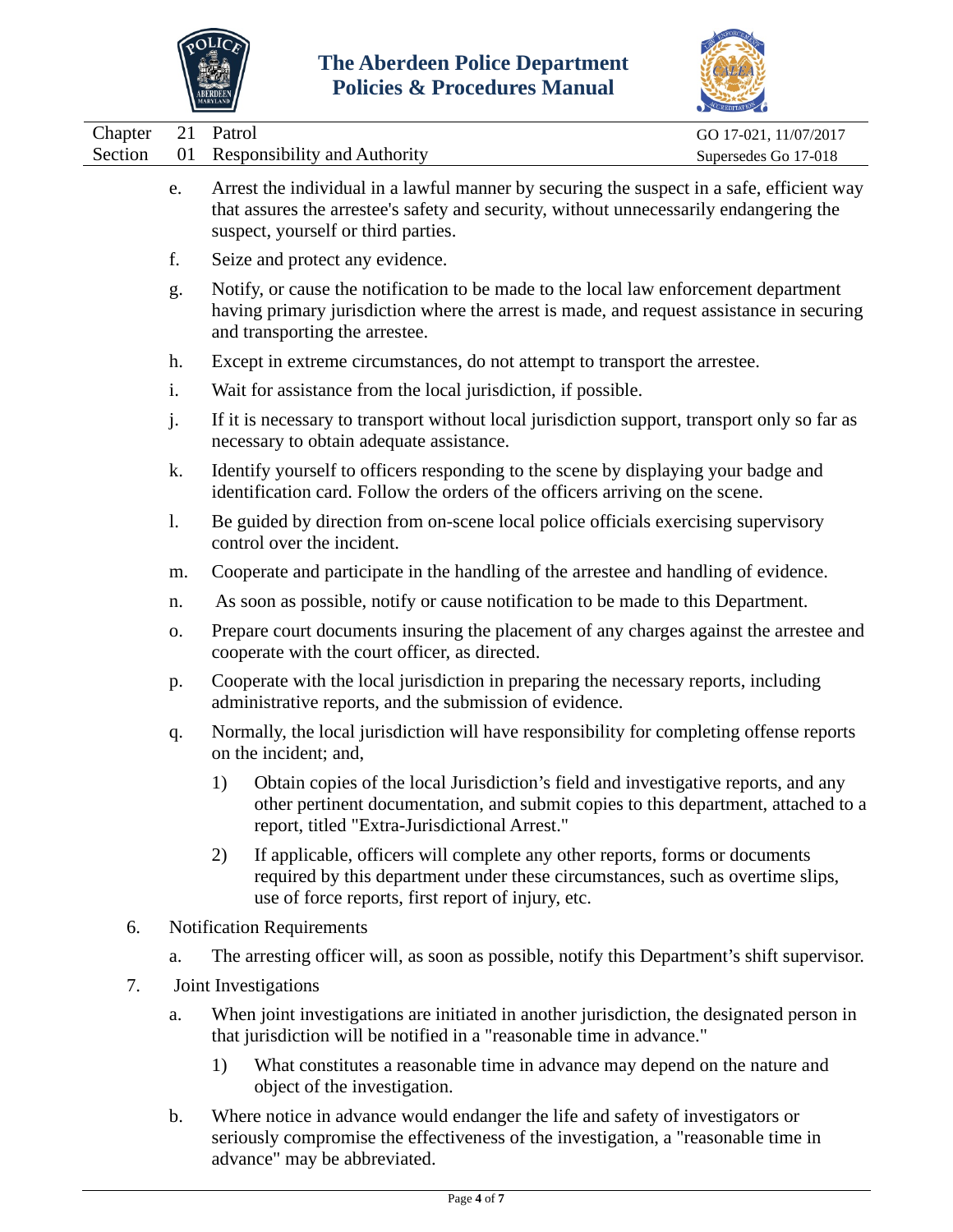



|                                                                                                                                                                                                        |                | $\cdots$                                                                                                                                                                                                                                                                                    | ACCREDITATION         |
|--------------------------------------------------------------------------------------------------------------------------------------------------------------------------------------------------------|----------------|---------------------------------------------------------------------------------------------------------------------------------------------------------------------------------------------------------------------------------------------------------------------------------------------|-----------------------|
| Chapter                                                                                                                                                                                                | 21             | Patrol                                                                                                                                                                                                                                                                                      | GO 17-021, 11/07/2017 |
| Section                                                                                                                                                                                                | 01             | <b>Responsibility and Authority</b>                                                                                                                                                                                                                                                         | Supersedes Go 17-018  |
|                                                                                                                                                                                                        |                | In such cases, the delay in notification must be approved by the Chief of Police.<br>1)<br>Notice should then be made at the first reasonable opportunity, as determined by<br>the Chief of Police.                                                                                         |                       |
|                                                                                                                                                                                                        | $\mathbf{C}$ . | Notice must be given to each jurisdiction in which it is probable that an investigation<br>will occur. In the event that an investigation occurs unexpectedly in a jurisdiction for<br>which no advance notice has been given, notice must be given at the first reasonable<br>opportunity. |                       |
|                                                                                                                                                                                                        | d.             | Before participating in any joint investigation with another state, local, or federal law<br>enforcement department, officers must obtain permission from the Chief of Police.                                                                                                              |                       |
| The investigative team shall include, as one of its members, an officer with jurisdiction<br>e.<br>in the focus of the investigation, assigned by the Chief Executive Officer of that<br>jurisdiction. |                |                                                                                                                                                                                                                                                                                             |                       |
|                                                                                                                                                                                                        | f.             | Officers assigned to joint investigations must observe the regulations of this<br>Department in the course of the investigation.                                                                                                                                                            |                       |
|                                                                                                                                                                                                        | g.             | If practicable, the officer having jurisdiction where the investigation takes place will<br>take any enforcement actions required (e.g. make arrests, serve warrants, effect search).                                                                                                       |                       |
|                                                                                                                                                                                                        | h.             | The officer shall notify his supervisor immediately when the investigation terminates,<br>and submit a final report.                                                                                                                                                                        |                       |
|                                                                                                                                                                                                        | i.             | If an officer is summoned to testify concerning a joint investigation, he/she shall follow<br>the procedures of this Department.                                                                                                                                                            |                       |
| 8.                                                                                                                                                                                                     |                | Rendering Assistance/Acting at Request/Emergency:                                                                                                                                                                                                                                           |                       |
|                                                                                                                                                                                                        | a.             | Limit action to that which will stabilize the situation.                                                                                                                                                                                                                                    |                       |
|                                                                                                                                                                                                        | b.             | Officers should consider three questions before acting under this authority:                                                                                                                                                                                                                |                       |
|                                                                                                                                                                                                        |                | Will I be in danger if I act?<br>1)                                                                                                                                                                                                                                                         |                       |
|                                                                                                                                                                                                        |                | (2)<br>Will civilians be in danger if I act?                                                                                                                                                                                                                                                |                       |
|                                                                                                                                                                                                        |                | Will the suspect escape?<br>3)                                                                                                                                                                                                                                                              |                       |
|                                                                                                                                                                                                        | c.             | Notify or have notified the primary responsible police department that has jurisdiction,<br>if not already on the scene.                                                                                                                                                                    |                       |
|                                                                                                                                                                                                        | d.             | Remain at the scene until the arrival of the primary police department and render<br>assistance if requested.                                                                                                                                                                               |                       |
|                                                                                                                                                                                                        | e.             | Report the incident and extent of involvement to supervisors immediately upon being<br>relieved from the scene and, upon return to duty, furnish a written report of the<br>incident.                                                                                                       |                       |
| 9.                                                                                                                                                                                                     |                | Extra-Jurisdictional Arrests Within the City of Aberdeen                                                                                                                                                                                                                                    |                       |
|                                                                                                                                                                                                        | a.             | Generally, an officer from another agency who takes action outside his/her sworn<br>jurisdiction pursuant to this statue has the same responsibilities as if they were in their                                                                                                             |                       |

own jurisdiction. b. If the officer from a foreign jurisdiction makes an arrest, the responding officer, shall follow usual arrest procedures, including: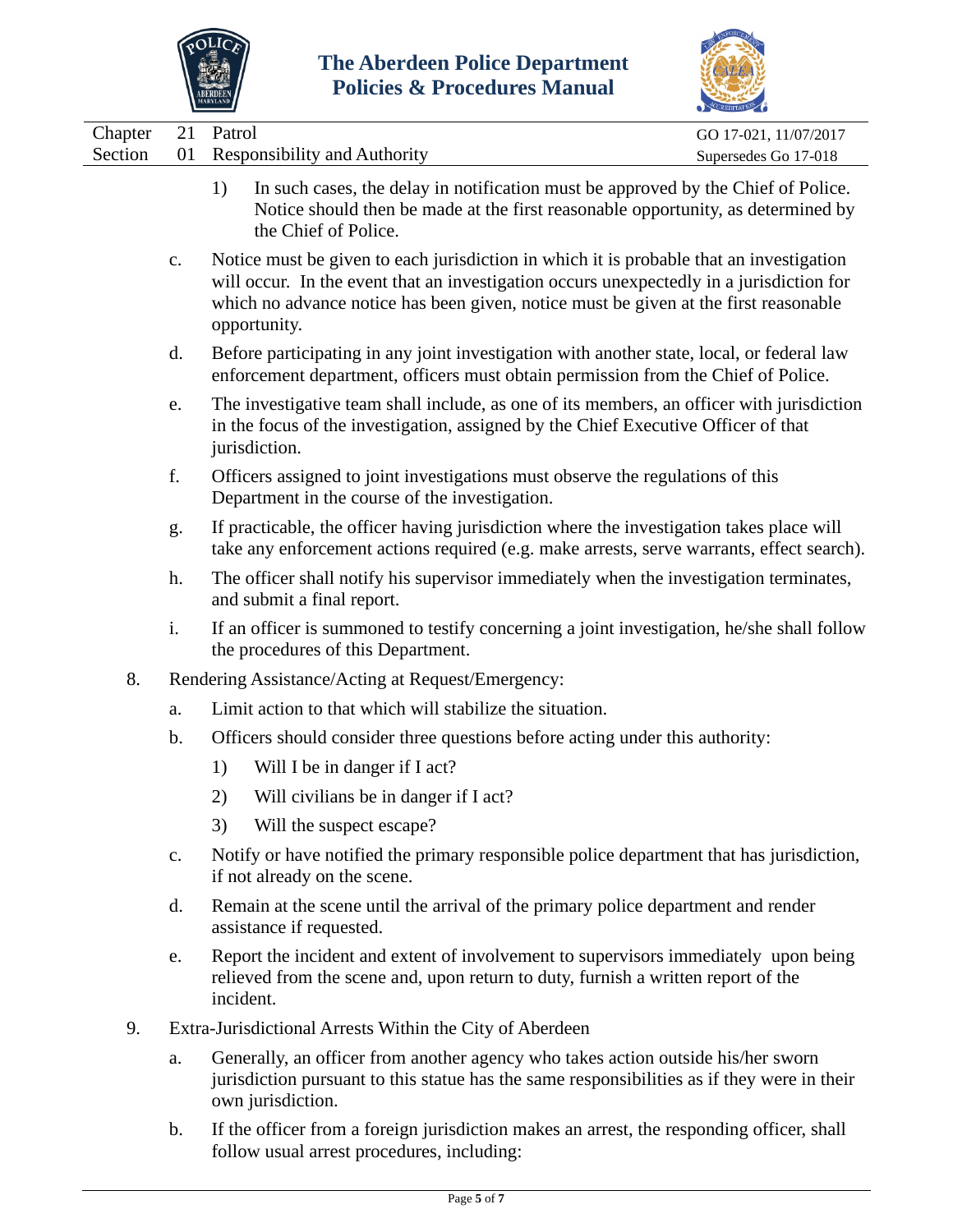



| Chapter<br>Section | 21<br>01      | Patrol | <b>Responsibility and Authority</b>                                                                                                                                                                                                                                                               | GO 17-021, 11/07/2017<br>Supersedes Go 17-018 |
|--------------------|---------------|--------|---------------------------------------------------------------------------------------------------------------------------------------------------------------------------------------------------------------------------------------------------------------------------------------------------|-----------------------------------------------|
|                    |               | 1)     | Upon notification of an arrest, shall respond promptly to the scene and assume<br>control of the situation, including giving direction to the arresting officer.                                                                                                                                  |                                               |
|                    |               | 2)     | Render assistance to injured parties.                                                                                                                                                                                                                                                             |                                               |
|                    |               | 3)     | Secure the scene.                                                                                                                                                                                                                                                                                 |                                               |
|                    |               | 4)     | Act to preserve evidence.                                                                                                                                                                                                                                                                         |                                               |
|                    |               | 5)     | Take physical custody of the prisoner from the arresting officer.                                                                                                                                                                                                                                 |                                               |
|                    |               | 6)     | Arrange for transport, medical attention, if necessary, and processing of the<br>prisoner.                                                                                                                                                                                                        |                                               |
|                    |               | 7)     | Accompany the arresting officer to the station. Obtain all information necessary<br>to complete field reports.                                                                                                                                                                                    |                                               |
|                    |               | 8)     | Instruct the arresting officer to complete a written statement, which is attached to<br>your Offense Report.                                                                                                                                                                                      |                                               |
|                    |               | 9)     | Provide the arresting officer with copies of the entire report, and all supplements,<br>when completed.                                                                                                                                                                                           |                                               |
| 10.                |               |        | <b>Booking Procedures</b>                                                                                                                                                                                                                                                                         |                                               |
|                    | a.            |        | Accept custody of the prisoner from the arresting officer.                                                                                                                                                                                                                                        |                                               |
|                    | $\mathbf b$ . |        | Process the prisoner according to established procedure, and make arrangement for<br>transport before a Court Commissioner.                                                                                                                                                                       |                                               |
|                    | c.            |        | Assume responsibility for the welfare of the prisoner.                                                                                                                                                                                                                                            |                                               |
| 11.                |               |        | <b>Accepting Notification</b>                                                                                                                                                                                                                                                                     |                                               |
|                    | a.            |        | The Chief of Police will accept notifications of joint investigations within Aberdeen.                                                                                                                                                                                                            |                                               |
|                    | b.            |        | The on-duty supervisor is designated to accept notification of enforcement actions<br>taken within this jurisdiction pursuant to statute.                                                                                                                                                         |                                               |
|                    |               |        | The on-duty supervisor accepting notification will send a copy of the crime/arrest<br>report to the Chief of Police, via Chain of Command, within 72 hours of the arrest.                                                                                                                         |                                               |
| 12.                | Injuries      |        |                                                                                                                                                                                                                                                                                                   |                                               |
|                    | a.            |        | A police officer who is injured while taking enforcement action pursuant to this<br>procedure and this statute is entitled to workman's compensation, disability, death<br>benefits, life insurance and all other benefits to the same extent as if the injury had been<br>sustained in Aberdeen. |                                               |
| 13.                |               |        | <b>Property Damage:</b>                                                                                                                                                                                                                                                                           |                                               |
|                    | a.            |        | Damage to, or loss of equipment, shall be handled in accordance with existing<br>procedures.                                                                                                                                                                                                      |                                               |
|                    |               |        |                                                                                                                                                                                                                                                                                                   |                                               |

### **F. Contracts for Law Enforcement Services**

- 1. Contracts for law enforcement services provided by the Aberdeen PD shall be identified in written agreements.
- 2. The employments rights of personnel assigned under a contract for law enforcement services are not abridged by the provider agency. (3.1.2)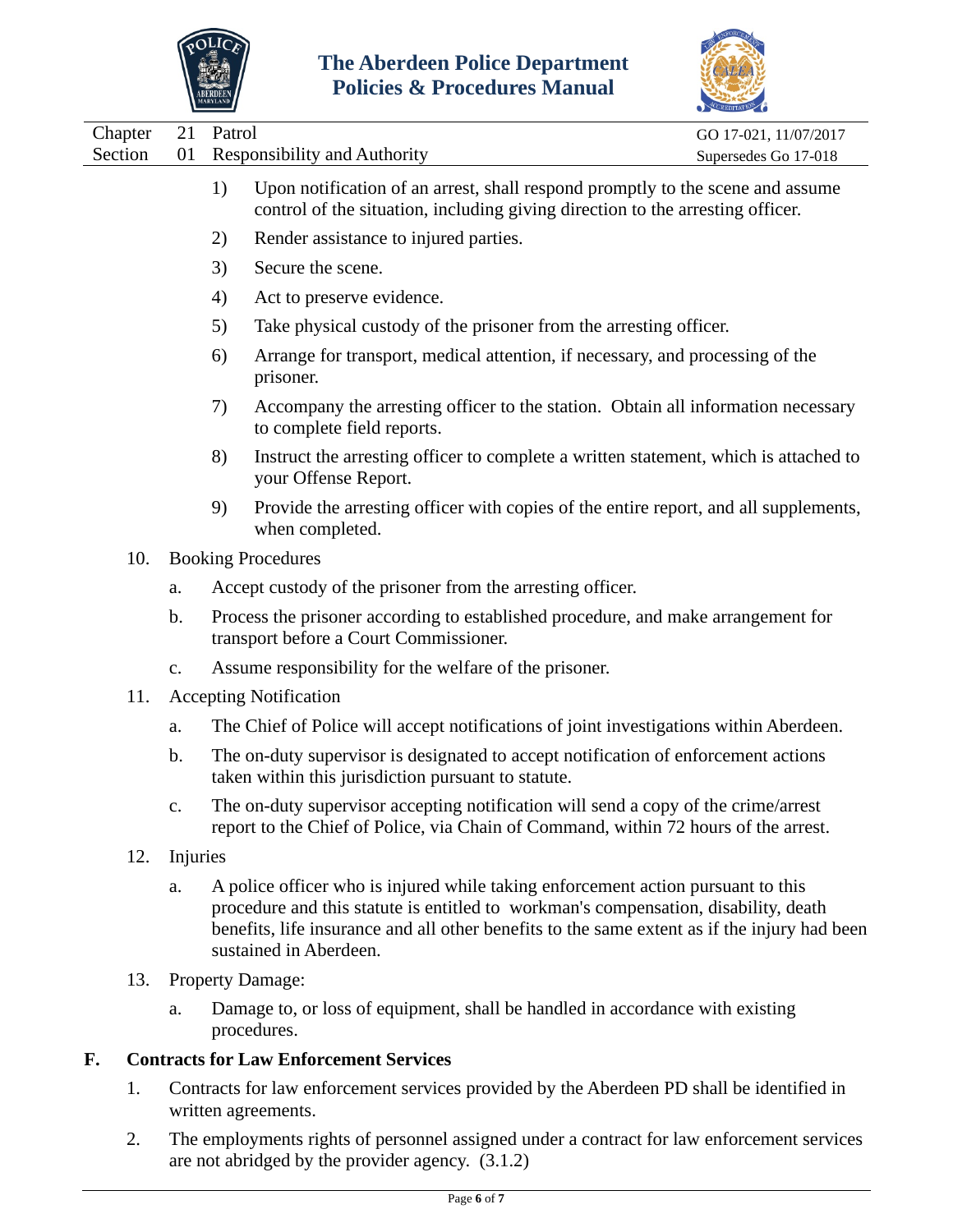



| Chapter 21 Patrol |                                         | GO 17-021, 11/07/2017 |
|-------------------|-----------------------------------------|-----------------------|
|                   | Section 01 Responsibility and Authority | Supersedes Go 17-018  |
|                   |                                         |                       |

3. Participation in a contracted law enforcement service arrangement will not penalize participating employees, nor threaten employment rights, promotional opportunities, training opportunities, or benefits. (3.1.2)

# **G. Interagency Agreements and Concurrent Jurisdiction**

1. The Aberdeen Police retains primary responsibility for the City of Aberdeen corporate limits, unless specified otherwise in an interagency agreement. (2.1.2)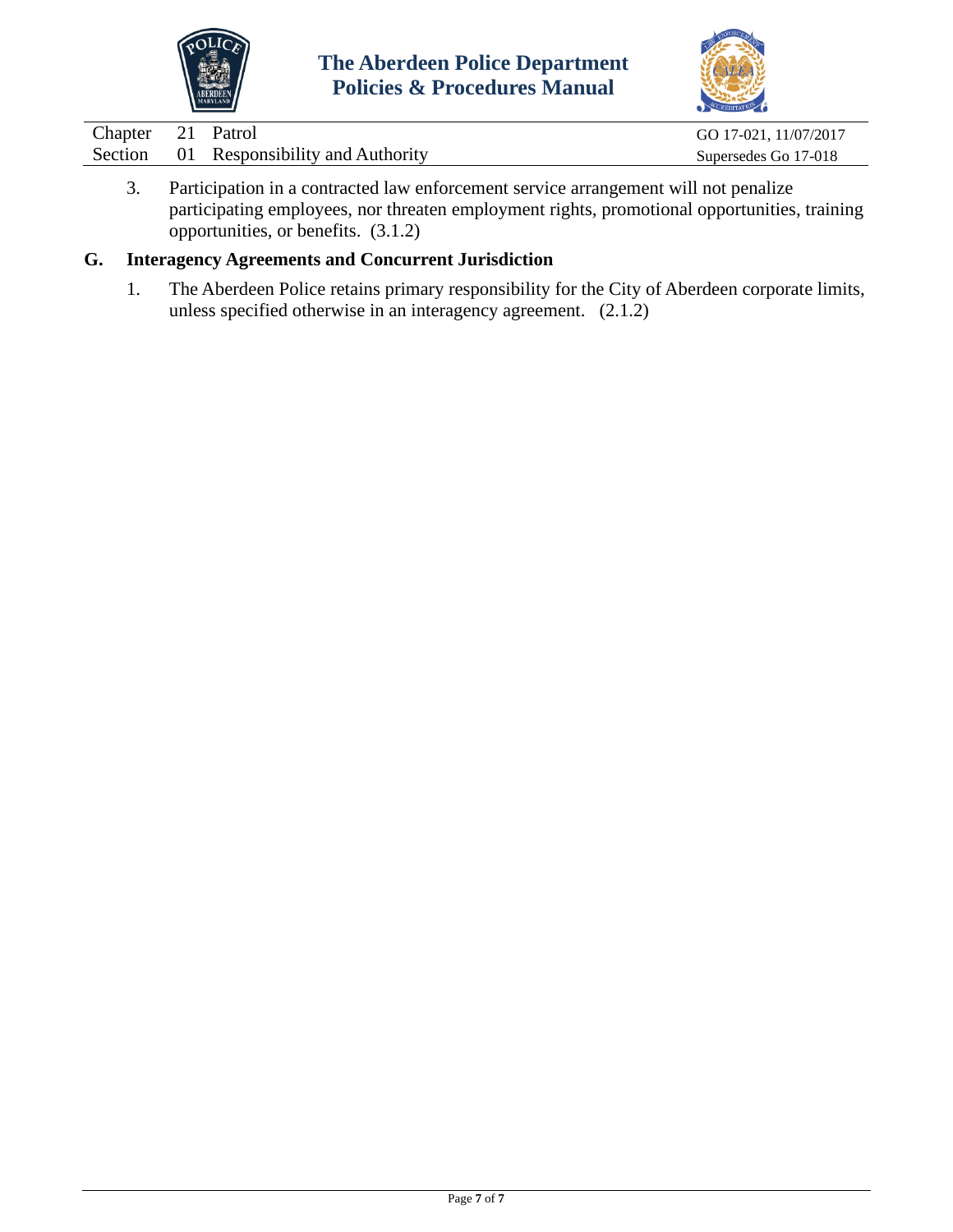



Chapter 21 Patrol GO 21-025, 12/15/2021

## **A. Policy**

1. The operations of Patrol include all activities associated with law enforcement such as, but not limited to responding to calls for service; investigating crimes and motor vehicle crashes; maintaining order; pursuing, subduing, and disarming suspects; performing arrests; securing and processing crime scenes; enforcing traffic laws; performing community policing activities; and documenting activities and services.

### **B. Patrol Coverage**

- 1. The Aberdeen Police Department provides patrol coverage 24 hours a day, to enable the citizens of Aberdeen to have adequate law enforcement services. (41.1.1a)
- 2. The Department provides the same services at all hours of the day or night in relation to answering calls for service, emergency, preventive patrol, traffic enforcement, etc. (41.1.1a)
- 3. The Field Operations Commander is responsible for assigning police officers to shifts. (41.1.1b)
- 4. Patrol officers on regular shift duty should remain in their assigned areas to respond to calls for services and criminal activity until the oncoming shifts have checked in-service for shift change.

### **C. Patrol Shifts** (41.1.1a)

- 1. Patrol Shifts are composed of teams of officers, each of which has scheduled days of work and scheduled days off from duty.
- 2. The Patrol officers may be scheduled in three 8-hour shifts or two 12-hour shifts.
	- a. 8- Hour Shifts
		- 1) Shift 1, 0000-0800 hours;
		- 2) Shift 2, 0800-1600 hours; and
		- 3) Shift 3, 1600-0000 hours.
	- b. 12-Hour Shifts
		- 1) Shifts 1 & 3, 1800-0600 hours; and
		- 2) Shifts 2 & 4, 0600-1800 hours.
- 3. Shifts may be rotating (usually every 28 days) or permanent (no rotations) (41.1.1c)
- 4. The Chief of Police shall approve the shifts and rotations, if any.

## **D. Shift Change for Continuous Patrol Coverage** (41.1.1a)

- 1. To provide and maintain patrol coverage continuously during shift change, each shift has may have overlap officers built into the shift plan.
- 2. It will be the responsibility of the Shift Supervisor to ensure that all information presented at regular briefing is later passed on to the early car officers.
	- a. The overlap officers will be assigned to any complicated or complex calls, which will eliminate holding over personnel from a shift who are due to go off-duty.
- 3. PCO's will immediately contact the Shift Supervisors when either the number of calls for service or the nature of the calls demands more manpower than is currently available.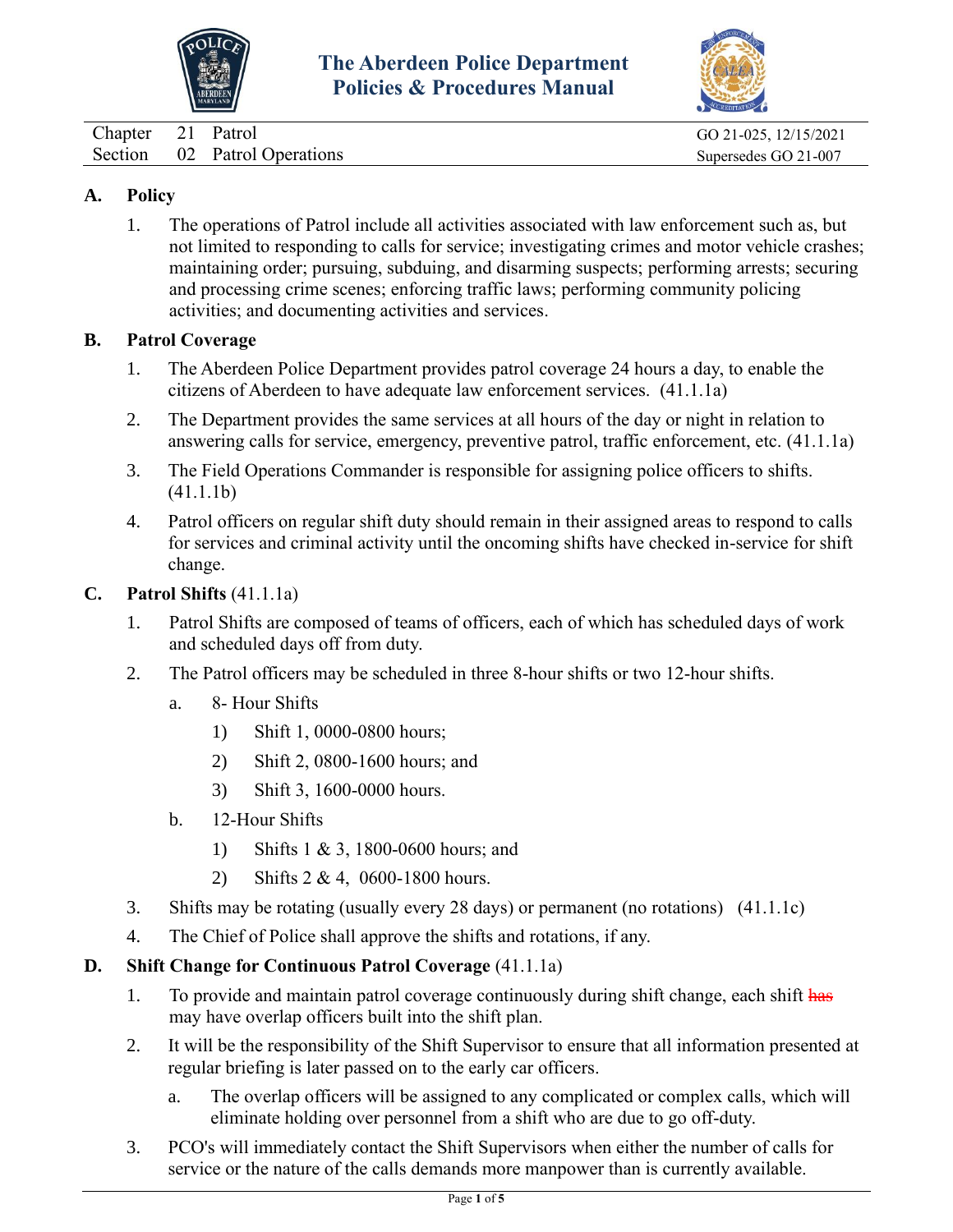



Chapter 21 Patrol GO 21-025, 12/15/2021

4. Shift Supervisors may assign additional units on the street or hold units over as required.

# **E. Reporting Status Changes to Communications Section**

- 1. All on-duty Patrol officers shall notify the Communications Section of their status when they are:
	- a. In Service;
	- b. On Assignment (Unavailable to Answer Calls for Service); and
	- c. Out of Service.
- **F. Communications, Coordination, and Cooperation with Other Departmental Functions** (12.1.4)
	- 1. All patrol officers will cooperate and exchange information with investigators and personnel of other areas of the Department.
	- 2. This cooperation and exchange is accomplished by, but not limited to:
		- a. Attendance by investigators at roll call sessions to share information about current activities, areas of needed assistance, intelligence information, etc.; (42.2.3)
		- b. Attendance of all supervisory personnel at monthly staff meetings, where matters of departmental and shifts or section matters are discussed, and ideas exchanged;
		- c. Daily review of offense/incident reports by all patrol and investigative personnel.
			- 1) Miscellaneous information may be made available by utilization of information boards.
			- 2) This review should trigger the sharing of information and assistance;
		- d. Review of and input from all personnel in the development of new policies and/or procedures.

## **G. Foot Patrols**

- 1. The Chief of Police has directed shift supervisors to have officers conduct regular foot patrols.
- 2. Foot patrol locations may include:
	- a. Shopping centers;
	- b. Public parks;
	- c. Open space;
	- d. Isolated business locations;
	- e. Apartment complexes; and
	- f. Other residential and business areas.
- 3. Officers conducting foot patrols should speak with as many different citizens as possible.

## **H. Requests for Extra Patrol (Premise Checks)**

1. Officers will perform extra patrol checks when requested.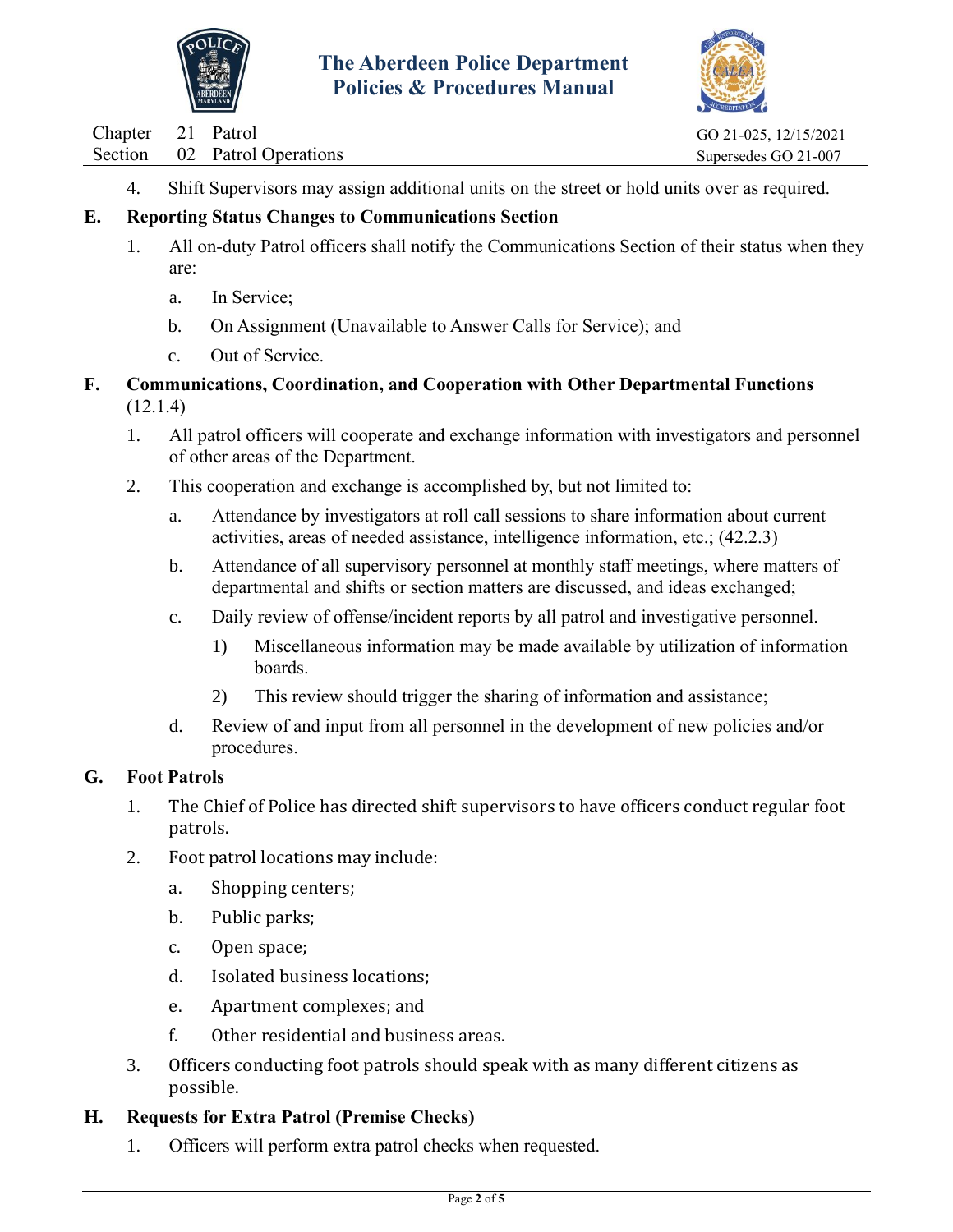



| Chapter 21 Patrol |                              | GO 21-025, 12/15/2021 |
|-------------------|------------------------------|-----------------------|
|                   | Section 02 Patrol Operations | Supersedes GO 21-007  |
|                   |                              |                       |

- 2. Police Communications Officers receive requests for extra patrol to check businesses and residences.
- 3. PCO's shall send an email to all personnel, listing the location and identifying whether it is a residence or a business, the times requested, and contact information of the requestor.

### **I. Removal of Debris from Roadway** (61.4.2)

- 1. Hazardous debris on roadways is potentially a contributing factor in many traffic accidents.
- 2. It is incumbent upon officers of the Aberdeen Police Department to act to eliminate any hazardous conditions or debris existing on the roadways within the City.
- 3. If traffic conditions permit, the officer will remove the debris from the traveled portion to the side of the highway and alert the proper government department for further removal.
- 4. If traffic volume and patterns are such that the officer cannot safely remove the debris or if the debris is of a type that cannot be removed by the officer, the officer should take necessary steps to minimize the hazards.
- 5. Action such as diverting traffic, setting warning flares, etc. may be necessary in addition to ensuring that the appropriate government department is notified.
- 6. In all cases when the Department is notified of debris in the roadway, the PCO shall initiate a CAD entry. (61.4.2)

### **J. Allocation of Personnel** (16.1.2)

- 1. Allocation of personnel to patrol shifts is based on the following workload assessment analysis:
	- a. Number of incidents handled by patrol personnel during a specified period;
	- b. Average time required to investigate an incident at the patrol level, as indicated in the workload reports;
	- c. Calculation of time necessary for a patrol officer to investigate incidents during a typical shift.
	- d. Time lost through days off, holidays, sick leave, etc., compared to the total time required for each patrol assignment.
- 2. The Field Operations Commander will conduct an annual Personnel Allocation Assessment using the following information:
	- a. Calculate the assignment/availability factor for patrol personnel.
		- 1) This factor is a ratio representing the total potential personnel hours available (number of patrol personnel times average shift hours X 365 days) as compared to actual person hours available for assignment (potential less time lost through days off, holidays, vacation, and sick, training absences, roll call training, etc.);
	- b. Allocate and distribute patrol personnel, at least annually; and
	- c. Tabulate incidents by reporting area (routes and beats) using actual figures. A map of the City of Aberdeen will be organized into major reporting areas called beats and sectors.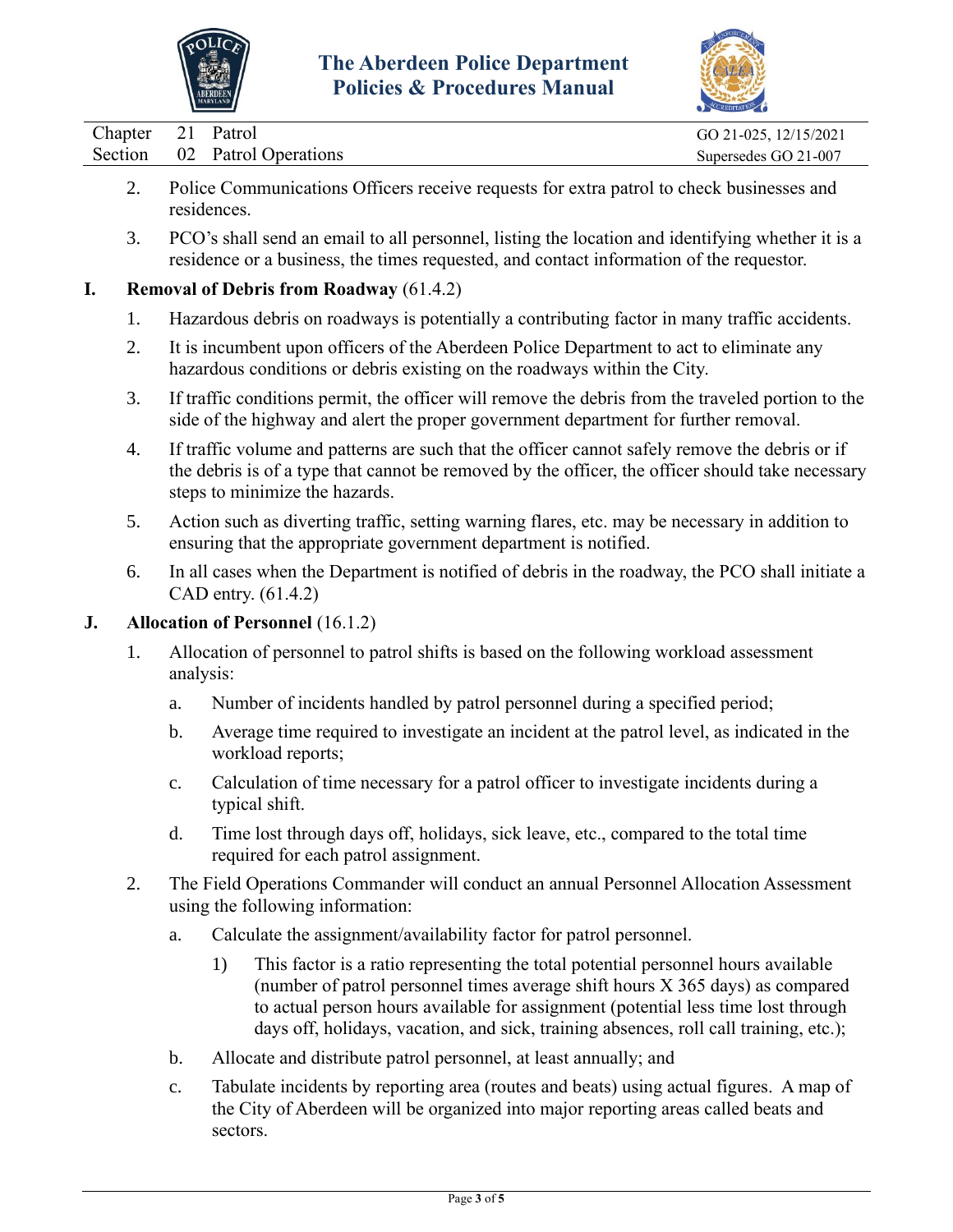



|                              | $\sum_{k}$            |
|------------------------------|-----------------------|
| Chapter 21 Patrol            | GO 21-025, 12/15/2021 |
| Section 02 Patrol Operations | Supersedes GO 21-007  |
| $-1$ $-1$ $-$                |                       |

- 3. The Field Operations Commander will divide the City of Aberdeen into areas, based upon geographic boundaries and neighborhood groups and will ensure that the following is accomplished:
	- a. That enough patrol officers are assigned to each squad to equitably distribute workload and provide a prompt and efficient police response;
	- b. The number of patrol areas on each tour of duty is proportionate to the workload; and
	- c. The boundaries of each patrol sector are based on reporting areas and equalized workload.

### **K. Police Hazards and Potential Hazards**

- 1. A wide variety of hazardous situations in the City such as bad road and/or weather conditions, unsafe structures, potentially dangerous calls for service, etc., shall normally be identified by the patrol officers on the street and called in to communications.
- 2. Officers, when appropriate, shall notify the local media about the existence of a hazard or potential hazard.
- 3. Information as to any of these hazardous or potentially hazardous situations will be reported, disseminated among officers, and to allied agencies that need to know.
- 4. Shift Supervisors shall ensure corrective action is taken and shall notify the oncoming Shift Supervisor.
- 5. Information concerning hazardous/potentially hazardous situations are received by the oncoming shift supervisor should be passed on to all personnel during roll call in order to prepare and plan for situation.

### **L. Notifying Next-of-Kin of Deceased, Seriously Injured or Ill Individuals** (55.2.6)

- 1. Subject to the availability of personnel, emergency messages of any legitimate type, as defined by the employee receiving the message, may be delivered.
- 2. Any message pertaining to a death, serious injury, or serious illness shall be delivered.
- 3. Notifying next-of-kin in a case where there is a death, serious injury, and/or serious illness, can place the officer in a delicate and uncomfortable situation. The following procedures should be utilized whenever possible and practicable.
	- a. Notification should be made as promptly as possible;
	- b. The presence of a minister, relative or close friend should be obtained whenever possible prior to notification;
	- c. If notification must be made alone, the officer should offer assistance to the next-of-kin in contacting a relative, close friend, and/or minister.
	- d. The person receiving notification should be advised of the means used in transmitting the notification to the Department, i.e., teletype or call from another law enforcement agency, unverified telephone call to the Department, etc.
- 4. When requested by another agency to make notification of next-of-kin, the PCO and/or officer should obtain all available pertinent information to assist the relative to whom the message is to be relayed. (81.2.10)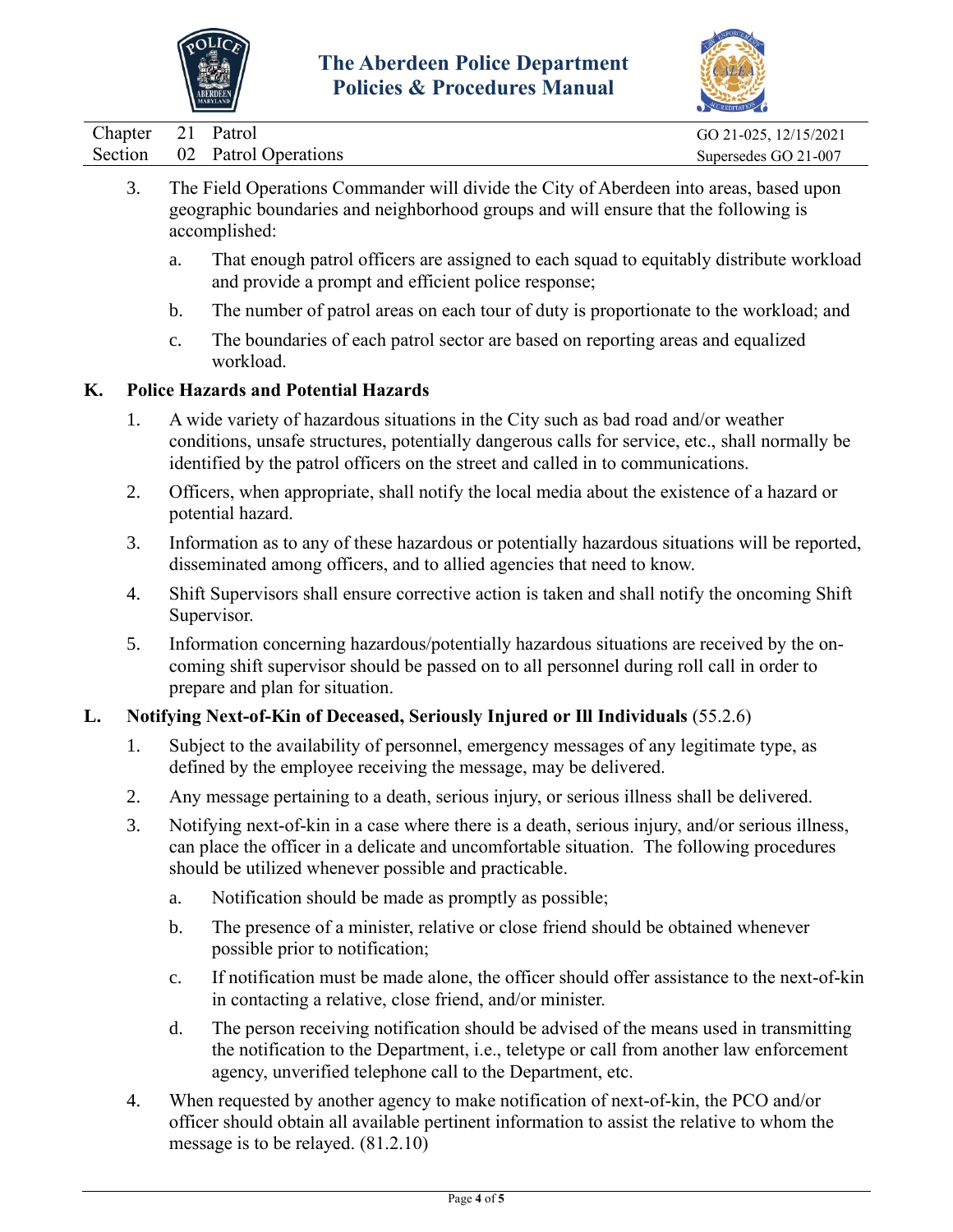



Chapter 21 Patrol GO 21-025, 12/15/2021

Section 02 Patrol Operations Supersedes GO 21-007

# **M. First Responder Notifications in Emergencies** (41.2.4)

- 1. The First Responder to a scene of an emergency will notify the supervisor.
- 2. The officer may request an ambulance for sick or injured persons or any time a question of life or death is an issue.
- 3. The officer shall request the medical examiner in all situations when an officer responds to a location where a death has occurred.
	- a. Notification will normally be made by the PCO on request from the shift supervisor or on-scene detective.
	- b. The name of the victim, location, telephone number and any preliminary facts pertaining to the death will be given to the medical examiner.
	- c. The medical examiner will normally communicate directly by telephone with the police officer or may come to the scene, prior to giving instructions to the officer.
	- d. At any time when a situation exists that creates a hazard or potential hazard, the officer identifying the situation will request the PCO notify to Street/Highway Department or Public Utility Personnel, appropriately.
- 4. Some hazardous situations may demand immediate notification to media.
	- a. Supervisors will notify the Public Information Officer.
- 5. The officer shall notify the Crime Scene Investigator at all of these incidents:
	- a. Extensive ransacking and theft from private residences where multiple surfaces can be processed for prints.
	- b. Any scene where blood evidence or other fluids need to be collected.
	- c. Burglaries where handguns or large amounts of monies/jewelries have been taken.
	- d. All commercial burglaries and robberies where evidence could be processed.
	- e. Multiple burglaries reported in the same area that occurred during the same day or night.
- 6. The officer may notify the Crime Scene Investigator, with supervisor approval, for any other investigation which the officer believes CSI presence is needed.
- 7. The Supervisor on duty may notify the Crime Scene Investigator for any investigation which the Supervisor believes CSI presence is needed.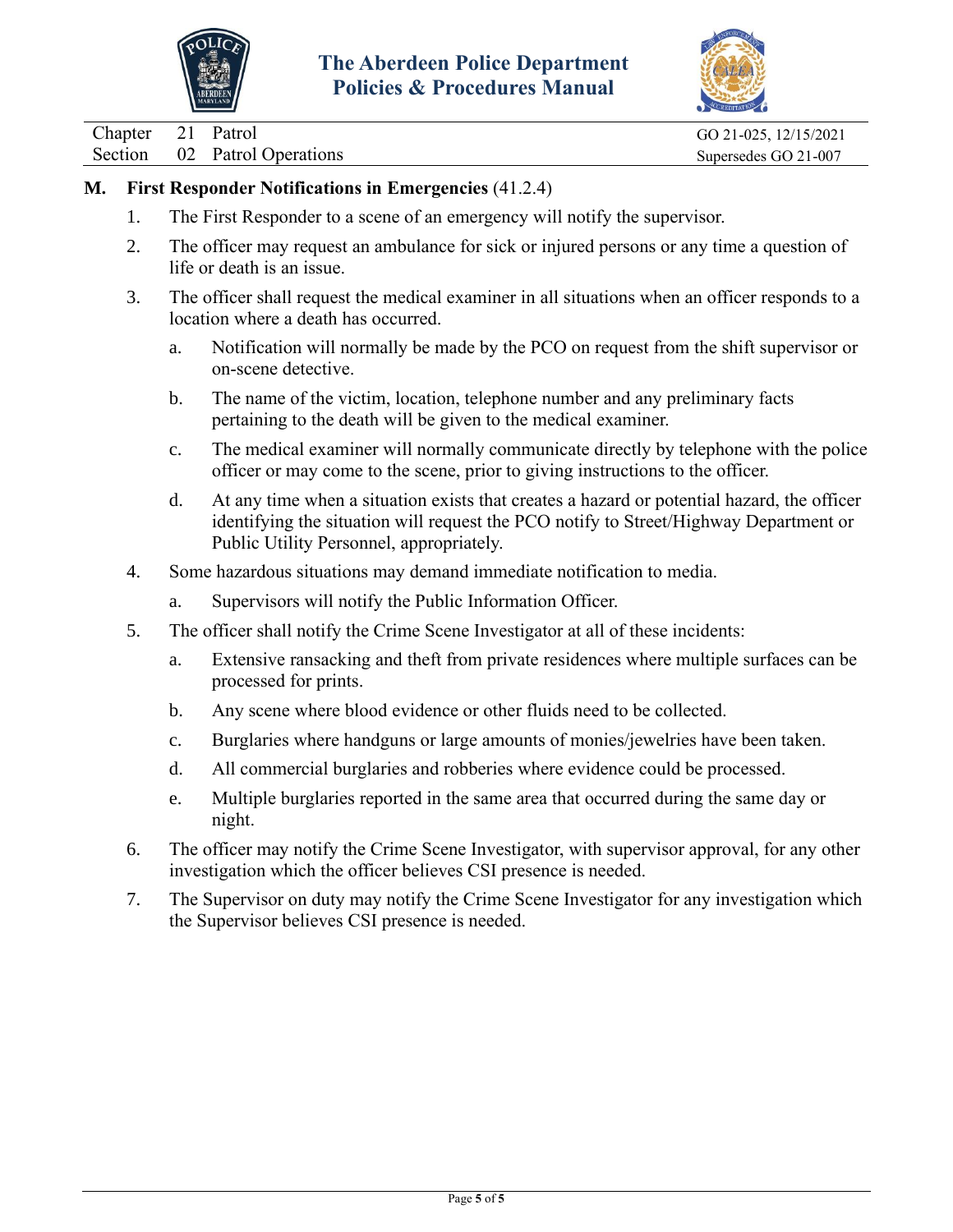



<span id="page-13-0"></span>

| Chapter 21 Patrol |                                                   | GO 20-010, 02/13/2020 |
|-------------------|---------------------------------------------------|-----------------------|
|                   | Section 04 Vehicle Pursuits and Emergency Driving | Supersedes GO 19-049  |

- 1. It is the policy of this Department to operate police vehicles primarily with regard for the safety of others by regulating the engagement and performance of motor vehicle pursuits.
- 2. The identification/apprehension of a violator is a secondary concern.

### **B. Definition**

1. Fresh Pursuit - immediate pursuit of a suspected criminal by a law enforcement officer, in which situation the officer may arrest the suspect without a warrant.

### **C. Authorization to Pursue** (41.2.2b)

- 1. A vehicle pursuit is authorized when a suspect uses a vehicle to flee from apprehension for the following:
	- a. Any crime or attempt to commit a crime where the officer would be authorized to use deadly force; or
	- b. There exists probable cause to believe the fleeing suspect committed a felony which resulted, or could have resulted, in death or serious bodily injury, which may include:
		- 1) Murder or attempted murder;
		- 2) First Degree Assault (no attempts);
		- 3) Rape or Felonious sex assault;
		- 4) Carjacking;
		- 5) Armed Robbery; or
		- 6) Kidnapping
- 2. The officer shall have supervisor authorization prior to initiating any pursuit.
- 3. The attempt by a fleeing suspect to ram a police vehicle, or any other vehicle, will not be considered as reasonable grounds on which to continue a pursuit

#### **D. Evaluating the Circumstances** (41.2.2a)

- 1. Officers shall consider these and other factors when making the decision to begin or continue a pursuit:
	- a. The nature of the offense;
	- b. The officer's ability to operate at high speeds over extended distances;
	- c. The characteristics of the highway and the officer's familiarity with the highway;
	- d. The performance characteristics of the vehicle and those of the vehicle being pursued;
	- e. Traffic density; and
	- f. The danger to the public.
- 2. Inappropriate vehicle pursuits, regardless of the crime, shall result in certain and severe disciplinary action in addition to exposing officers to possible criminal prosecution or civil liability.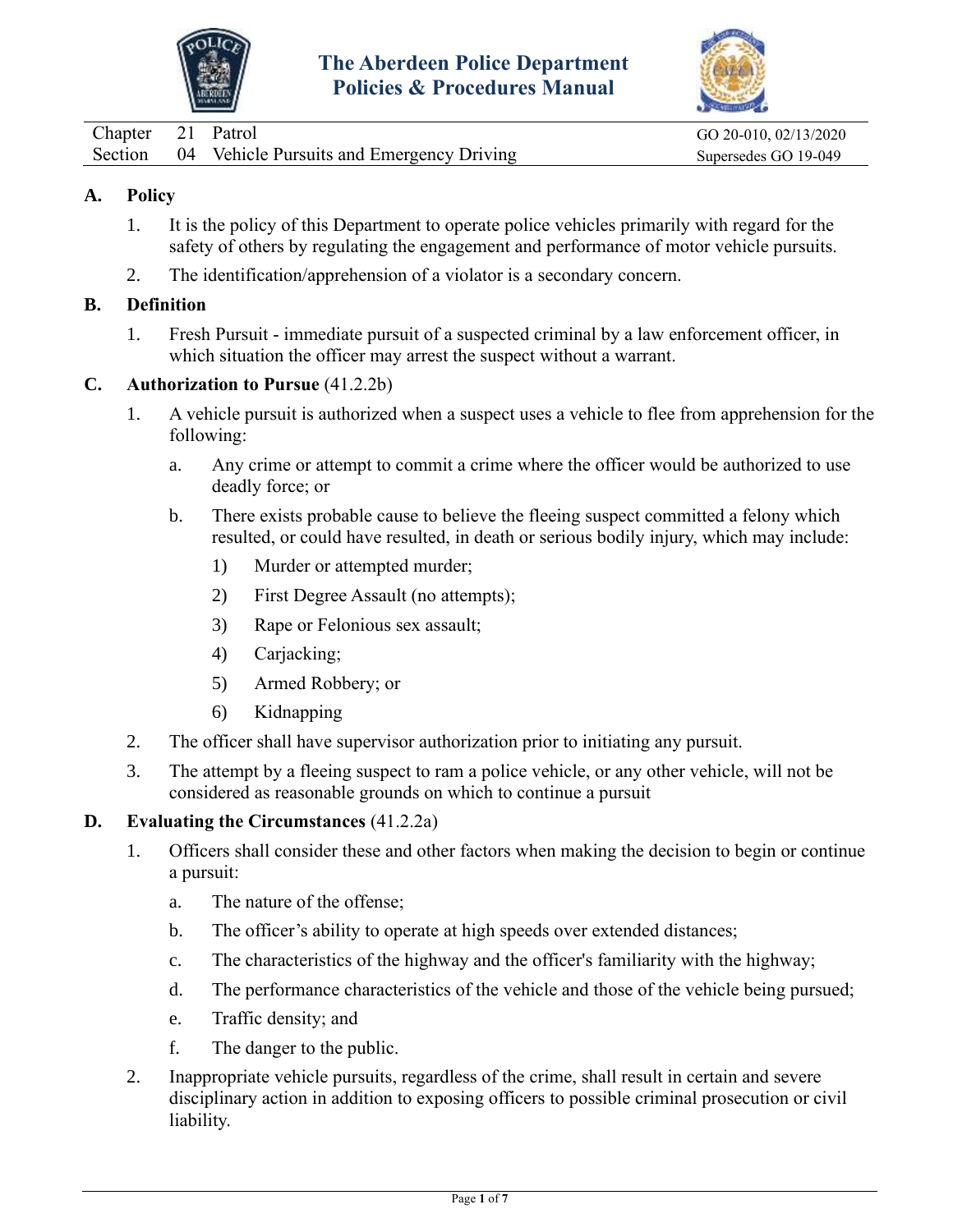



Chapter 21 Patrol GO 20-010, 02/13/2020

Section 04 Vehicle Pursuits and Emergency Driving Supersedes GO 19-049

### **E. Initiating a Pursuit**

- 1. Before the officer initiates a pursuit, the officer shall notify:
	- a. The supervisor for approval to pursue; and
	- b. The Communications Section.
- 2. The supervisor shall approve or disapprove the initiation of the pursuit. (41.2.2g)
	- a. Upon receiving approval, the officer shall initiate the pursuit. (41.2.2b)
	- b. If the officer does not receive the supervisor's approval, the officer shall not pursue.
- 3. The PCO shall record Supervisor notification and authorization in the CAD narrative. (41.2.2f)

### **F. Supervisor Responsibilities** (41.2.2g)

- 1. The supervisor shall direct, coordinate, and continuously monitor all vehicle pursuits.
- 2. The supervisor shall continuously provide oversight until the pursuit has concluded or until the supervisor orders the officer(s) to terminate the pursuit.
- 3. The supervisor shall monitor and supervise all extended or high-speed pursuits, keeping in mind the safety of the public, officers and suspects.
- 4. The supervisor may assign a secondary unit to facilitate communications, follow, observe, and report the pursuit activity to the Communications Section. (41.2.2d)
- 5. The supervisor may assign additional cars and any other resources available to assist with the pursuit.

### **G. Pursuit Procedure** (41.2.2c)

- 1. The goal of the pursuing officer is to stop the offender as safely and expeditiously as possible.
	- a. An officer may appropriately duplicate some of the actions of the violator.
	- b. An officer shall not attempt intrinsically reckless and dangerous maneuvers.
- 2. The pursuing officer shall attempt to apprehend the violator as soon as possible to minimize the hazard of the offender's violation.
- 3. Siren and emergency lights will be used during pursuits.
- 4. The officer who is engaged in vehicle pursuit may disregard traffic laws but is responsible to drive with due regard for the safety of others, and is not protected from the consequences of reckless disregard for the safety of others. (*Maryland Vehicle Law Section 21-106*)
- 5. The pursuing officer shall maintain communication with the Police Communications Operator and shall relay all information which will assist in apprehending the offender.

## **H. Roadblocks and Forcible Stops** (41.2.3)

- 1. Roadblocks to stop a fleeing violator are prohibited.
- 2. Any other form of forcible stopping to stop a fleeing violator is prohibited.

## **I. Involvement of Other Patrol Vehicles** (41.2.2e)

1. Officers shall not become involved in the pursuit without the approval of the supervisor.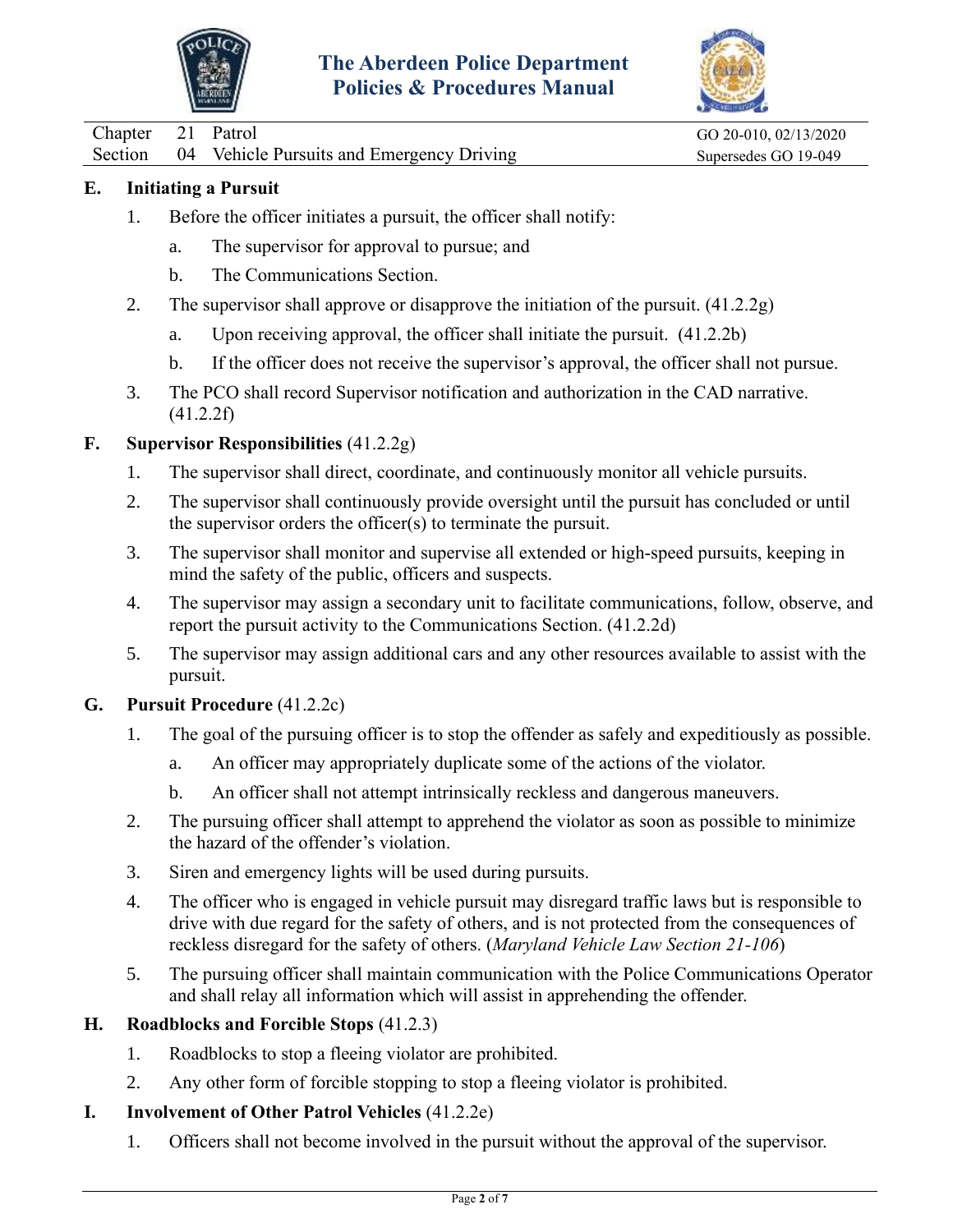



| Chapter 21 Patrol |                                                   | GO 20-010, 02/13/2020 |
|-------------------|---------------------------------------------------|-----------------------|
|                   | Section 04 Vehicle Pursuits and Emergency Driving | Supersedes GO 19-049  |
|                   |                                                   |                       |

- 2. An officer operating a Patrol vehicle carrying passengers or prisoners shall not become involved in a high-speed pursuit.
- 3. The Chief of Police may authorize an officer to participate in the pursuit when passengers are:
	- a. Aberdeen Police Department sworn employees;
	- b. Sworn personnel from other police agencies; or
	- c. Other persons specifically authorized by the Chief of Police.

### **J. Terminating a Pursuit**

- 1. Pursuits shall be discontinued when: (41.2.2h)
	- a. The risk to the officer or the public are unnecessarily high;
	- b. The risk is inconsistent with the severity of the violation; and/or
	- c. The highway and environmental conditions are not conducive to continued safe pursuit.
- 2. The supervisor shall have the authority to end the pursuit at any time. (41.2.2i)
- 3. The pursuing officer shall have the authority to abandon the pursuit at any time. (41.2.2i)

### **K. Pursuit into Another Jurisdiction Outside Aberdeen** (41.2.2j)

- 1. The supervisor shall approve or disapprove a pursuit hat crosses a jurisdictional boundary before the officer leaves Aberdeen to continue the pursuit.
- 2. Officers Entering another Jurisdiction
	- a. When entering another jurisdiction, officers shall always be cognizant of their obligation to protect property and safeguard lives.
	- b. The officer shall carefully evaluate, based on the facts immediately available to him/her:
		- 1) Whether continue pursuit into another jurisdiction in which APD authority is limited to that contained within the provisions of the Fresh Pursuit Act; or
		- 2) Those rights and authority possessed by all citizens at Common Law will result in a reduction of imminent danger to the public; or
		- 3) Whether continued pursuit is not in the public interest.
	- c. When considering the decision to pursue or not, an officer shall take into consideration his or her previous experience, training, and the guidelines contained within this policy.
- 3. When the police agency responsible for services in the entered jurisdiction joins the pursuit, that agency shall have the responsibility for continued pursuit.
- 4. Conditions permitting, the supervisor shall send only one Aberdeen Police Department vehicle to continue pursuit.
- 5. The pursuing officer shall also furnish Communications with a description of the fleeing vehicle, the offense or violation for which such vehicle is being pursued and the location and direction of travel of such pursuit. (41.2.2c)
- 6. Communications shall immediately transmit such information to the responsible police agency in the jurisdiction to be entered by the fastest means of communication possible. (41.2.2f)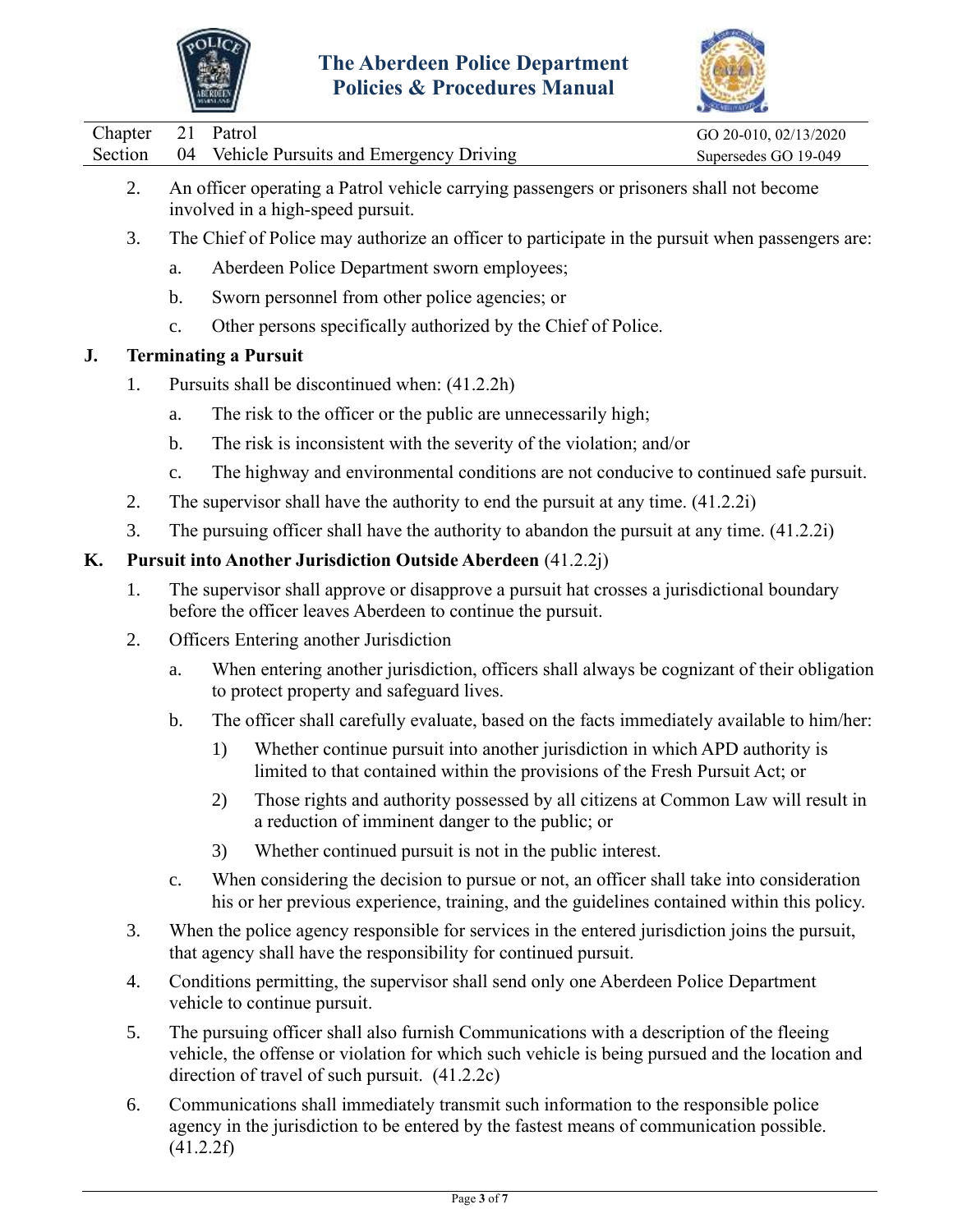



| Chapter 21 Patrol |                                                   | GO 20-010, 02/13/2020 |
|-------------------|---------------------------------------------------|-----------------------|
|                   | Section 04 Vehicle Pursuits and Emergency Driving | Supersedes GO 19-049  |

- 7. Use of Firearms
	- a. Use of firearms during fresh pursuit in a foreign jurisdiction will be in strict conformance to Aberdeen Police Department policy and regulations governing use of firearms within Maryland.
- 8. Apprehension
	- a. The Aberdeen police officer shall not remove the apprehended subject from that jurisdiction until all the appropriate laws of the foreign jurisdiction have been fully complied with regarding:
		- 1) Judicial hearings on the legality of the arrest; and
		- 2) The legal right to remove such person to the State of Maryland.

#### **L. Fresh Pursuit** (41.2.2j)

- 1. The Aberdeen Police Department may assist police agencies in bordering jurisdictions when requested.
- 2. Officers shall obtain permission from the on-duty patrol supervisor, who should make such decisions on a case by case basis contingent on the merits of each situation.
- 3. Officers have no police powers outside the State's boundaries, except in situations defined by law; i.e., fresh pursuits, extradition, etc., and hence are bound by the laws of the jurisdiction that is entered.
- 4. Whenever officers are requested to act in other jurisdictions, they will be accompanied by duly authorized law enforcement personnel of that jurisdiction if police action is necessary.

#### **M. Pursuit from Another Jurisdiction Entering Aberdeen** (41.2.2j)

- 1. When this Department is notified that a pursuit by an agency from another jurisdiction is entering the Aberdeen service area, the PCO will gather all pertinent details and relay them to the supervisor.
- 2. The supervisor will evaluate the circumstances of the pursuit and will decide if APD will actively engage in the pursuit.
- 3. If the Department does not actively engage in the pursuit, officers will be limited to blocking traffic at intersections within the pursuit area to attempt to limit traffic flow in the pursuit area.
- 4. Officers are prohibited from using a non-police vehicle to physically stop a fleeing vehicle.

### **N. Emergency Driving**

- 1. Employees of the Aberdeen Police Department shall, in the performance of their duties, operate Department motor vehicles in a manner consistent with safety and in accordance with the provisions of the law.
- 2. Life and Death Emergencies are: (41.2.1b)
	- a. Instances in which the presence of an officer will actually save a life, and where seconds would make a difference;
	- b. Instances where another officer has placed a call for assistance; and
	- c. Instances where a life-threatening crime is in progress or has just occurred.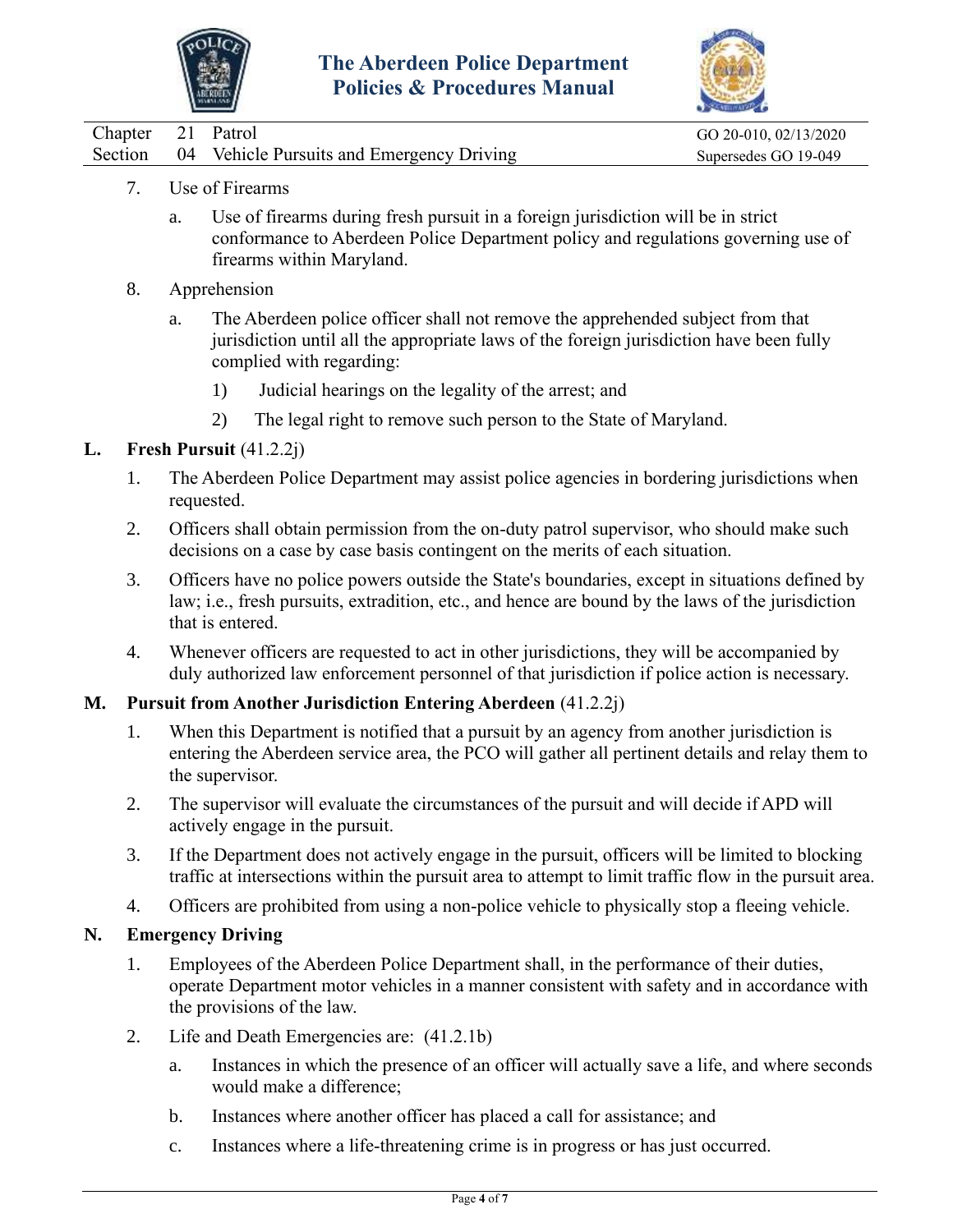



|         |                | <b>WARNTANI</b>                                                                                                                                   |                                |                                                                                                                                                                                                     |                       |  |
|---------|----------------|---------------------------------------------------------------------------------------------------------------------------------------------------|--------------------------------|-----------------------------------------------------------------------------------------------------------------------------------------------------------------------------------------------------|-----------------------|--|
| Chapter | 21             | Patrol                                                                                                                                            |                                |                                                                                                                                                                                                     | GO 20-010, 02/13/2020 |  |
| Section | 04             |                                                                                                                                                   |                                | Vehicle Pursuits and Emergency Driving                                                                                                                                                              | Supersedes GO 19-049  |  |
| 3.      |                |                                                                                                                                                   |                                | Operating Speeds During Life and Death Emergencies                                                                                                                                                  |                       |  |
|         | a.             |                                                                                                                                                   |                                | Posted speed limits may be exceeded, consistent with safety and statutory exemptions<br>granted to an authorized emergency vehicle when the vehicle is making use of audible<br>and visual signals. |                       |  |
|         | $\mathbf b$ .  |                                                                                                                                                   |                                | The audible and visual signals will be supplemented by lighted head lamps.                                                                                                                          |                       |  |
| 4.      |                |                                                                                                                                                   |                                | The following codes are available to direct response. (41.2.1c)                                                                                                                                     |                       |  |
|         | a.             | siren.                                                                                                                                            |                                | Code 1 – directs an expeditious response and authorizes the use of emergency lights and                                                                                                             |                       |  |
|         |                | 1)                                                                                                                                                |                                | Operation of a vehicle during an emergency response must conform to the<br>requirements of <i>Transportation Article 21-106</i> (see Appendix A).                                                   |                       |  |
|         |                | 2)                                                                                                                                                |                                | A Code 1 response is usually prompted by one of the following requests for<br>assistance:                                                                                                           |                       |  |
|         |                |                                                                                                                                                   | a)                             | Police officer needs help;                                                                                                                                                                          |                       |  |
|         |                |                                                                                                                                                   |                                | i.<br>This includes all instances in which the safety of an officer is directly<br>threatened;                                                                                                      |                       |  |
|         |                |                                                                                                                                                   | b)                             | All situations where there are reasonable grounds to believe human life is in<br>peril and where the police have the primary responsibility for acting; or                                          |                       |  |
|         |                |                                                                                                                                                   | $\mathbf{c})$                  | Other situations where an emergency response could prevent loss of life or<br>serious injury.                                                                                                       |                       |  |
|         | $\mathbf b$ .  |                                                                                                                                                   |                                | Code $2$ – response directs personnel to respond within the posted speed limit.                                                                                                                     |                       |  |
|         |                | 1)                                                                                                                                                |                                | Emergency equipment may be used in certain instances to facilitate response and<br>to expedite movement through traffic if the officer considers it appropriate.                                    |                       |  |
| 0.      |                |                                                                                                                                                   |                                | <b>Documenting Vehicle Pursuits (41.2.2k)</b>                                                                                                                                                       |                       |  |
| 1.      |                |                                                                                                                                                   |                                | The supervisor with which the pursuing officer communicates shall:                                                                                                                                  |                       |  |
|         | a.             |                                                                                                                                                   |                                | Complete an Incident Report and a Form 68 – Vehicle Pursuit Report on all pursuits<br>outside of the Aberdeen City limits;                                                                          |                       |  |
|         |                | 1)                                                                                                                                                | and                            | Reference any other incident reports, accidents report, etc., related to the pursuit;                                                                                                               |                       |  |
|         | $\mathbf{b}$ . |                                                                                                                                                   |                                | Notify the Patrol Commander, Deputy Chief, and Chief of Police of the incident;                                                                                                                     |                       |  |
|         |                | 1)                                                                                                                                                |                                | Immediately notify in cases where injuries and damage to property occur.                                                                                                                            |                       |  |
| 2.      |                | Pursuing officers shall complete a Form 68 - Vehicle Pursuit Report, in addition to an incident<br>report, after every pursuit.                   |                                |                                                                                                                                                                                                     |                       |  |
| 3.      |                | The Vehicle Pursuit Report shall be submitted to the Chief of Police through the chain of<br>command, for administrative review of every pursuit. |                                |                                                                                                                                                                                                     |                       |  |
| P.      |                |                                                                                                                                                   | <b>Pursuit Policy Training</b> |                                                                                                                                                                                                     |                       |  |
| 1.      |                |                                                                                                                                                   |                                | PCOs and sworn officers shall undergo documented initial training on this Pursuit Policy.                                                                                                           |                       |  |

(41.2.2m) 2. All sworn officers shall undergo a documented annual review of this Pursuit Policy. (41.2.2n)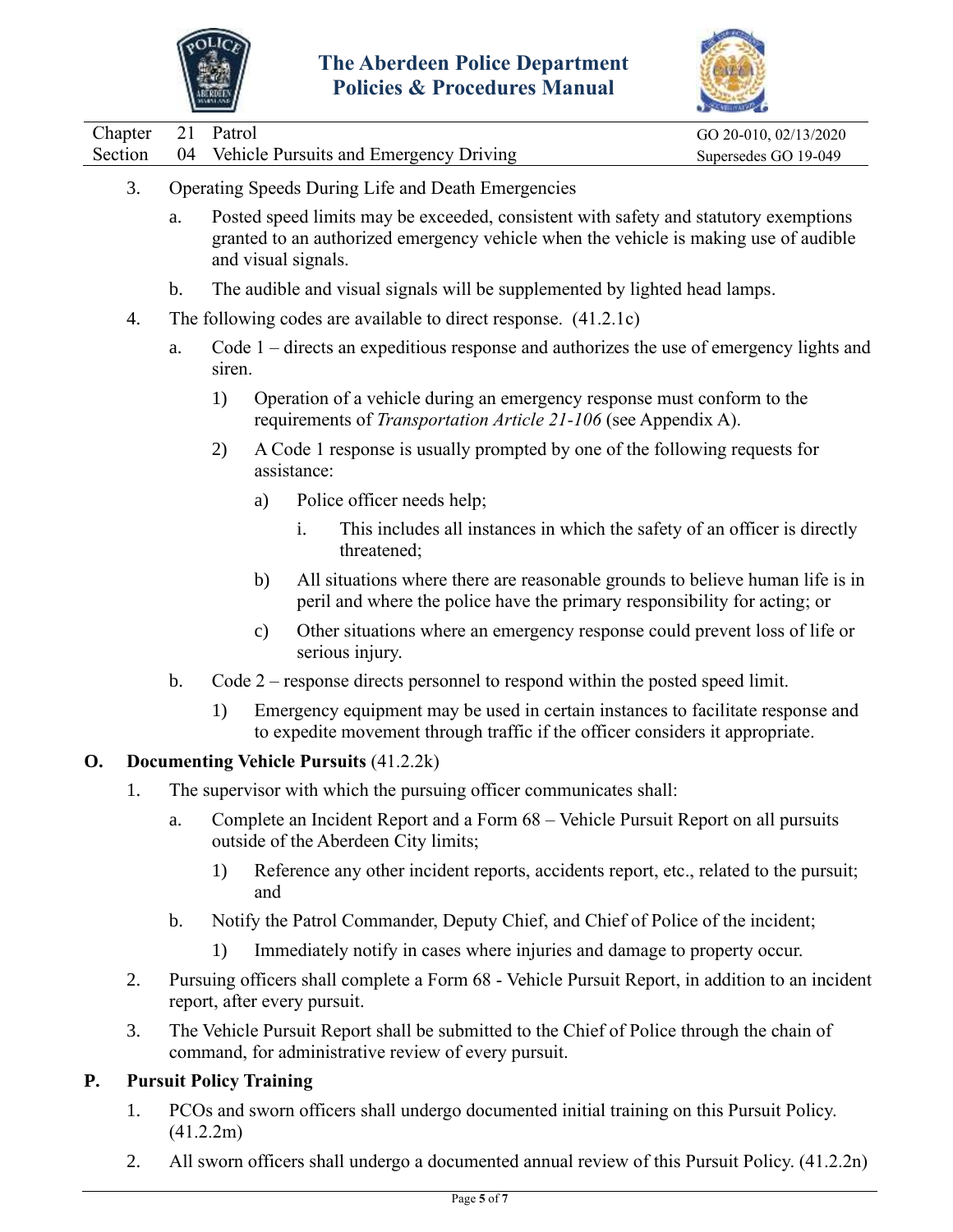



Chapter 21 Patrol GO 20-010, 02/13/2020

Section 04 Vehicle Pursuits and Emergency Driving Supersedes GO 19-049

### **Q. Annual Analysis and Review of Pursuits** (41.2.2l)

- 1. The Patrol Commander shall conduct a documented annual analysis of pursuit reports and shall submit the analysis to the Chief of Police.
- 2. The analysis shall include:
	- a. Analysis of patterns or trends that indicate training needs
	- b. A review of the Department's Pursuit Policy;
	- c. A review of the Department's reporting procedure; and
	- d. A review of policy, procedure, and the pursuit report form.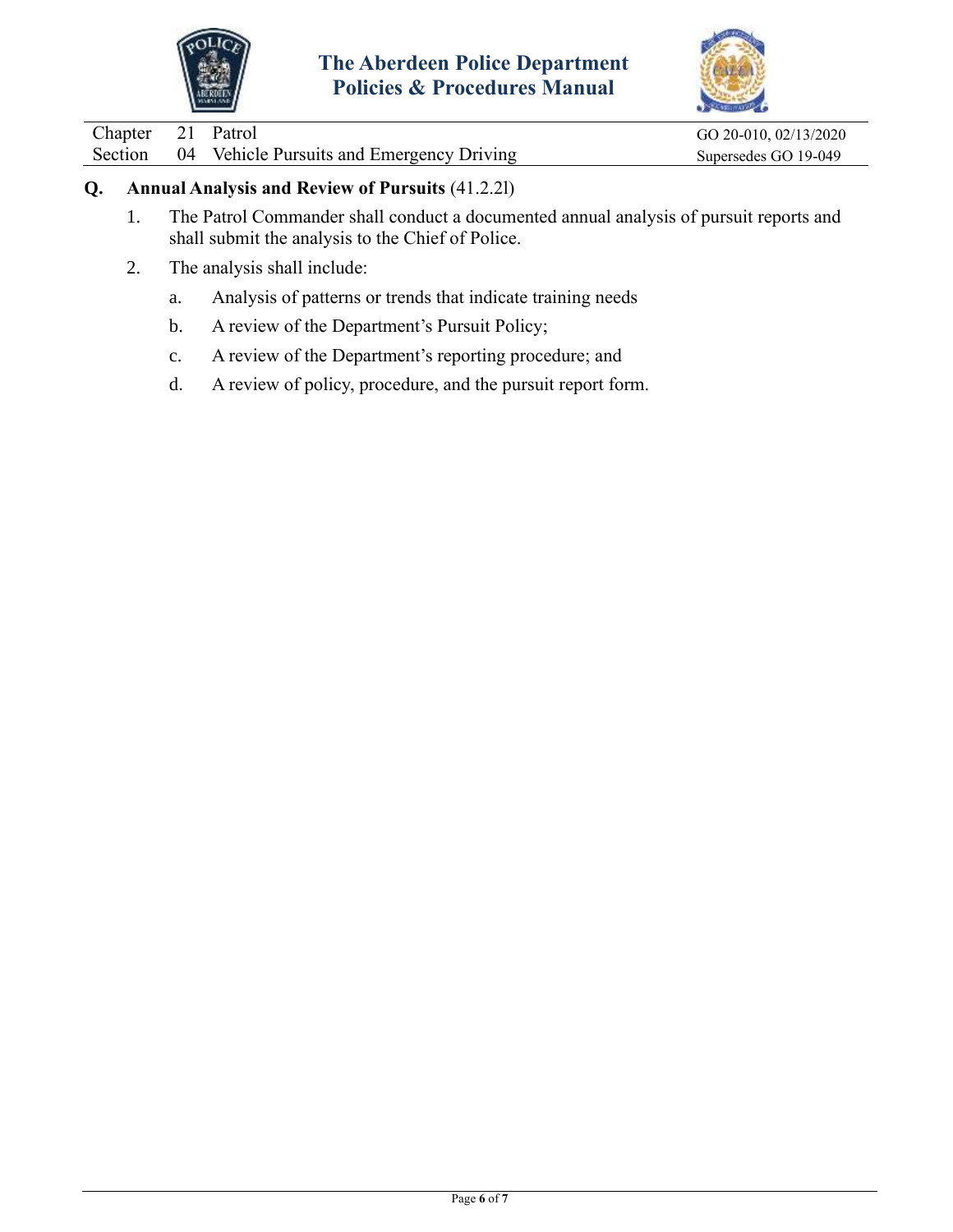



APPENDIX A **Code of Maryland (Statutes) §21–106**

- (a) Subject to the conditions stated in this section:
	- (1) The driver of an emergency vehicle registered in any state may exercise the privileges set forth in this section while:
		- (i) Responding to an emergency call;
		- (ii) Pursuing a violator or suspected violator of the law; or
		- (iii) Responding to, but not while returning from, a fire alarm; and
	- (2) The driver of an emergency vehicle registered in the State or a local jurisdiction in the State may exercise the privileges set forth in this section while performing motorcade or escort duty if the motorcade or escort duty involves:
		- (i) Homeland security;
		- (ii) A funeral;
		- (iii) A dignitary; or
		- (iv) Facilitating the safe movement of vehicles or pedestrians that are or will be near the motorcade or escort.
- (b) Under the circumstances stated in subsection (a) of this section, the driver of an emergency vehicle may:
	- (1) Park or stand without regard to the other provisions of this title;
	- (2) Pass a red or stop signal, a stop sign, or a yield sign, but only after slowing down as necessary for safety;
	- (3) Exceed any maximum speed limit, but only so long as the driver does not endanger life or property;
	- (4) Disregard any traffic control device or regulation governing direction of movement or turning in a specified direction; and
	- (5) Travel through any local jurisdiction in the State as necessary to perform and return from motorcade or escort duty.
- (c) (1) Subject to paragraph (2) of this subsection, the privileges set forth in this section apply only while the emergency vehicle is using audible and visual signals that meet the requirements of § 22–218 of this article, except that an emergency vehicle operated as a police vehicle need not be equipped with or display the visual signals.
	- (2) The privileges set forth in subsection (b)(1) of this section apply only while the emergency vehicle is using visual signals that meet the requirements of § 22–218 of this article.
	- (3) (i) The driver of an emergency vehicle may not use flashing lights or a bell, siren, or exhaust whistle while returning from an emergency call, fire alarm, or motorcade or escort, except that fire apparatus carrying standing firemen may use flashing lights that are visible only to the rear.
		- (ii) The driver of an emergency vehicle, while parking or backing the emergency vehicle, may use flashing lights within 100 feet of the entrance ramp to a:
			- 1. Fire station; or
			- 2. Rescue station.
	- (4) Before exercising the privileges set forth in subsection (b)(5) of this section, the jurisdiction that employs the driver of a motorcade or escort shall provide notice of the motorcade or escort to any jurisdiction that the driver will enter while performing or returning from the motorcade or escort duty.

(d) This section does not relieve the driver of an emergency vehicle from the duty to drive with due regard for the safety of all persons.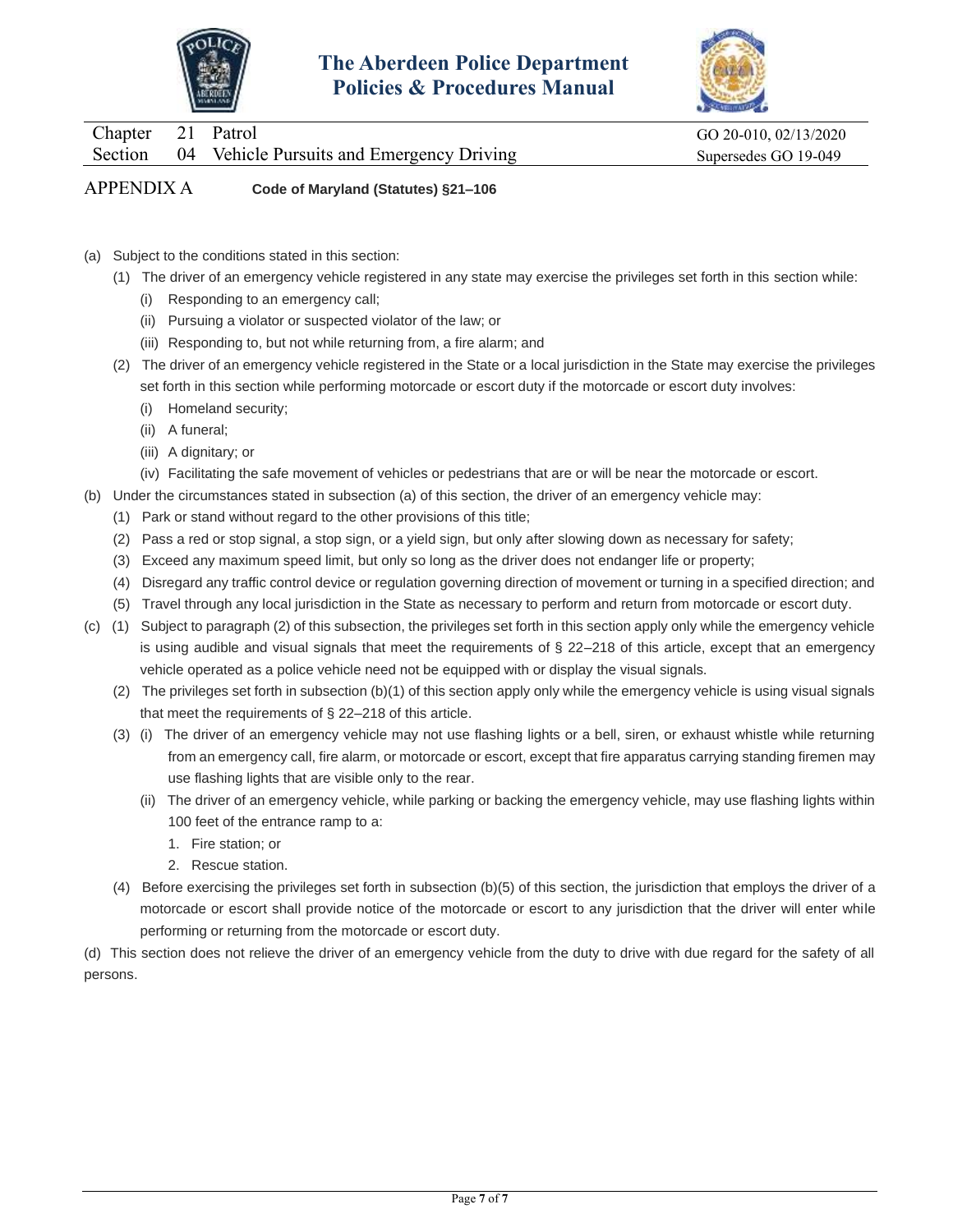



<span id="page-20-0"></span>Chapter 21 Patrol GO 19-020, 6/20/2019 Section 06 Community Policing Program Supersedes GO 17-013

### **A. Policy**

- 1. The Community Policing Program includes Crime Prevention and Community Involvement activities.
- 2. The objectives of the Community Policing Program are: (45.2.1e)
	- a. To interact with citizens of the community,
	- b. To interact with business owners and employees of the community,
	- c. To identify the concerns of the community and businesses, and
	- d. To implement preventive actions and community activities to address and solve identified community concerns.
- 3. The Patrol Lieutenant is responsible for the Community Policing Program.

### **B. Crime Prevention, Community Involvement, and Community Policing Activities**

- 1. Officers will assist interested residents and businesses with organizing crime prevention groups, (45.1.2)
	- a. Will maintain regular contact with these and other interested community groups; and
	- b. Will record their activities on the Community Policing report.

### **C. Community Policing, Crime Prevention, and Community Involvement Activities**

- 1. Officers are encouraged to establish contact and be liaisons with existing community organizations or establish community groups where they are needed. (45.2.1a)
- 2. Officers are encouraged to assist with developing, editing, revising, and amending Department policies that involve Police interaction with members of the community.  $(45.2.1b)$
- 3. The Chief of Police will publicize Department objectives, community concerns, and successes on the Department's website and Facebook. (45.2.1c)
- 4. Officers will deliver to the Department information received from citizens' organizations by (45.2.1d)
	- a. Discussing the information at Roll Call;
	- b. Presenting the information at monthly Staff Meetings; and/or
	- c. Sending the information through global email to Department employees.
- 5. Officers are encouraged to identify community concerns and develop community policing strategies, to resolve those community concerns, if any. (45.2.1f)
	- a. Officers will submit their pre-operation plan to the supervisor.
	- b. The supervisor will initial, write comments if any, and forward the pre-operation plan to the Lieutenant.
	- c. The Lieutenant will approve or disapprove the plan.
- **D. Community Policing Monthly and Quarterly Reporting** (45.2.3)
	- 1. Officers shall record and submit their Community Policing Activity Reports to their supervisors every month.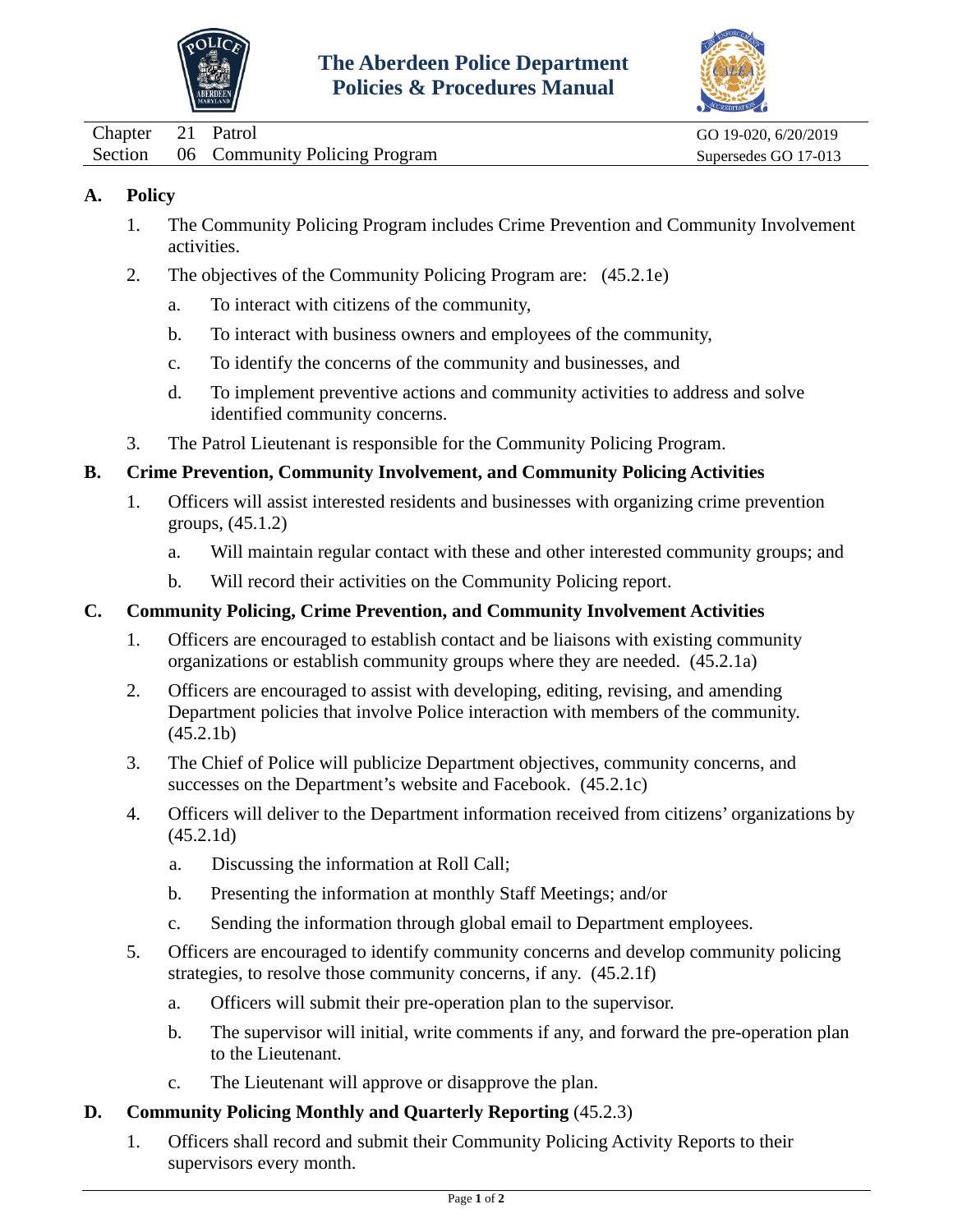



|         |                                                                                                                                                                                             | <b>Policies &amp; Procedures Manual</b><br>ABERDEEN                                                                                                                                                     |                      |  |
|---------|---------------------------------------------------------------------------------------------------------------------------------------------------------------------------------------------|---------------------------------------------------------------------------------------------------------------------------------------------------------------------------------------------------------|----------------------|--|
| Chapter | 21                                                                                                                                                                                          | Patrol                                                                                                                                                                                                  | GO 19-020, 6/20/2019 |  |
| Section | 06                                                                                                                                                                                          | <b>Community Policing Program</b>                                                                                                                                                                       | Supersedes GO 17-013 |  |
| 2.      |                                                                                                                                                                                             | Each supervisor shall present a Community Policing Monthly Report at the Department's<br>monthly staff meetings. (45.2.1d)                                                                              |                      |  |
|         | a.                                                                                                                                                                                          | Each supervisor shall submit their Community Policing Monthly Reports to the<br>Community Policing Program Coordinator.                                                                                 |                      |  |
| 3.      |                                                                                                                                                                                             | Information in Community Policing reports shall include but will not limited to:                                                                                                                        |                      |  |
|         | a.                                                                                                                                                                                          | Activity (Concerns we are trying to address) (45.2.2d)                                                                                                                                                  |                      |  |
|         | $\mathbf b$ .                                                                                                                                                                               | Did Activity conducted address a specific previously identified concern? (45.2.2d)                                                                                                                      |                      |  |
|         | C.                                                                                                                                                                                          | New issues or concerns identified or received from the community. (45.2.2a)                                                                                                                             |                      |  |
|         | d.                                                                                                                                                                                          | Plans to address new issues and concerns (45.2.2c)                                                                                                                                                      |                      |  |
|         | e.                                                                                                                                                                                          | Any other concerns or issues that would not be noted in reports or CAD events,<br>including meetings, details, projects, or comments from citizens during business checks<br>and Bike Patrol. (45.2.2b) |                      |  |
| 4.      | The Community Policing Program Coordinator shall compile the monthly reports each<br>quarter and present a quarterly report to the Chief of Police at a monthly staff meeting.<br>(45.2.1d) |                                                                                                                                                                                                         |                      |  |
| Е.      |                                                                                                                                                                                             | Citizen Survey (45.2.4)                                                                                                                                                                                 |                      |  |
| 1.      |                                                                                                                                                                                             | A documented survey of citizen attitudes and opinions is conducted at least once every three<br>years with respect to:                                                                                  |                      |  |
|         | a.                                                                                                                                                                                          | overall agency performance;                                                                                                                                                                             |                      |  |
|         | b.                                                                                                                                                                                          | overall competence of agency employees;                                                                                                                                                                 |                      |  |
|         | $\mathbf{c}$ .                                                                                                                                                                              | citizens' perception of officers' attitudes and behavior;                                                                                                                                               |                      |  |
|         | d.                                                                                                                                                                                          | community concern over safety and security within the agency's                                                                                                                                          |                      |  |
|         |                                                                                                                                                                                             |                                                                                                                                                                                                         |                      |  |
| 2.      |                                                                                                                                                                                             | The Survey is located on the Aberdeen Police Department website.                                                                                                                                        |                      |  |
|         | a.                                                                                                                                                                                          | The Sr. Administrative Specialist will maintain the website results.                                                                                                                                    |                      |  |
| 3.      |                                                                                                                                                                                             | The Survey is also in written form.                                                                                                                                                                     |                      |  |
|         | a.                                                                                                                                                                                          | The Accreditation Manager will maintain copies in the Department lobby.                                                                                                                                 |                      |  |
|         | $\mathbf b$ .                                                                                                                                                                               | Officers will distribute the survey at community policing events.                                                                                                                                       |                      |  |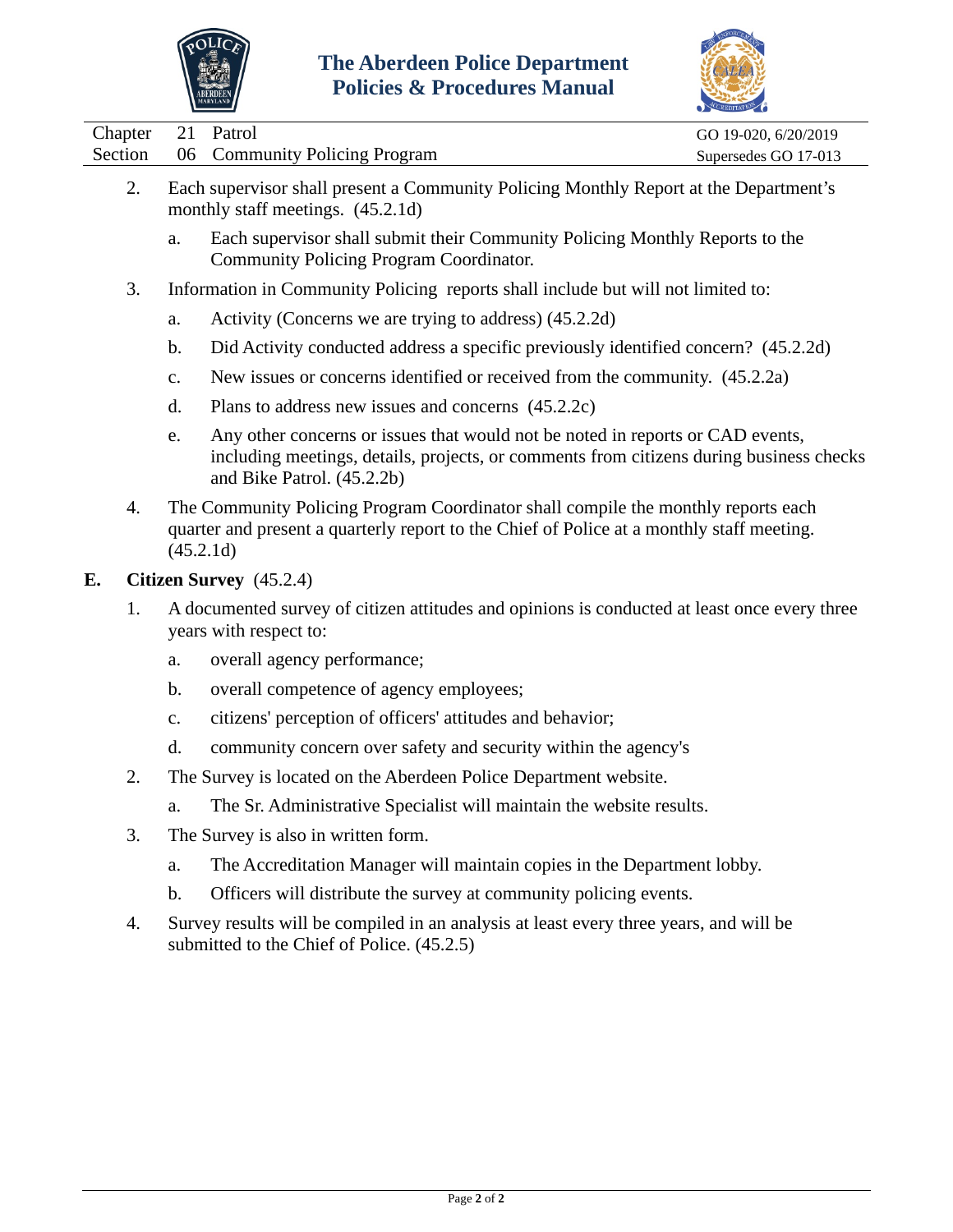



<span id="page-22-0"></span>

| Chapter 21 Patrol |                                                                | GO 16-028, 12/28/2016 |
|-------------------|----------------------------------------------------------------|-----------------------|
|                   | Section 07 Civil Citations for Qualifying Marijuana Violations | Supersedes GO 15-002  |

1. Officers may issue a Civil Citation for a qualifying marijuana offense.

### **B. Definitions**

- 1. Carroll Doctrine permits a police officer to search an entire motor vehicle and any containers inside it if there is probable cause to believe the vehicle contains contraband or the fruits, instrumentalities, or evidence of criminal activity.
- 2. Contraband illegal or prohibited items.

### **C. Weight of the Marijuana**

- 1. Officers who encounter marijuana while on patrol will use their training, knowledge, and experience to determine the weight.
- 2. If the Officer reasonably believes the marijuana to be less than 10 grams (excluding packaging), he/she
	- a. Will seize the marijuana; and
	- b. May issue the person a Civil Citation for the offense.
- 3. If the Officer reasonably believes the marijuana to be 10 grams or more (excluding packaging), he/she
	- a. Will seize the marijuana; and
	- b. Will arrest the person for the criminal offense.
- 4. If the Officer weighs the marijuana, and determines the marijuana is **10 grams or more** (excluding packaging) and the person has already been issued a Civil Citation,
	- a. The officer will take no further enforcement action.
- 5. If the Officer weighs the marijuana, and determines the marijuana was **less than 10 grams** (excluding packaging) and the person is in custody,
	- a. The officer will issue a Civil Citation to the person and will promptly release the person.

### **D. Criminal vs. Civil Violations**

- 1. While possession of drug paraphernalia is still a criminal offense, Officers will not arrest or charge a person for possession of marijuana paraphernalia, unless the person is charged with another criminal violation.
- 2. If a person possesses less than 10 grams of marijuana, the officer may charge the person with the criminal offense of possession with intent to distribute CDS if the facts and circumstances present probable cause for the charge.

## **E. Forms and Reports**

- 1. Uniform Civil Citation (DC-028)
	- a. When charging a person for a civil offense, Officers will use a Civil Citation, either: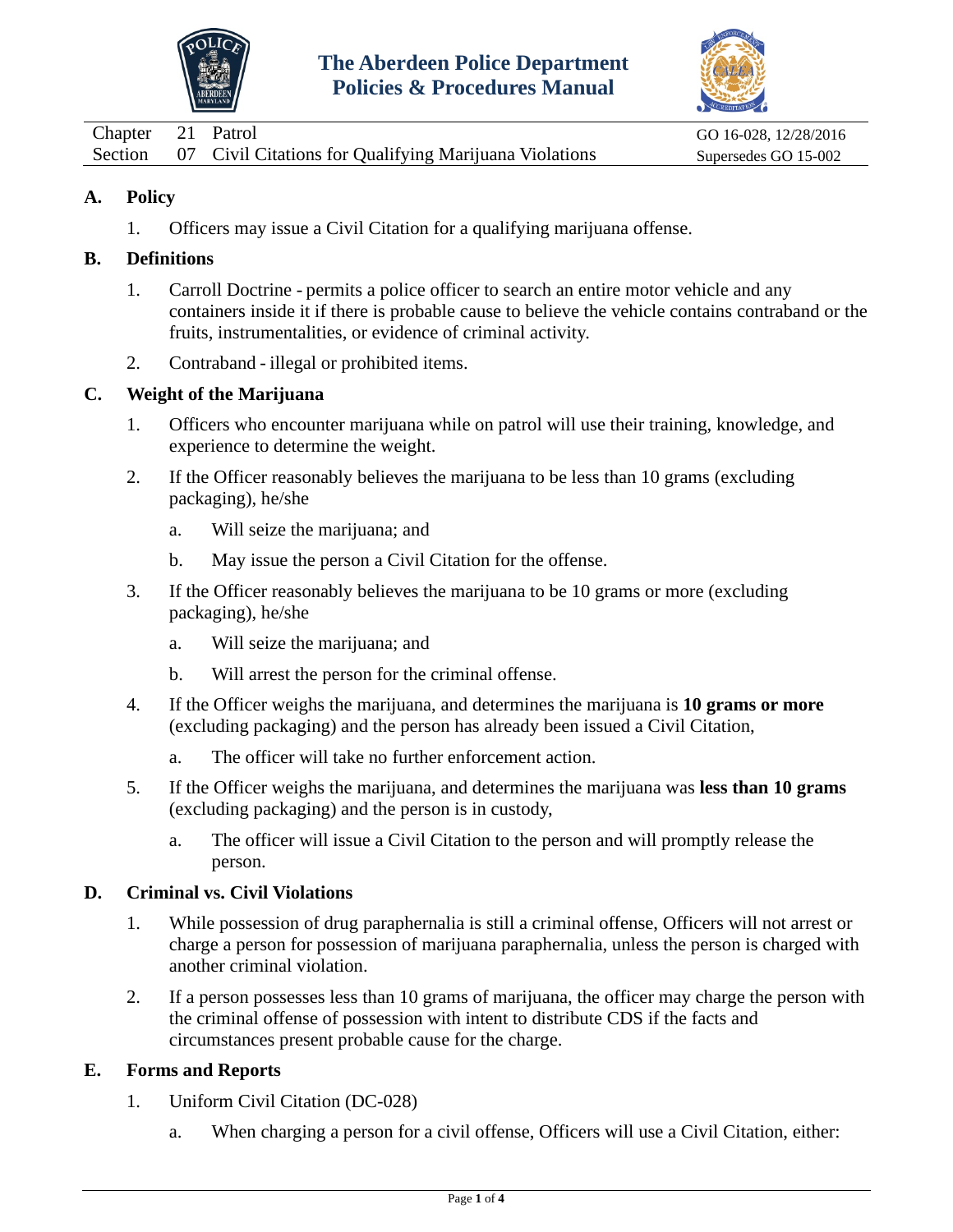



| Chapter 21 Patrol |                                                                | GO 16-028, 12/28/2016 |
|-------------------|----------------------------------------------------------------|-----------------------|
|                   | Section 07 Civil Citations for Qualifying Marijuana Violations | Supersedes GO 15-002  |
|                   |                                                                |                       |

- 1) the pre-printed/pre-numbered Civil Citation from the citation book provided by the District Court; or
- 2) the Court-approved .pdf version of the Civil Citation.
- 2. Uniform Juvenile Civil Citation (DC-031)
	- a. If the person is under 18 years old, the officer will process the person as a juvenile and
	- b. Will charge the juvenile on a Civil Citation.
- 3. Reports
	- a. Officers will complete an Incident Report detailing the circumstances of the incident.
- 4. Report Distribution
	- a. The officer will give a copy of the Civil Citation to the person upon release.
	- b. The Records Section will send copies of the Civil Citation and Incident Report to the State's Attorney's Office.
	- c. The Records Section shall retain all original copies.

# **F. Issuing Civil Citations**

- 1. If the Officer chooses to use the Court-approved .pdf version of the Civil Citation, the officer will:
	- a. Use the tracking number from a preprinted/pre-numbered Civil Citation and type that number into the space provided in the .pdf version of the citation; and
	- b. Draw a diagonal line across the pre-printed/pre-numbered Citation and staple the preprinted/pre-numbered Citation to the Court copy of the .pdf version.
- 2. The officer shall issue separate Civil Citations for each violation.
- 3. When the officer issues more than one Citation to a person, the Citations shall be related.
- 4. If the officer issues a Criminal Citation for a qualifying offense, the Criminal Citation shall be related to the Civil Citation.

## **G. Determining Subsequent Offenders**

- 1. The officer will determine if the person has previously been issued a Civil Citation for less than 10 grams of marijuana in order to establish
	- a. If the person is eligible to pay a pre-paid fine or
	- b. If the person must appear in Court.
- 2. To determine if the person is a subsequent offender, the person will be queried through one of the Court's databases, by the officer or by the PCO.
	- a. Records of previous civil offenses for marijuana violations are not maintained on the Judiciary Case Search (the public website.)
- 3. The Mainframe Database (accessed through CJIS) can be used;
	- a. The query of the Mainframe Database may be made by the PCO or the Officer.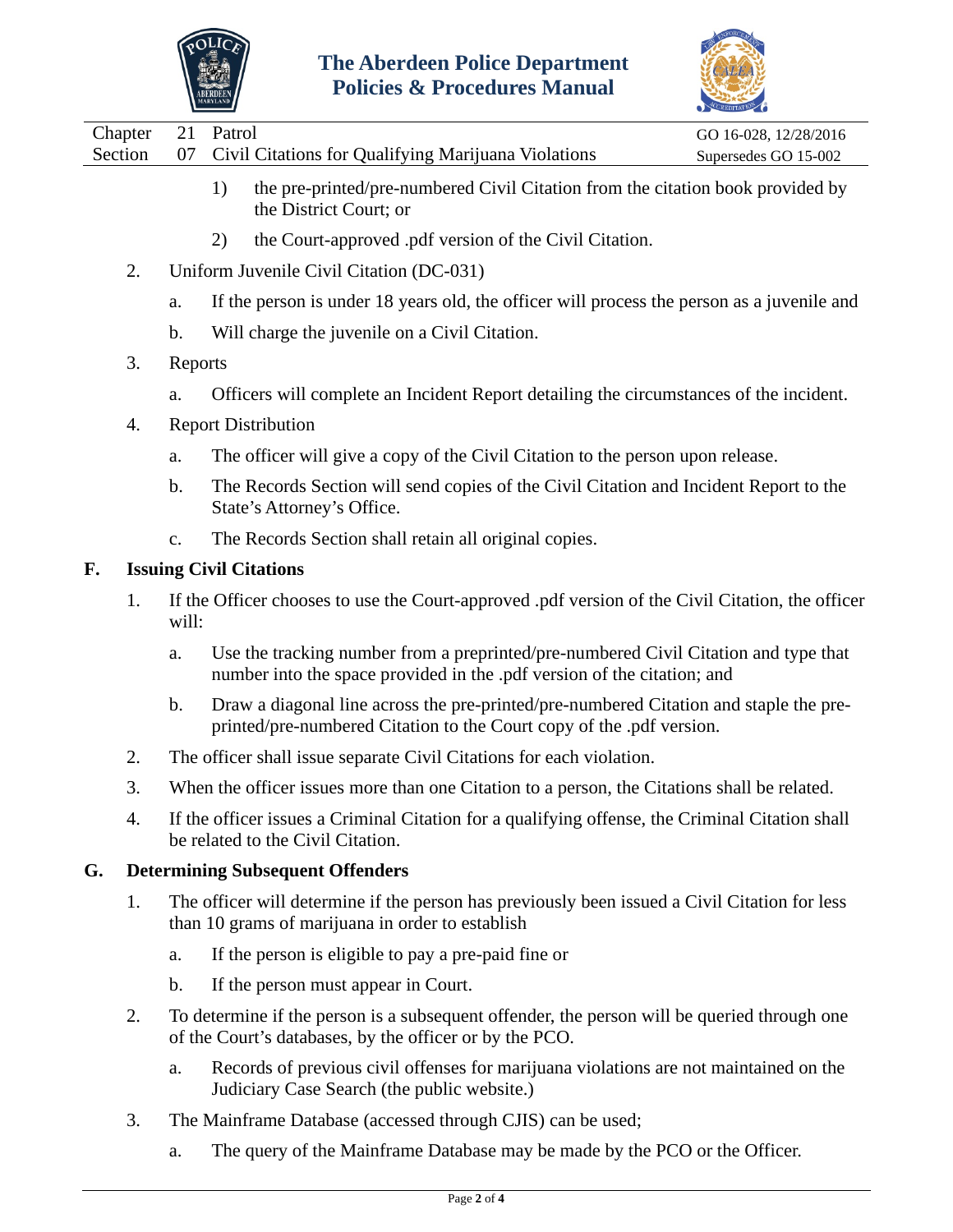



| Chapter 21 Patrol |                                                                | GO 16-028, 12/28/2016 |
|-------------------|----------------------------------------------------------------|-----------------------|
|                   | Section 07 Civil Citations for Qualifying Marijuana Violations | Supersedes GO 15-002  |
|                   |                                                                |                       |

- 4. If a previous violation be located, the officer will save a copy of the record and include the record in the case file.
- 5. Offenses which qualify for a pre-paid fine and offenses that require the person to appear in Court:
	- a. 1st Violation \$100 Prepaid Fine
	- b. 2nd Violation \$250 Prepaid Fine
	- c. 3rd or Subsequent Violation \$500 and Must Appear
	- d. Offender at least 18 but under 21 Must Appear
- 1. Upon determining whether the person has any previous violations, the Officer will complete the Citation noting whether the person
	- a. Can pre-pay the fine or
	- b. Is required to appear in Court.

### **H. Searches**

- 1. Positive K-9 alerts will continue to be sufficient probable cause to search vehicles for the presence of CDS.
- 2. Probable cause searches for marijuana involving vehicles will be done so in accordance with the Carroll Doctrine.
	- a. Such searches can extend to both the vehicle and its occupants.
- 3. When conducting probable cause searches for marijuana, Officers should always articulate the reasons they believe the vehicle contains contraband or the fruits, instrumentalities or evidence of criminal activity.
- 4. The search incident to arrest exception to the warrant requirement does not apply to the issuance of a Civil Citation.

### **I. Release**

- 1. The officer will release the person after he/she signs a Civil Citation, and citations for Must Appear offenses, if any.
- 2. The officer will not arrest a person for refusing to sign a Civil Citation; the person is not required to sign it.
	- a. The officer will write "Refused to Sign" in the signature line of the Citation.
- 3. A person is not required to furnish proof of identification when receiving a Civil Citation.
- 4. If the Officer believes the person is providing a fictitious name, the Officer may charge the person with the criminal charge of Obstructing and Hindering and may process the person as an On-View arrest.

## **J. Seizing and Testing**

1. Officers shall seize and have all marijuana, regardless of its weight, stored as a Controlled Dangerous Substances (CDS).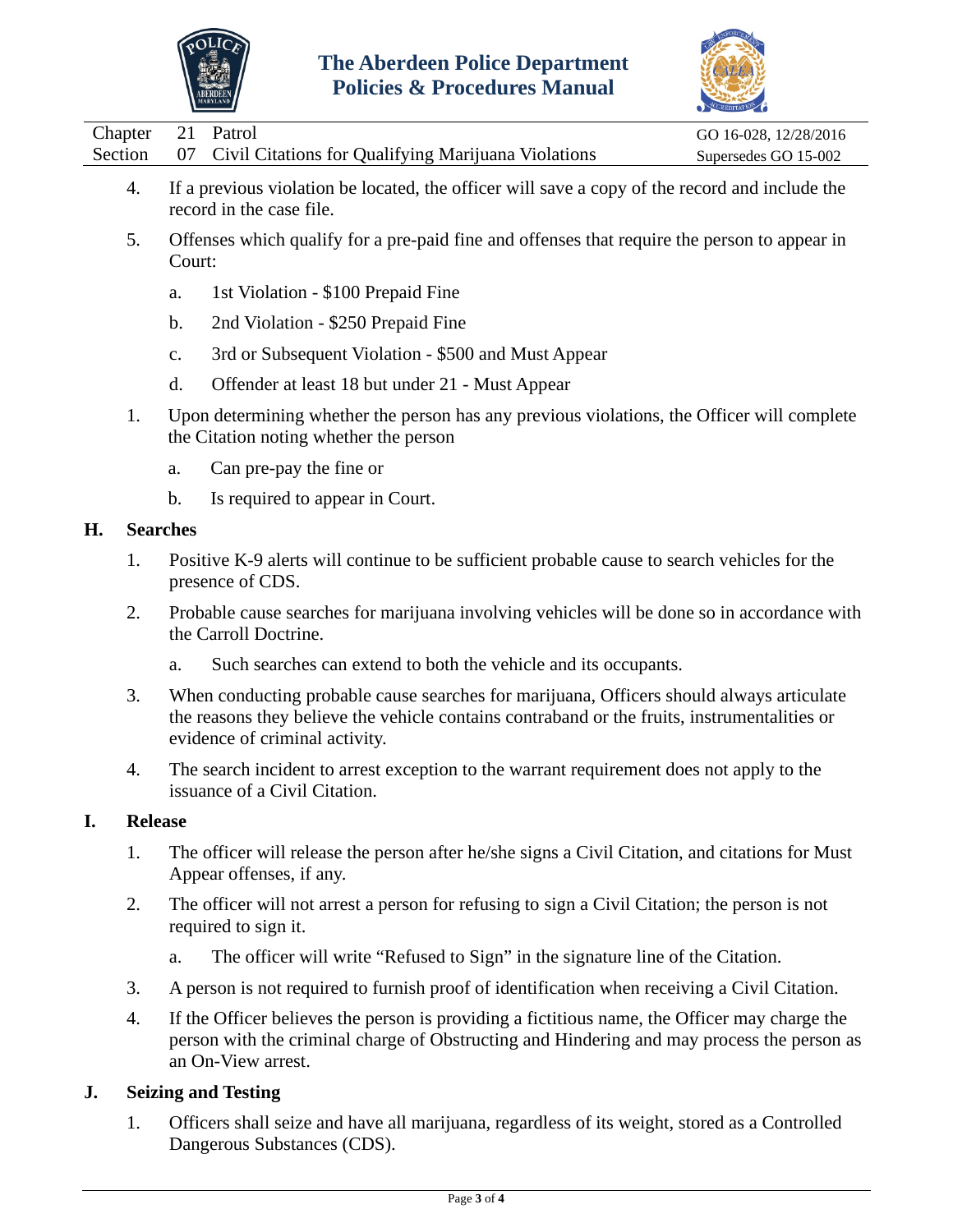



| Chapter 21 Patrol |               |                                                                | GO 16-028, 12/28/2016 |
|-------------------|---------------|----------------------------------------------------------------|-----------------------|
|                   |               | Section 07 Civil Citations for Qualifying Marijuana Violations | Supersedes GO 15-002  |
|                   | $\sim$ $\sim$ | $\mathbf{r}$<br>$\sim$                                         |                       |

- 2. Officers shall use MSP Form 67 Request for Laboratory Analysis/Chain of Custody to maintain a chain of custody for the CDS.
- 3. Marijuana only involving a civil offense will not be sent to the laboratory for testing.
- 4. The CDS Custodian may need to field test or present the marijuana in Court as required by the state's attorney.
- 5. The CDS Custodian may be directed by a supervisor to send marijuana related to a criminal or serious traffic offense, regardless of the amount, to the laboratory for testing, when the supervisor has determined the evidence is necessary for the successful prosecution of the case.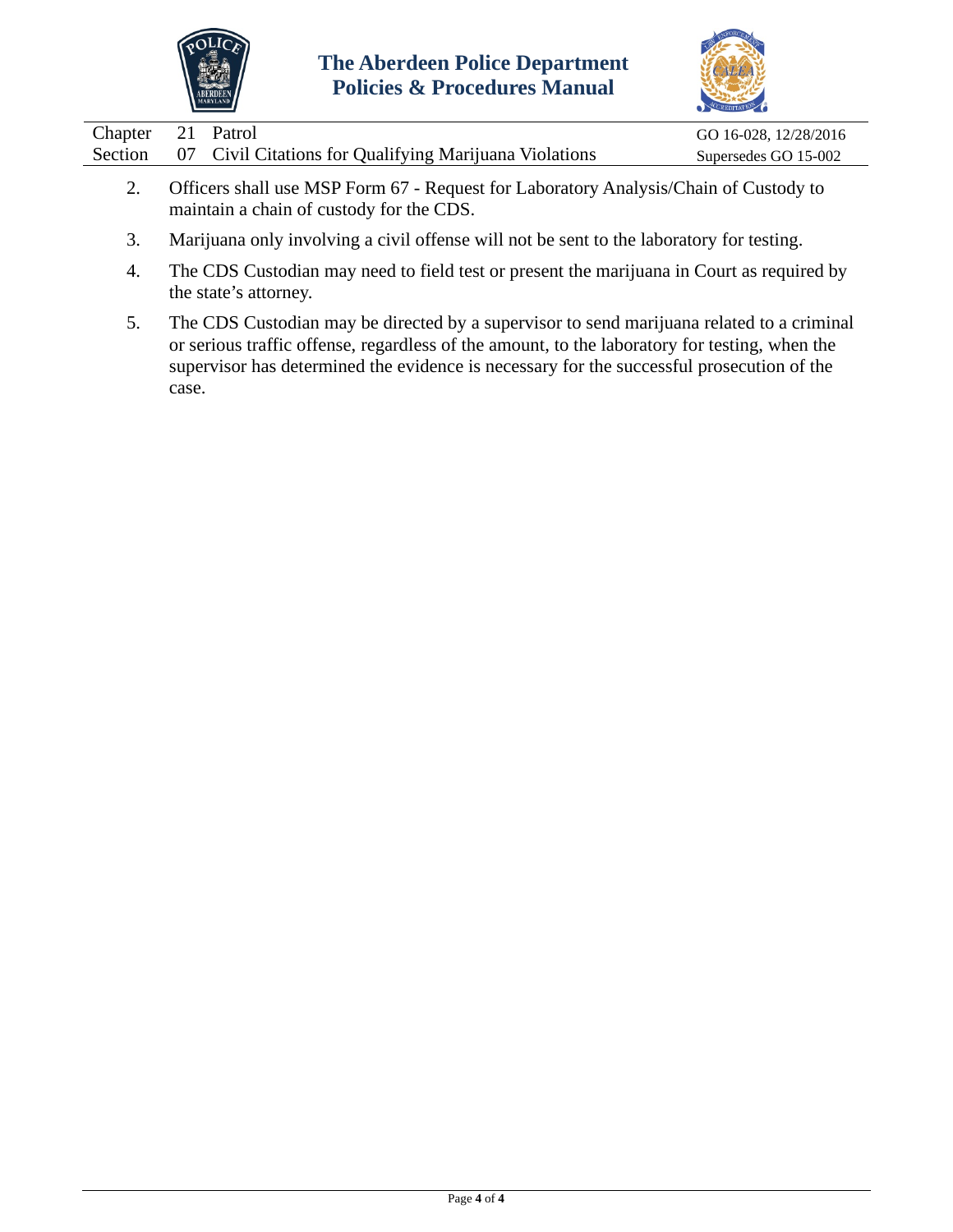



<span id="page-26-0"></span>

| Chapter 21 Patrol |                                        | GO 18-022, 04/18/2018 |
|-------------------|----------------------------------------|-----------------------|
|                   | Section 08 Vehicle Impound and Release | Supersedes GO 15-009  |

1. The Aberdeen Police Department will complete detailed impound reports when impounding vehicles in situations where necessary to safeguard the vehicle, preserve evidence, or promote a safe environment.

#### **B. Procedure**

- 1. When an officer impounds a vehicle, the officer shall notify the Communications Section and ask the PCO for an Impound Number.
- 2. The PCO will
	- a. Log the Impound Number in the Impound Book.
	- b. Run a 10-28 Registration Check and 10-29 Check for Wanted
	- c. Print out the results and give the printouts to the impounding officer
- 3. The officer shall
	- a. Record the Impound Number on Form 7 Vehicle Impound and Inventory;
	- b. Complete both pages of the Form,
		- 1) Check all appropriate Conditions for Release, and
		- 2) Attach to the completed form the printouts of the 10-28 and 10-29.
- 4. The officer shall immediately submit the completed form with attachments to the supervisor.
- 5. The supervisor shall review and approve the impound documents and return them to the Communications Section before the officer's end of duty.
- 6. PCO's shall place the impound documents in the Impound Book in the Communications Section.

### **C. Motor Vehicle Impound Book**

- 1. Individual log forms will be maintained in the Communications Office.
- 2. Each entry will be assigned an Impound Number.
- 3. The first two digits will indicate the year of the entry to be followed by the sequential number of that entry, i.e., 03-001, 03-002, etc.
- 4. The number will be cut off annually; the last entry indicating the number of vehicles stored for that year.
- 5. The number will be recorded on the Vehicle Report in the space provided.

### **D. Processing the Vehicle Impound and Inventory Forms**

- 1. The Administrative Sergeant or Corporal shall
	- a. Check regularly and remove the Impound and Inventory documents; and
	- b. Maintain and process the Impound and Inventory documents until the vehicles can be released, appropriately. (61.4.3c)

### **E. Requirements for Releasing Impounded Vehicles**

1. Vehicles may be released to the following persons or under the following circumstances: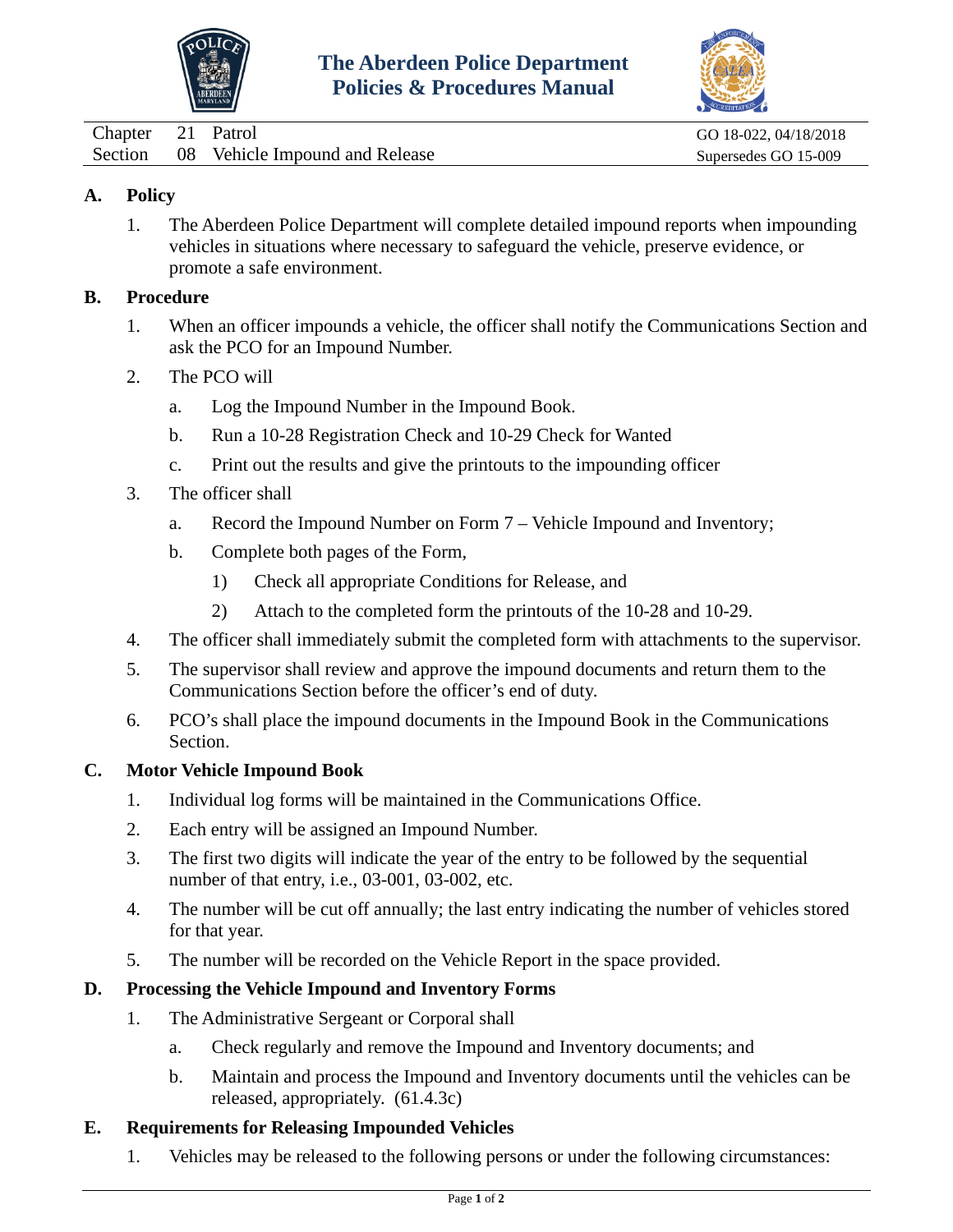



|    |                                                                     | GO 18-022, 04/18/2018 |
|----|---------------------------------------------------------------------|-----------------------|
| 08 | Vehicle Impound and Release                                         | Supersedes GO 15-009  |
| a. | To the owner with<br>Photo ID and<br>1)<br>Proof of ownership<br>2) |                       |
| b. | To an agent of the owner with                                       |                       |
|    |                                                                     | 21 Patrol             |

- 1) Photo ID *and*
- 2) Notarized, original letter from the owner authorizing the agent to claim the vehicle; **or**
- 3) Employee ID *and*
- 4) Letter from Company/Agency authorizing agent to claim the vehicle.
- 2. The vehicle shall not be released
	- a. To the driver, prior to 8 hours after having been arrested for Driving Under the Influence.
	- b. If the vehicle is on hold.

### **F. Procedures for Releasing Impounded Vehicles**

- 1. The Police Communications Officer will complete a Form 31 Authorization to Release Stored Motor Vehicle.
- 2. The PCO will give the original Form 31 to the person authorized to take possession of the vehicle.
- 3. The PCO will attach the NCR copy to the MVI File and place the file in the Impound Release Binder.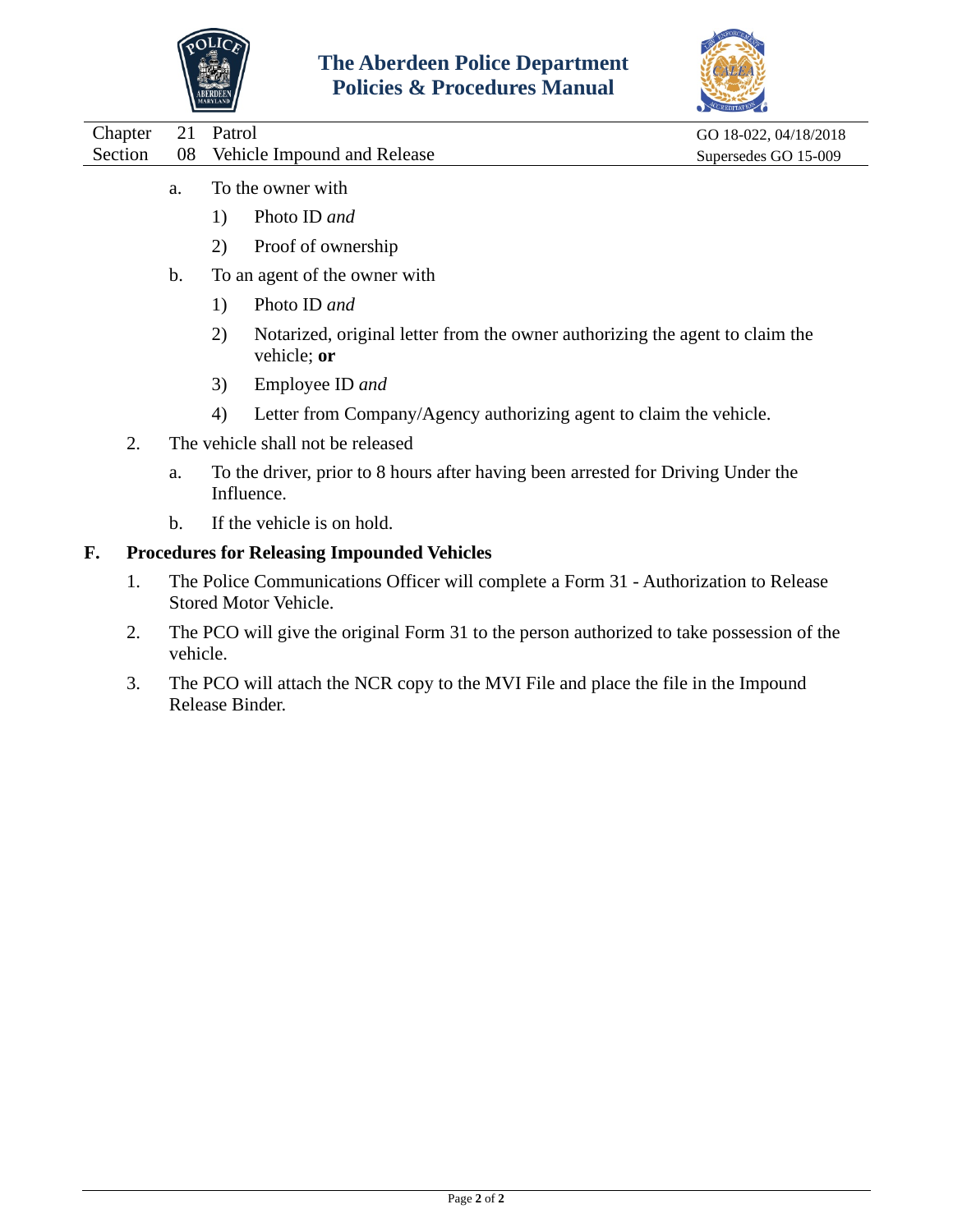



<span id="page-28-0"></span>Chapter 21 Patrol GO 16-023 11/22/16 Section 09 Shoplifting Supersedes GO 15-081

### **A. Policy**

1. The Department shall assist and cooperate however possible with store employees and security staff to detect, apprehend, and prosecute persons accused of theft (shoplifting).

#### **B. Arresting Shoplifters**

- 1. The officer may take the shoplifter into custody under the following circumstances:
	- a. When the value of the stolen property exceeds the felony limit in dollars, and probable cause is established, and prosecution is requested.
	- b. The suspect does not possess positive identification to the satisfaction of the responding officer, or has no fixed address.
	- c. When there are extenuating circumstances and the arrest complies with warrantless arrest laws.
	- d. When the shoplifter is a juvenile, regardless of the monetary value.
		- 1) The officer shall process juveniles according to juvenile procedures

### **C. Identifying Shoplifters**

1. If the officer is uncertain about the positive identity of a suspect, the officer shall perform a records check.

#### **D. Releasing Shoplifters**

- 1. The officer may release the suspect if the suspect is an out of state resident and has proper identification, and the offense is not a felony.
- 2. The officer will advise the store owner/agent of procedures for making application for a Statement of Charges.

### **E. Reporting**

1. The officer shall complete an incident report on all shoplifting incidents.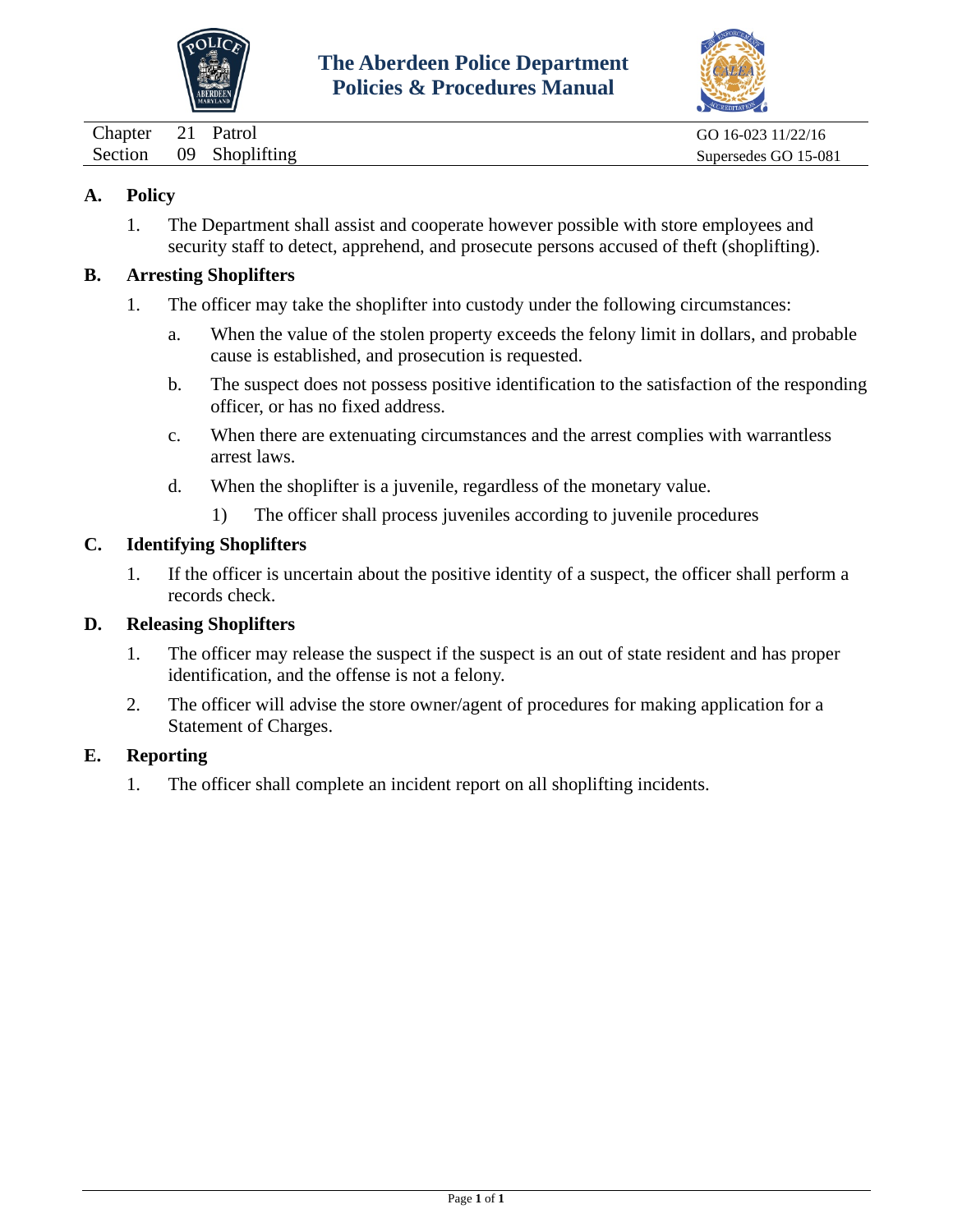



<span id="page-29-0"></span>Chapter 21 Patrol Original Policy Section 10 Vehicle Towing Procedures

### **A. Introduction**

- 1. Disposing of vehicles abandoned, involved in accidents, or otherwise part of the many situations which may be brought to the attention of an Officer is recognized as a routine function.
- 2. It is, nevertheless, one which must be approached with a great deal of discretion, for the result of misguided authority may be civil liability, or in the case of an investigation, inadmissible evidence and the resultant embarrassment of an acquittal.
- 3. The inability to respond before the fact to all of the occasions where operating guidelines may be desirable is readily recognized; consequently, it is the purpose of the Section to offer direction, in a general way, to the Officer so that he may operate on a sound, legal basis when disposing of vehicles that must be towed and stored.
- 4. It must be understood that these guidelines, where they are not governed by statute, are intended to be flexible and allow for wide discretion by the Officer in those situations where a clear-cut procedure is not prescribed.

#### **B. Inventory of Vehicles** (61.4.3c)

- 1. Except where specifically noted otherwise in this Chapter, whenever any vehicle is towed by a Department-dispatched towing service or taken into custody at the direction of an Officer, a Vehicle Impound Report (APD Form 7) will be initiated.
- 2. Since the primary purpose of having the vehicle towed to a place of storage is to protect property from loss or damage, the Officer will examine the vehicle prior to its removal by the tow truck and prepare an inventory of all property therein.
	- a. All property included in the inventory will be recorded on the Vehicle Impound Report (APD Form 7), or if additional space is needed, on a Supplemental Report (APD Form 2) which will be attached to the report.
	- b. The same case number will be used for both reports.
- 3. All property in the vehicle must be inventoried, including items in unlocked baggage, unsealed cartons, etc.
	- a. Items in the trunk and glove compartment should be inventoried as should items in locked suitcases or containers, but only if a key is available.
	- b. Forced entry to a trunk, glove box, suitcase or other item is not permitted to complete an inventory unless express permission has been granted and the Consent to Search and Seize Form (APD Form 11) has been signed by the owner.
	- c. Items such as clothing in a suitcase or tools in a tool kit need not be individually itemized, but can, for example, be described on the inventory and the Property Form (APD Form 6) simply as "women's clothing" or "auto mechanic tools."
- 4. Certain limitations are imposed on the scope of an inventory and each inventory must be justified by its own circumstances.
	- a. An inventory may extend to any part of the vehicle where personal property would ordinarily be kept; looking elsewhere will call into question the Officer's motives.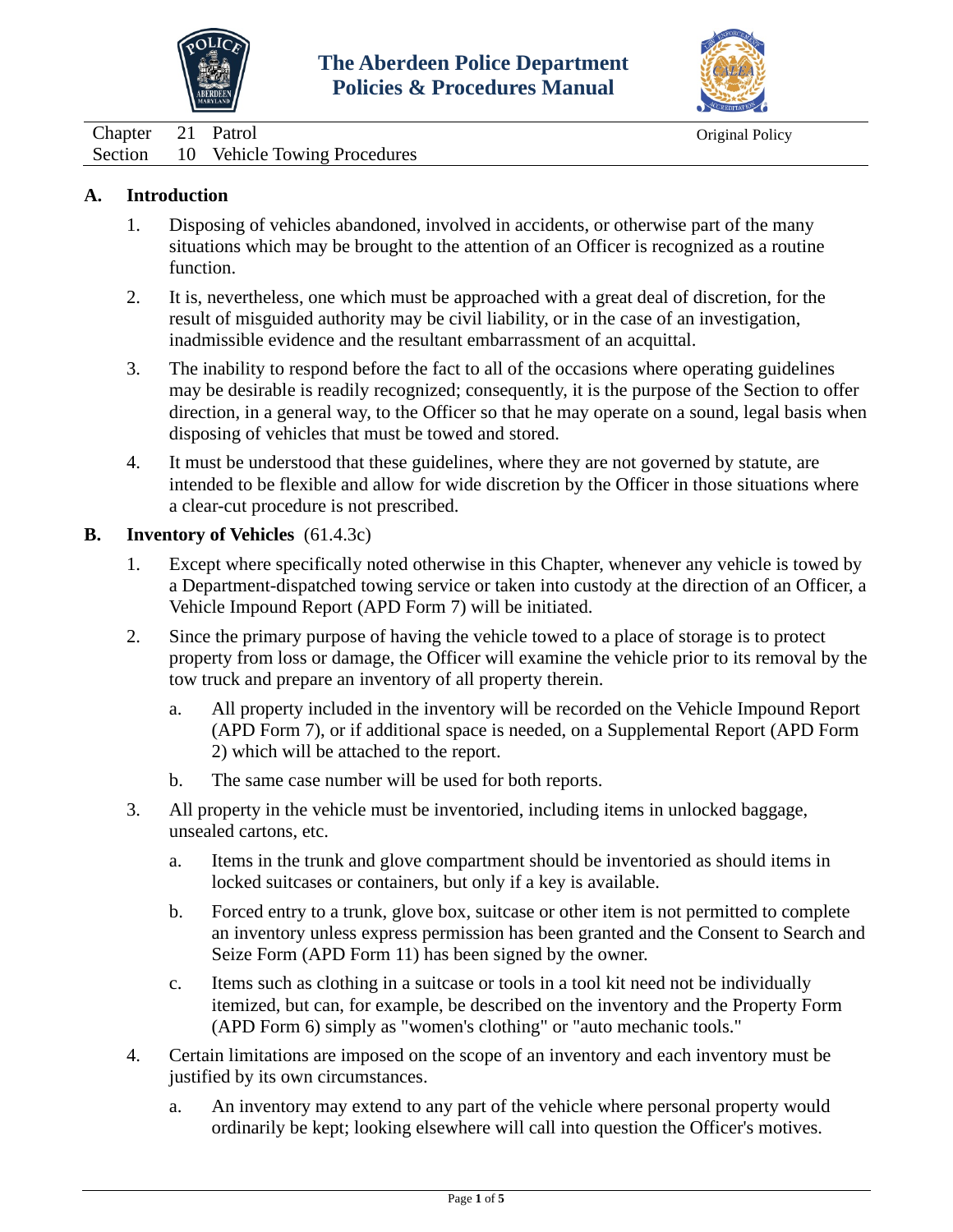

the vehicle.



| Chapter<br>Section | 21<br>10       | Patrol<br>Original Policy<br><b>Vehicle Towing Procedures</b>                                                                                                                                                                                                                            |
|--------------------|----------------|------------------------------------------------------------------------------------------------------------------------------------------------------------------------------------------------------------------------------------------------------------------------------------------|
|                    | $\mathbf{b}$ . | Unlocked packages may be opened for the mutual protection of the Officer and the<br>owner.                                                                                                                                                                                               |
|                    | $\mathbf{c}$ . | Evidence or contraband discovered in the conduct of a bona fide inventory may be<br>seized and used to prosecute.                                                                                                                                                                        |
|                    | d.             | The burden is on the Officer, however, to show that the inventory was reasonable and<br>pursuant to Department policy.                                                                                                                                                                   |
| 5.                 |                | Except for evidence, only items with a marketable value or those with an obvious attraction<br>which may result in its disappearance, should be removed and placed on a Property Form<br>(APD Form 6).                                                                                   |
|                    | a.             | Personnel shall consider each item in the vehicle in connection with the circumstances<br>necessitating the inventory, as well as their obligation to safeguard property when<br>deciding what will be stored.                                                                           |
|                    | $\mathbf b$ .  | An obviously broken CB set has little appeal and/or resale value as compared to a<br>leather brief case which is empty; or a soldering gun, as compared to a hammer.                                                                                                                     |
|                    | $\mathbf{c}$ . | When deciding to store property, personnel are encouraged to use good judgment in<br>light of the circumstances involved, Department policy and legal requirements as<br>addressed elsewhere in the patrol manual.                                                                       |
|                    | d.             | Vehicle equipment listed on the Vehicle Impound Report, e.g. spare tire, will not be<br>listed on the inventory nor removed from the vehicle.                                                                                                                                            |
|                    | e.             | Items not removed will be locked in the vehicle, preferably in the trunk.                                                                                                                                                                                                                |
|                    | f.             | Those items listed on a Property Form will also be listed on the inventory.                                                                                                                                                                                                              |
|                    | g.             | Permitting personal containers to be secured at an Department when the contents are<br>not known may be subjecting personnel and City to an unreasonable and significant<br>liability;                                                                                                   |
|                    |                | therefore, luggage or other containers that are locked will not be removed or<br>1)<br>described on a Property Form but only on the inventory.                                                                                                                                           |
|                    | h.             | Even if the apparent value of the locked luggage or container seems significant, they<br>will not be removed, but will remain locked in the vehicle, preferably in the trunk.                                                                                                            |
| C.                 |                | <b>Traffic Accidents</b>                                                                                                                                                                                                                                                                 |
| 1.                 |                | In those instances when the vehicle has been involved in an accident but is operable, and the<br>owner/operator is able to move it, he should move it from the traveled portion of the roadway<br>and park it in a safe location.                                                        |
| 2.                 |                | Where a vehicle is rendered inoperative as the result of an accident, but there is no necessity<br>for having the vehicle removed immediately, the owner/operator or some other responsible<br>person designated by the owner/operator must be given the option of making disposition of |

a. However, the owner/operator should be advised that the vehicle will be classified as an "abandoned vehicle" if allowed to remain on public property more than forty-eight hours and may be towed on the authority of the Aberdeen Police. (61.4.3a) (61.4.3b)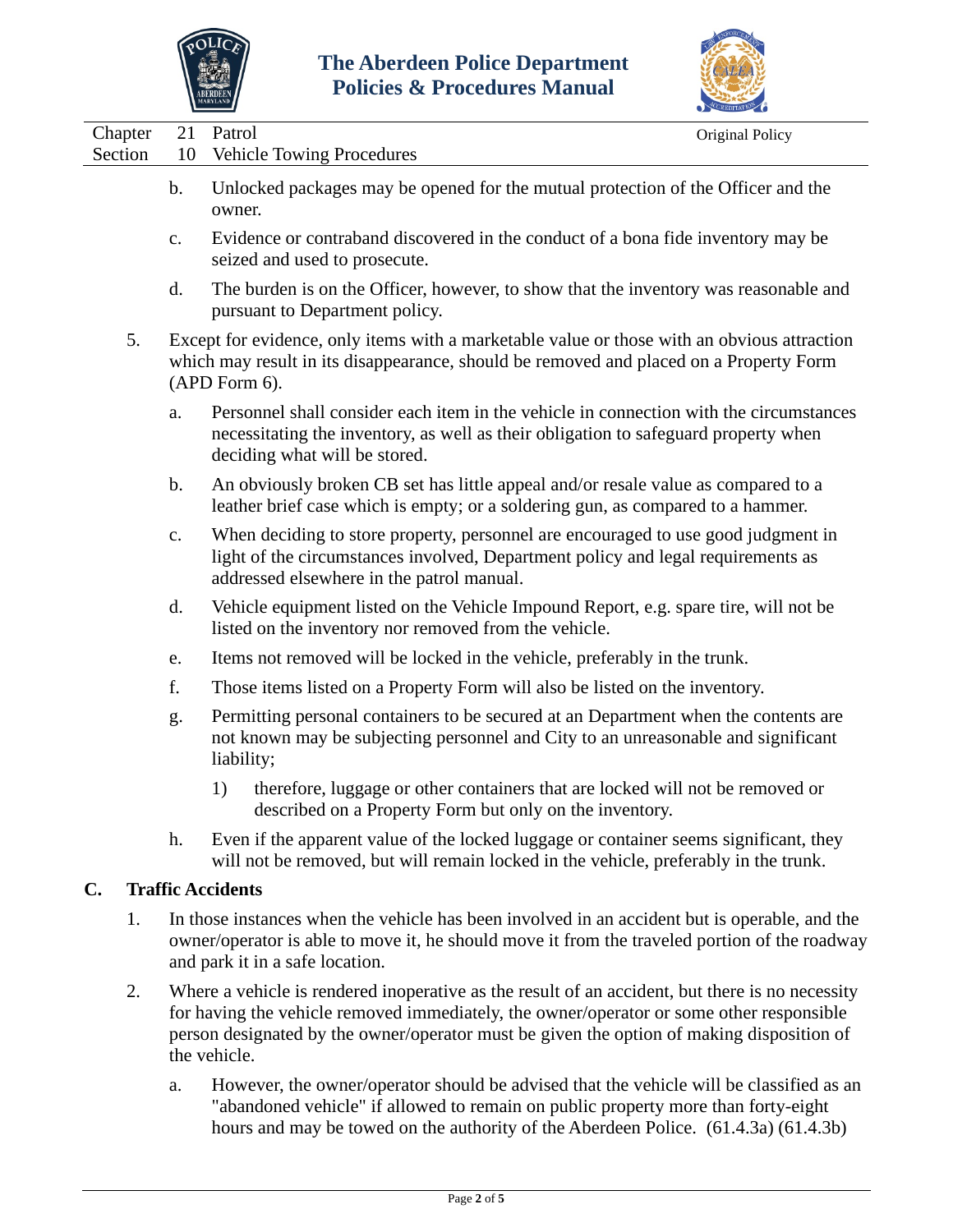



Chapter 21 Patrol Original Policy

| $C_{\text{Hubble}}$ | $\epsilon$ 1 au $\sigma$             |
|---------------------|--------------------------------------|
|                     | Section 10 Vehicle Towing Procedures |

- b. If the owner desires to have the vehicle towed, his choice of the business to do the towing will be respected subject to local and state statutes, ordinances, and regulations or unless the requested tow vehicle cannot respond within a reasonable period of time and prompt removal of the damaged vehicle is necessary.
- c. When the vehicle must be removed and such removal cannot be effected within a reasonable period of time by the requested tow service, the investigating Officer will so inform the owner/operator or other responsible person and either give him the opportunity to call a closer towing service or arrange through Communications (with or without the owner's/operator's consent) for the Departmental authorized towing service to respond to the scene.
- 3. When the vehicle is inoperable and/or the person responsible for it cannot make immediate disposition, and it is impeding the free flow of traffic or creating a traffic hazard, the vehicle must be removed. In these instances the Officer will arrange through the Communications for an Department approved tow vehicle. (61.4.3b)
	- a. The investigating Officer shall request a tow vehicle through the Communications.
		- 1) The request will include the reason why it is being made, the location of the vehicle, the make and registration of the vehicle, and the need for special equipment, i.e., a dolly for a vehicle without wheels, a heavy tow vehicle for a tractor-trailer, etc.
	- b. Only that towing vehicle dispatched by Communications will be permitted to tow the disabled vehicle unless the owner/operator pays the costs incurred by the dispatched tow vehicle.
		- 1) An officer will not request services of a particular tow vehicle; all requests will be made through Communications who will dispatch the appropriate tow service.

## **D. Obstruction - Unsafe Vehicles**

- 1. A vehicle that is illegally parked where it unreasonably obstructs or impedes the free flow of traffic or the movement of pedestrians or where a vehicle is being operated on the highway in an obviously unsafe condition or is for any other reason being operated contrary to law, such a vehicle shall be removed in the manner hereafter prescribed:
	- a. Where appropriate, the owner/operator shall be issued a citation for the appropriate violation
	- b. If the vehicle is parked and obstructing the free flow of traffic or pedestrians, the owner/operator shall be required to move the vehicle.
	- c. If the owner/operator is unwilling or unable to move the vehicle, then the Officer shall arrange for the vehicle to be removed by a Communications dispatched tow vehicle and placed in the custody of the tower. (61.4.3b)
- 2. If the vehicle, because of its condition, may not be legally moved on the highway, it must remain where it was stopped unless the location where it is to be left restricts parking in some manner.
- 3. If the vehicle must be moved, then the owner/operator shall be allowed to make suitable disposition, but in lieu of arrangements for removal by the owner/operator, the Officer may have the vehicle removed in the manner previously described.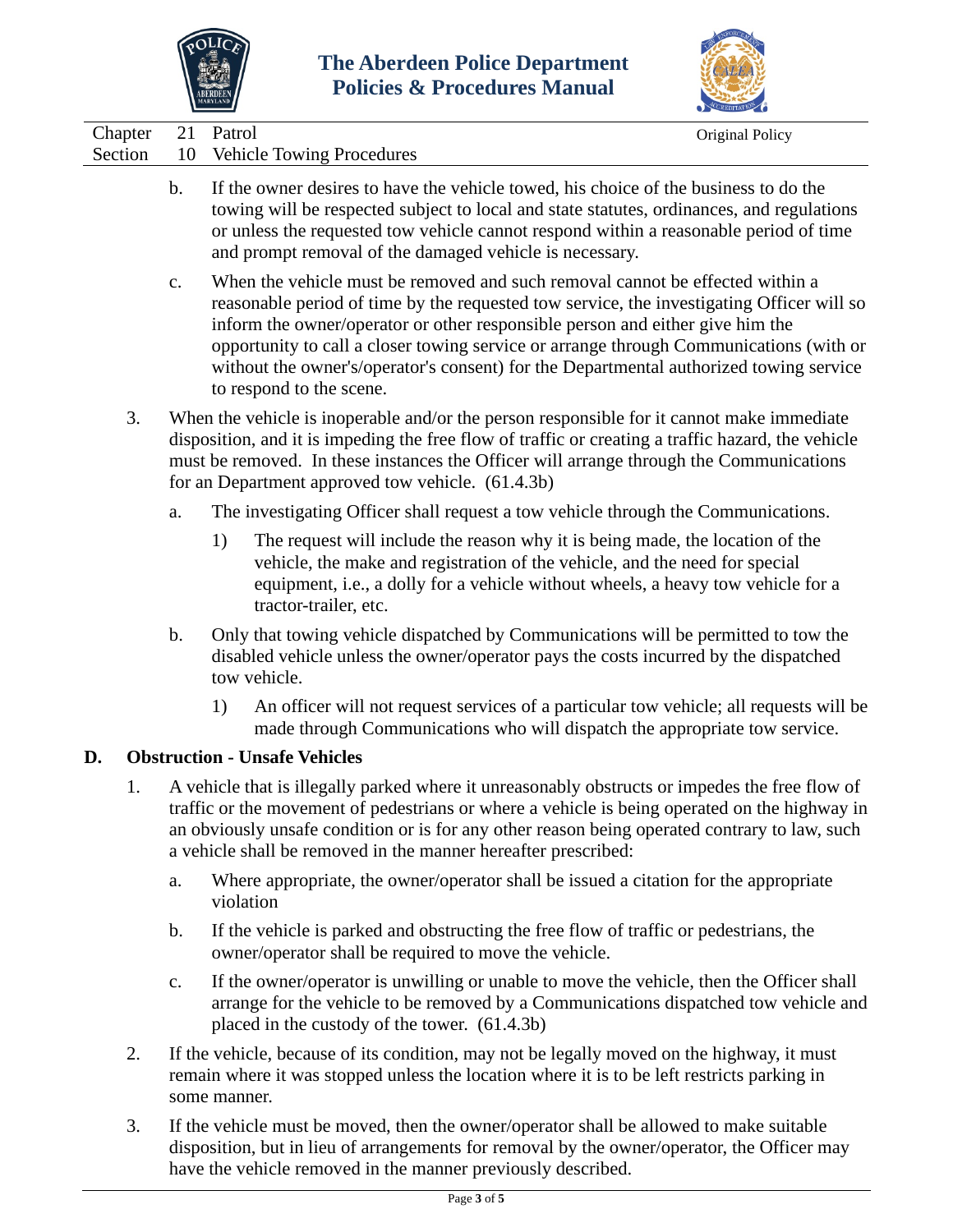



Chapter 21 Patrol Original Policy

Section 10 Vehicle Towing Procedures

### **E. Owner/Operator Removed From Custody/Incapacitated**

- 1. Where the owner/operator in possession of a vehicle is arrested for a traffic violation or for some other offense or is physically unable to continue operating his vehicle, and the vehicle is not required as evidence or need not be impounded for any other reason, the investigating Officer will adhere to the following procedures:
	- a. Advise the owner/operator that he may, if he so desires, release the vehicle to a licensed driver who is willing to assume full responsibility for the vehicle and all property contained therein.
	- b. Advise the owner/operator that he may, if he desires, secure the vehicle and allow it to remain at the scene, providing it will be parked in an unrestricted parking area, and the owner/operator agrees to assume full responsibility for the vehicle and all property left therein.
		- 1) The owner/operator should also be advised that if the vehicle is left unattended for forty-eight hours and/or becomes a traffic hazard, it may be disposed of according to established procedure
	- c. If the owner/operator chooses not to release the vehicle to a third party, or is not competent or is otherwise unable to make disposition of his vehicle, or will not agree to secure and assume full responsibility for the vehicle and property left therein, the vehicle shall be removed by a Communications dispatched tow vehicle and personal property shall be secured and inventoried in the manner prescribed by Department policy.

### **F. Recovered Stolen/Wanted Vehicles**

- 1. If a stolen vehicle, a vehicle used without the authority of the owner, or a vehicle used in connection with a criminal offense is recovered, the investigating Officer will:
	- a. If necessary and feasible, arrange for the vehicle to be processed at the scene for evidence
	- b. If there is no reason for holding the vehicle, release may be made directly to an authorized person. Prior to the release, the Officer will complete a Vehicle Impound Report (APD Form 7) and an Authorization to Release Stored Motor Vehicle (APD Form 31)
	- c. If the owner of the vehicle is not available, and there is no reason for holding the vehicle, request the nearest approved tow service for removal and storage
	- d. If the vehicle must be retained as evidence or for further processing, it should be removed to a secured location and kept there in a until such time as it is no longer needed as evidence and has been properly claimed. In every case, prior approval for such removal will be obtained from the Department on-duty supervisor.
		- 1) Whenever possible, a vehicle to be retained as evidence or for further processing should be driven from its place of recovery to the secured area by the investigating Officer to provide for the proper safeguarding and chain of custody of evidence.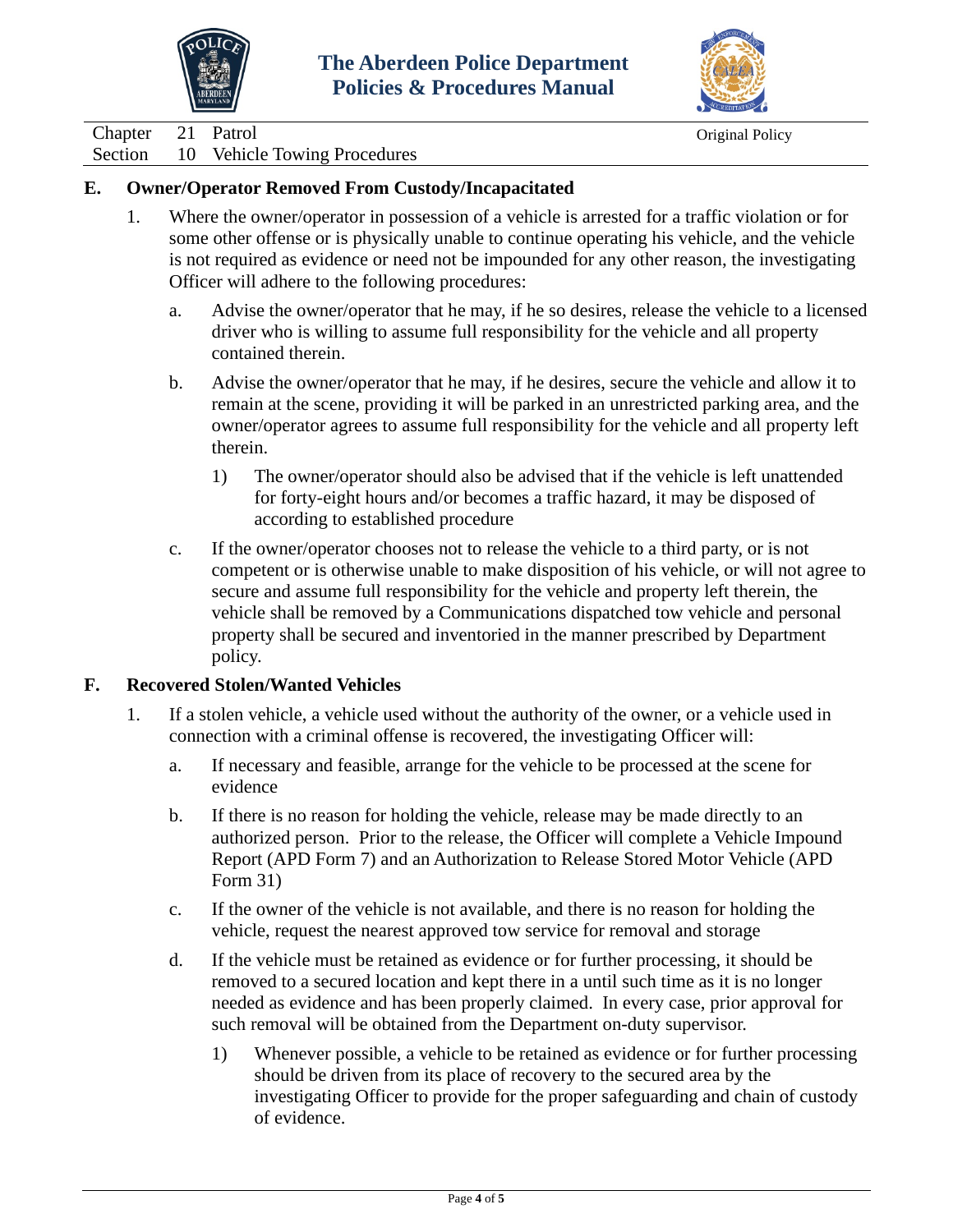



| Chapter |    | Patrol | Original Policy                                                                                                                                                                                         |
|---------|----|--------|---------------------------------------------------------------------------------------------------------------------------------------------------------------------------------------------------------|
| Section | 10 |        | <b>Vehicle Towing Procedures</b>                                                                                                                                                                        |
|         |    | 2)     | When it is not possible to drive the vehicle from its place of recovery to the<br>secured area, the investigating Officer shall arrange for such removal by a<br>Communications dispatched tow service. |
|         |    | 3)     | The Officer should secure the vehicle prior to towing and follow the vehicle as it<br>is being towed to its destination to provide for the proper safeguarding and chain<br>of custody of evidence.     |
|         |    | 4)     | When a vehicle is being towed to the secured area to be retained as evidence or<br>for further processing, the investigating Officer will remain in constructive<br>custody of the vehicle.             |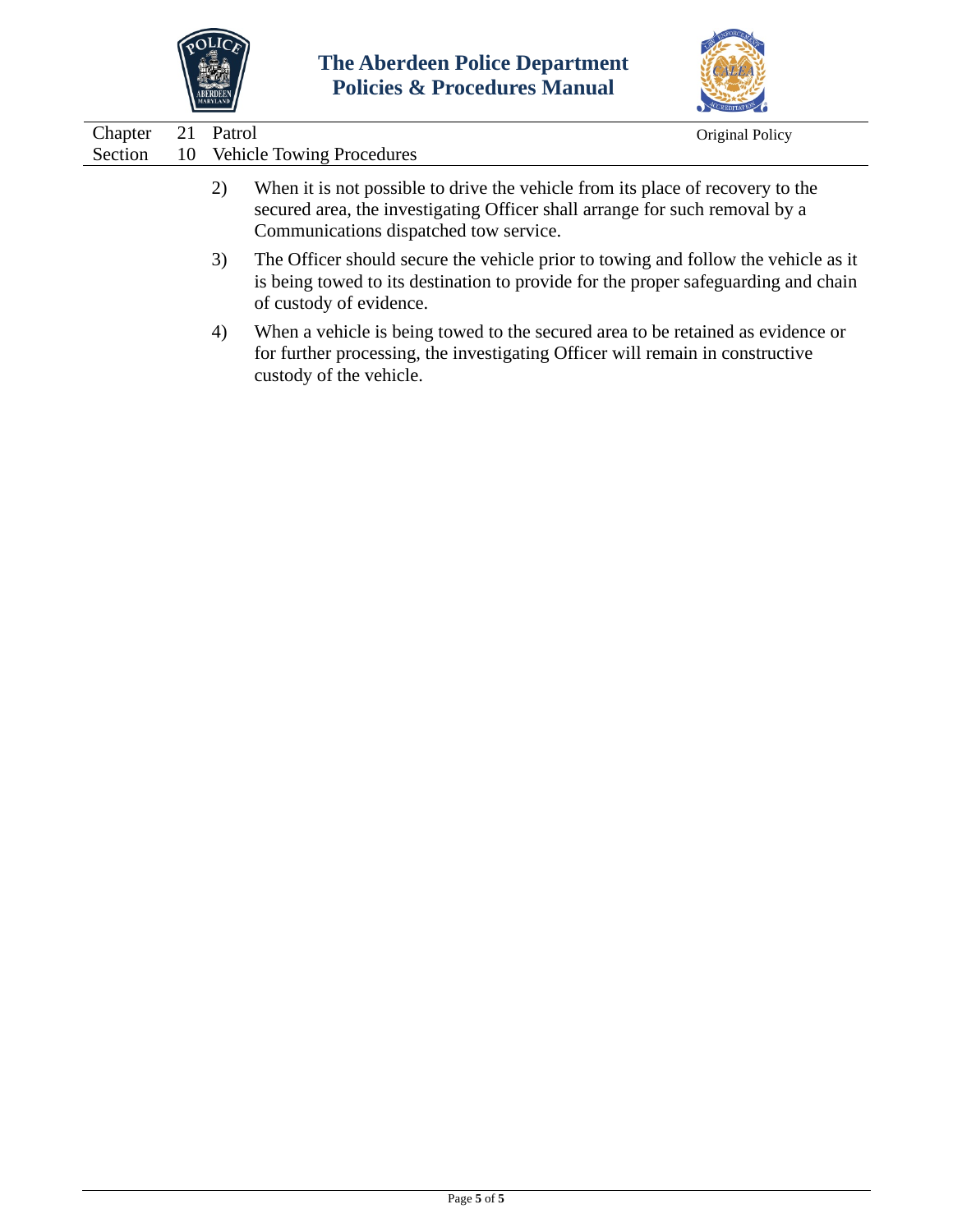



<span id="page-34-0"></span>

| Chapter 21 Patrol |                                              | Original policy |
|-------------------|----------------------------------------------|-----------------|
|                   | Section 11 Unattended and Abandoned Vehicles |                 |

- 1. The police has authority to take custody and to remove and dispose of abandoned vehicles found on public property and on private property.
- 2. The following policy will be adhered to by members of the department when investigating an abandoned or unattended vehicle.

### **B. Disposition of Unattended/Abandoned Vehicles** (61.4.3a)

- 1. Prior to removing an abandoned vehicle as provided in this Chapter, every reasonable attempt will be made to have the vehicle removed by the owner or the person responsible for leaving the vehicle unattended/abandoned.
- 2. Abandoned vehicles may be removed at the direction of the Aberdeen Police Department and placed in storage in any facility used for the purpose of vehicular storage pursuant to Section 25-203 of the Maryland Vehicle Law. Such vehicles shall be construed to be in the possessive custody of that facility.
- 3. Abandoned vehicles and mobile homes found on private property shall not be removed or taken into custody at the direction of or by the Aberdeen Police Department, except when such vehicle is evidence in a criminal case.
- 4. The Maryland Vehicle Laws, Section 25-202 prohibits anyone from abandoning a vehicle on public property or abandoning a vehicle on private property without the consent of the property owner or lessee.
- 5. Appropriate enforcement action will be taken whenever a violation is determined and the person responsible is known.
- 6. Abandoned vehicles are not to be sold at public auction.
- 7. In those cases where an abandoned vehicle has been impounded at a local designated tow facility and the owner fails to claim the vehicle, a CS-78 will be completed by the Property Officer in conjunction with the tow service provider.
- 8. Nothing in this order is intended to prevent any person, firm, or corporation who possesses an abandoned vehicle from disposing of that vehicle under laws applicable to the situation, provided the methods of disposal do not interfere with the responsibilities charged to the police under the Maryland Vehicle Law, Title 25, Subtitle 2.

### **C. Unattended/Abandoned Vehicle on Public Property** (61.4.3b)

- 1. Where vehicles are found unattended/ abandoned on public property, the following procedures will be adhered to:
	- a. Determine if the vehicle is stolen, wanted, or has been previously reported as unattended.
	- b. If the vehicle is found to be stolen or wanted, it should be processed as per established procedures.
	- c. An Incident Report Number is the only report required when the vehicle is not stolen or wanted and not previously reported.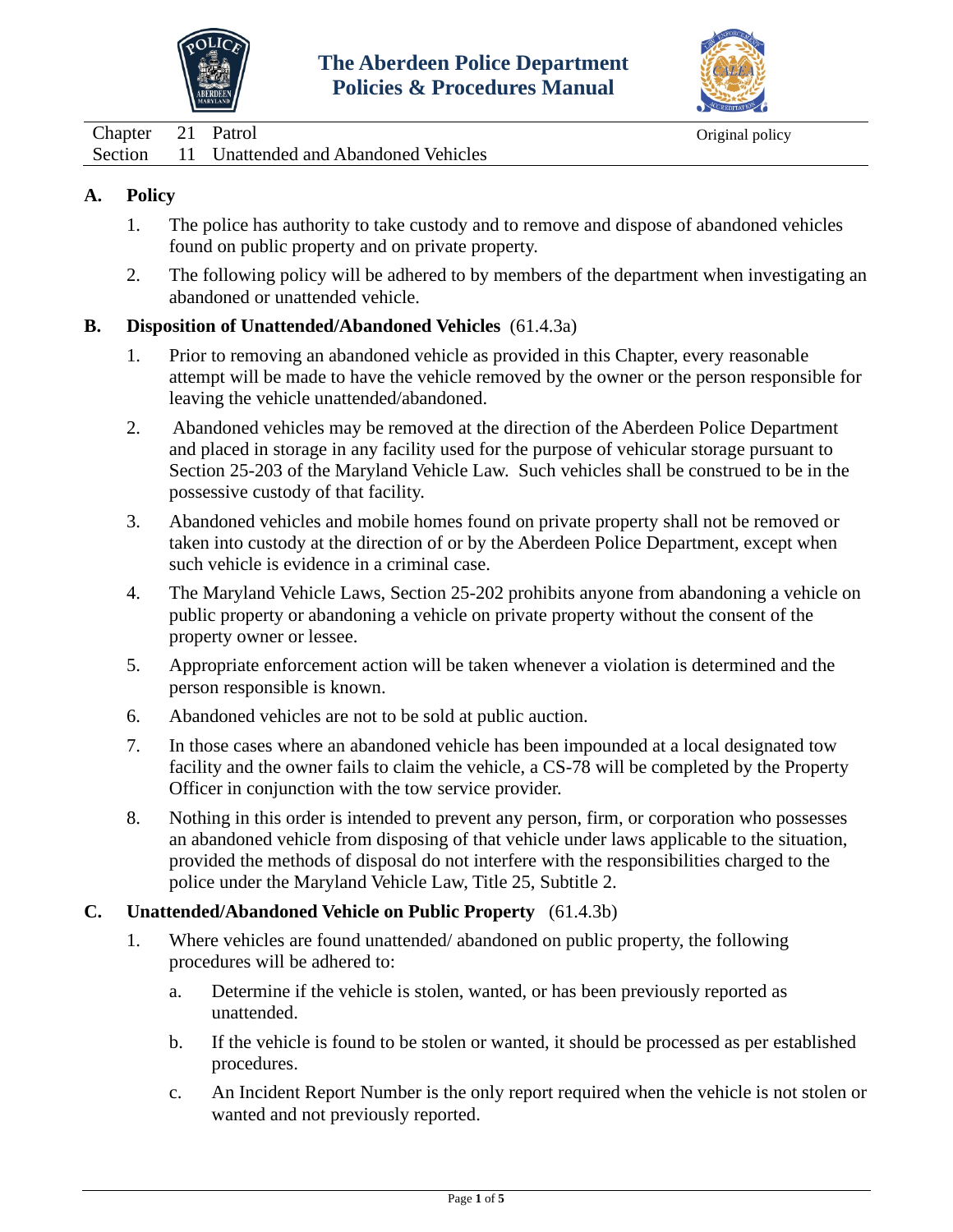



| Chapter | 21            | Patrol<br>Original policy                                                                                                                                                                                                                                                                       |  |
|---------|---------------|-------------------------------------------------------------------------------------------------------------------------------------------------------------------------------------------------------------------------------------------------------------------------------------------------|--|
| Section | 11            | Unattended and Abandoned Vehicles                                                                                                                                                                                                                                                               |  |
|         | d.            | The officer reporting the incident will make a reasonable effort to contact the owner<br>and advise him to remove the vehicle within 48 hours or it will be removed and stored<br>as an abandoned vehicle.                                                                                      |  |
|         |               | 1)<br>Reasonable effort will be to telephone contact or personal contact, when feasible,<br>in the department's area, and telephone contact elsewhere within Maryland and<br>adjoining states, when practical.                                                                                  |  |
|         | e.            | If a vehicle has been recorded as unattended for 48 hours, removal and storage may be<br>directed by the patrol supervisor.                                                                                                                                                                     |  |
|         |               | The patrol supervisor will verify that reasonable effort has been made to contact<br>1)<br>the owner prior to storage.                                                                                                                                                                          |  |
|         | f.            | If a vehicle has been left unattended on any portion of a primary or secondary highway,<br>and is in violation of any of the provisions of Motor Vehicle Law § 22-408 of the<br>Transportation Article, the patrol supervisor may authorize its removal and storage as<br>an abandoned vehicle. |  |
|         |               | The patrol supervisor will insure that reasonable effort has been made to contact<br>1)<br>the owner prior to storage.                                                                                                                                                                          |  |
|         | g.            | The actual removal of a vehicle abandoned on public property will be covered as a<br>separate incident under a separate Incident Report Number.                                                                                                                                                 |  |
|         |               | The officer will complete and submit a Vehicle Impound Report, indicating that<br>1)<br>the vehicle is abandoned on public property and has been stored.                                                                                                                                        |  |
|         |               | The vehicle's VIN number will be physically verified.<br>2)                                                                                                                                                                                                                                     |  |
| D.      |               | <b>Abandoned Vehicle on Private Property</b> (61.4.3a)                                                                                                                                                                                                                                          |  |
| 1.      |               | In response to complaints of vehicles and mobile homes abandoned on private property, the<br>following procedures will be adhered to:                                                                                                                                                           |  |
|         | a.            | The Department will initiate an Incident Report covering the abandoned vehicle<br>incident.                                                                                                                                                                                                     |  |
|         | $\mathbf b$ . | Upon contact with the complainant, the assigned officer will determine if the vehicle in<br>question is stolen or wanted.                                                                                                                                                                       |  |
|         |               | If so, it will be processed as per established procedures.<br>1)                                                                                                                                                                                                                                |  |
|         | c.            | The officer will assist the complainant in the completion of MVA Form #CS-77,<br>Application to Dispose of an Abandoned Vehicle.                                                                                                                                                                |  |
|         |               | In every case, this form must be signed by the complainant and the vehicle's VIN<br>1)<br>number verified by the officer.                                                                                                                                                                       |  |
|         | d.            | In addition to the above form, the officer will complete a Vehicle Impound Report,<br>noting the facts pertaining to the abandonment of the vehicle and the notification<br>procedures that have been taken.                                                                                    |  |
|         | e.            | Upon completion of the initial incident investigation, the Vehicle Impound Report will<br>be submitted with the completed MVA Form #CS-77 attached.                                                                                                                                             |  |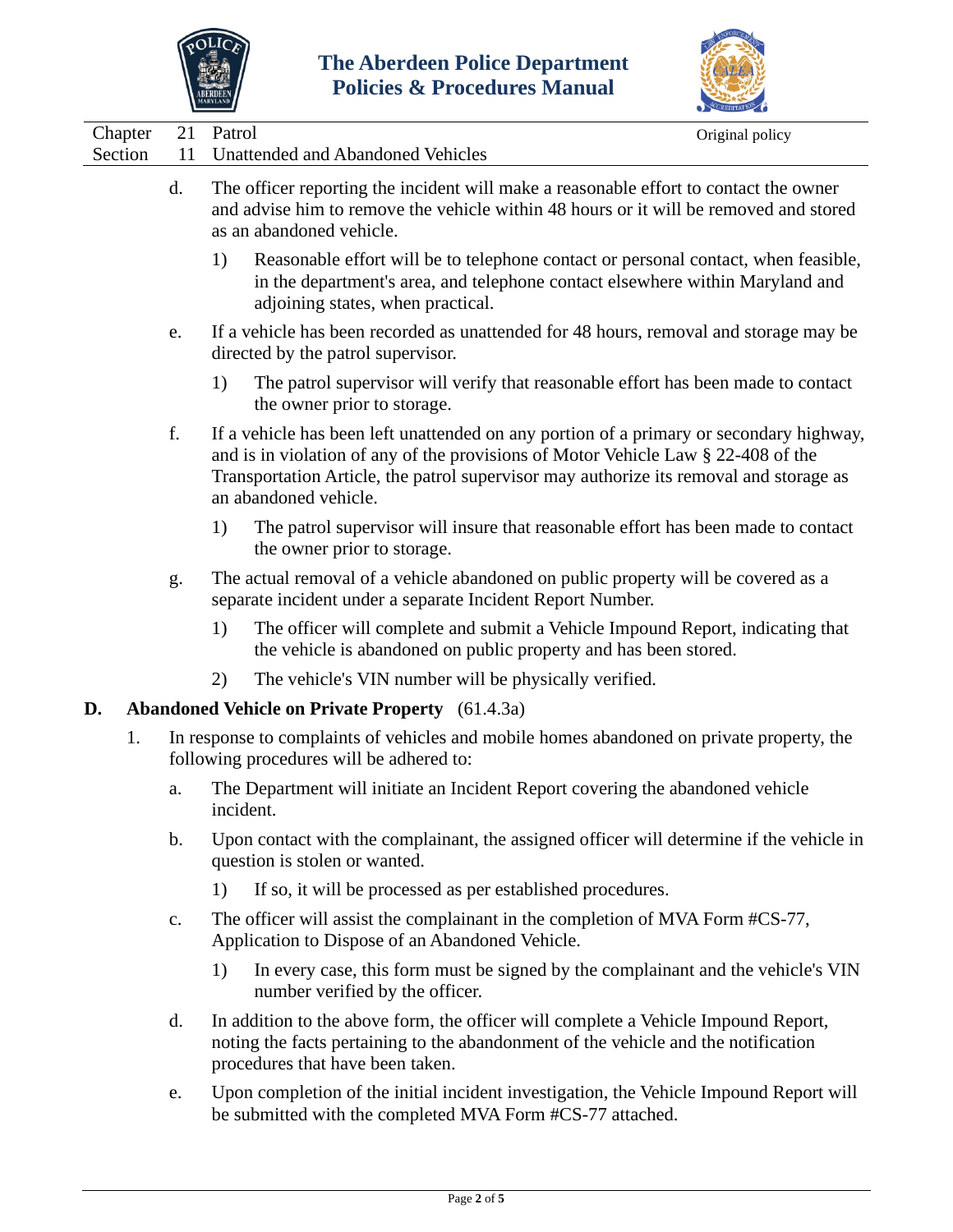



Chapter 21 Patrol Original policy

Section 11 Unattended and Abandoned Vehicles

### **E. Abandoned Vehicles in Garages**

- 1. In response to complaints of vehicles abandoned in a garage used or parking, towing, storing, servicing, repair or maintenance of vehicles, certain procedures will be adhered to.
	- a. The responding officer will initiate an Incident Report Number covering the abandoned vehicle incident, except that in the case of a vehicle stored at the facility by direction of the Aberdeen Police Department, the incident will be handled as a follow-up to the original impound incident.
	- b. Upon contact with the complainant, the assigned officer will determine if the vehicle in question is currently listed as stolen or wanted and, if so, it will be processed as per established procedures.
	- c. If the vehicle is not stolen or wanted, ascertain if:
		- 1) the vehicle has been at the garage in excess of ten days following a notice by registered mail, return receipt requested by the addressee, to the owner to pick up the vehicle.
		- 2) the vehicle has been at the garage in excess of ten days after the period when, pursuant to contract, the vehicle was to remain on the premises.
		- 3) the vehicle has been at the garage in excess of ten days after it was left by someone other than the registered owner or by a person authorized to have possession of the vehicle under a contract or use, service, storage, or repair.
	- d. If any of the above conditions have been met and after the officer obtains copies of any documents verifying that they have been met, the complainant will be assisted in completing MVA Form #CS-77, Application to Dispose of an Abandoned Vehicle. In every case, the form must be signed by the complainant and the vehicle's VIN number verified by the officer.
	- e. In addition to the above form, the officer will complete a Vehicle Impound Report, noting the facts pertaining to the abandonment of the vehicle and the notification procedures that have been taken.
		- 1) In the case of a vehicle that was placed in the garage by direction of the Aberdeen Police Department, a Supplemental Report, will be used as a follow-up to the original Vehicle Impound Report that was submitted.
	- f. Upon completion of the initial incident investigation, the appropriate report will be submitted with the completed MVA Form #CS-77 and other verifying documents attached.

### **F. Administrative Procedures**

- 1. The Chief of Police shall establish an abandoned vehicle program designed to implement the provisions of the Abandoned Vehicle Laws.
- 2. The Administrative Captain shall be appointed to take charge of this program.
- 3. In addition to the procedures specified hereunder, the Property Officer will be responsible for the maintenance of the Vehicle Impound Files.
- 4. The notification procedures required by law will not be necessary when the abandoned vehicle is over eight years old and has no engine or is otherwise totally inoperable, and these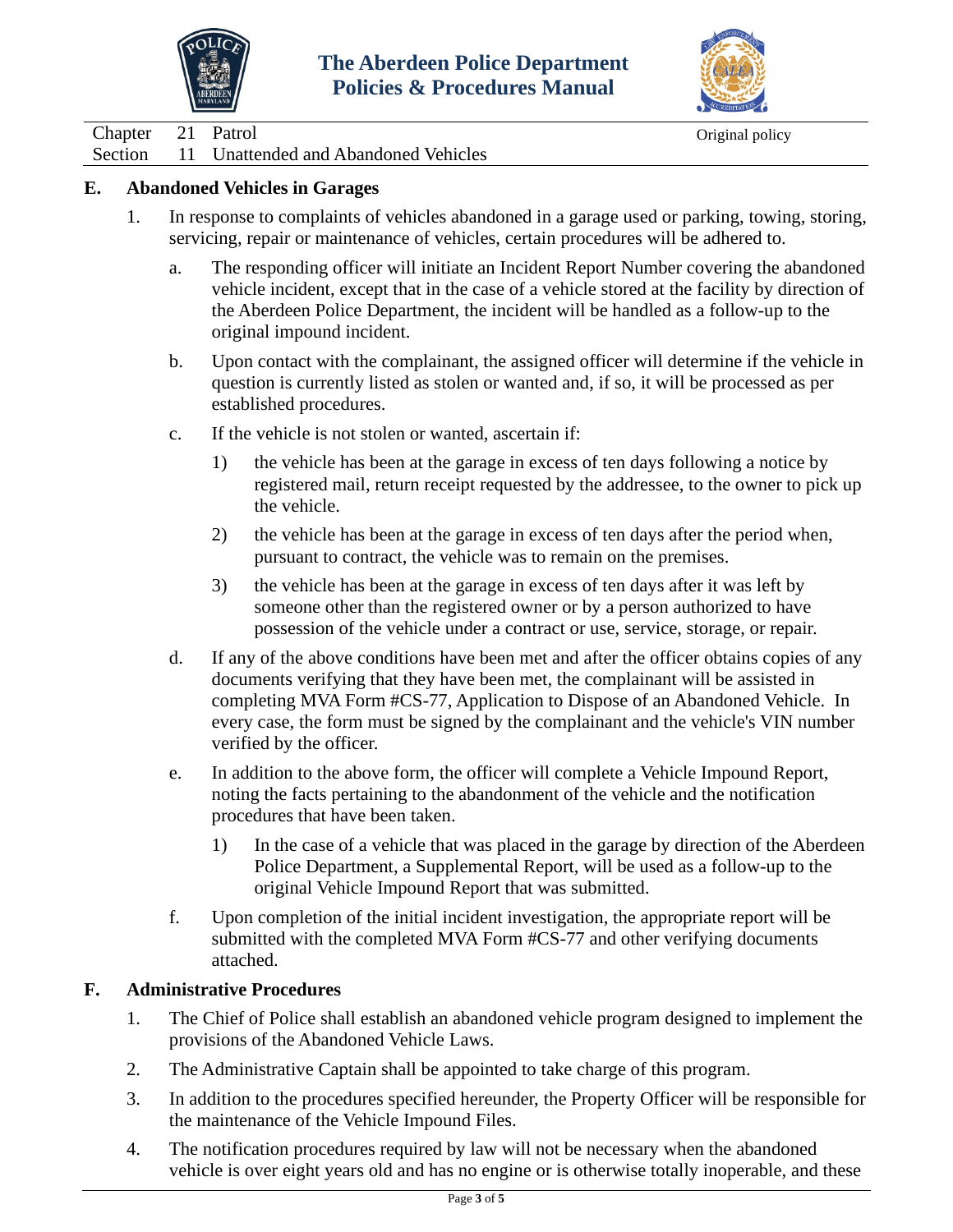



Chapter 21 Patrol Original policy Section 11 Unattended and Abandoned Vehicles

> facts have been verified by an on-site physical inspection of the vehicle by the abandoned vehicle supervisor.

- a. When completed Vehicle Impound or Supplement Reports dealing with an abandoned vehicle are received, one copy with attachments, when required, will be turned over to the radio dispatcher.
- b. Upon receipt of reports, the dispatcher will initiate a METERS inquiry to the State Motor Vehicle Administration to determine the owners and lien holders associated with the abandoned vehicle. The METERS printout received will be retained with other documentation pertaining to the abandoned vehicle.
- 5. If the abandoned vehicle investigation indicates that the vehicle may be titled or registered in another jurisdiction, that jurisdiction should be contacted and reasonable attempts should be made to establish ownership.
	- a. If the owner and/or lien holder can be established, the abandoned vehicle supervisor will as soon as reasonably possible and in any event within seven days, prepare and mail a Notice of Intention to Dispose of an Abandoned Vehicle (MVA Form #CS-88).
	- b. This notice shall be sent to the last registered owner and lien holder by certified letter, return receipt requested signed by the addressee. In all cases, one copy of the Form #CS-88 will be retained for the Vehicle Files.
	- c. In the case of an abandoned vehicle removed at the direction of the Aberdeen Police Department, one copy of Form #CS-88 will be forwarded to the licensed auto wrecker having custody of the vehicle.
- 6. If the registered owner and lien holder is unknown and cannot be reasonably determined, the abandoned vehicle supervisor will prepare a notice for posting in the Harford County Court House.
	- a. The notice shall appear within fifteen days from the date of removal of the abandoned vehicle from public property or from the date application for disposal was made, except that in the case where the registered or certified mail is returned as undeliverable, the notice shall be published within seven days of such return.
	- b. One copy of the notice will be retained for the Vehicle Impound File.

## **G. Suggested guide - Court Notice**

- 1. NOTICE OF INTENT TO DISPOSE OF ABANDONED AND STORED VEHICLE(S)
	- The motor vehicle(s) described in this example has been found abandoned at Joe's Auto Body, 1 W. Bel Air Avenue, Aberdeen, MD. The owner(s) and lien holder(s) are hereby informed of their right to reclaim the vehicle(s) upon payment of all charges and costs resulting from the towing, preservation and storage of the vehicle(s).
	- The failure of the owner(s) or lien holder(s) to reclaim the vehicle(s) within three weeks of the date of this notice shall be deemed a waiver by the owner(s) or lien holder(s) of all rights, title and interest and thereby consent to the sale of the vehicle(s) at public auction or to have it otherwise disposed of in a manner provided by law. For information, contact the Aberdeen Police Department at (410) 272-2121.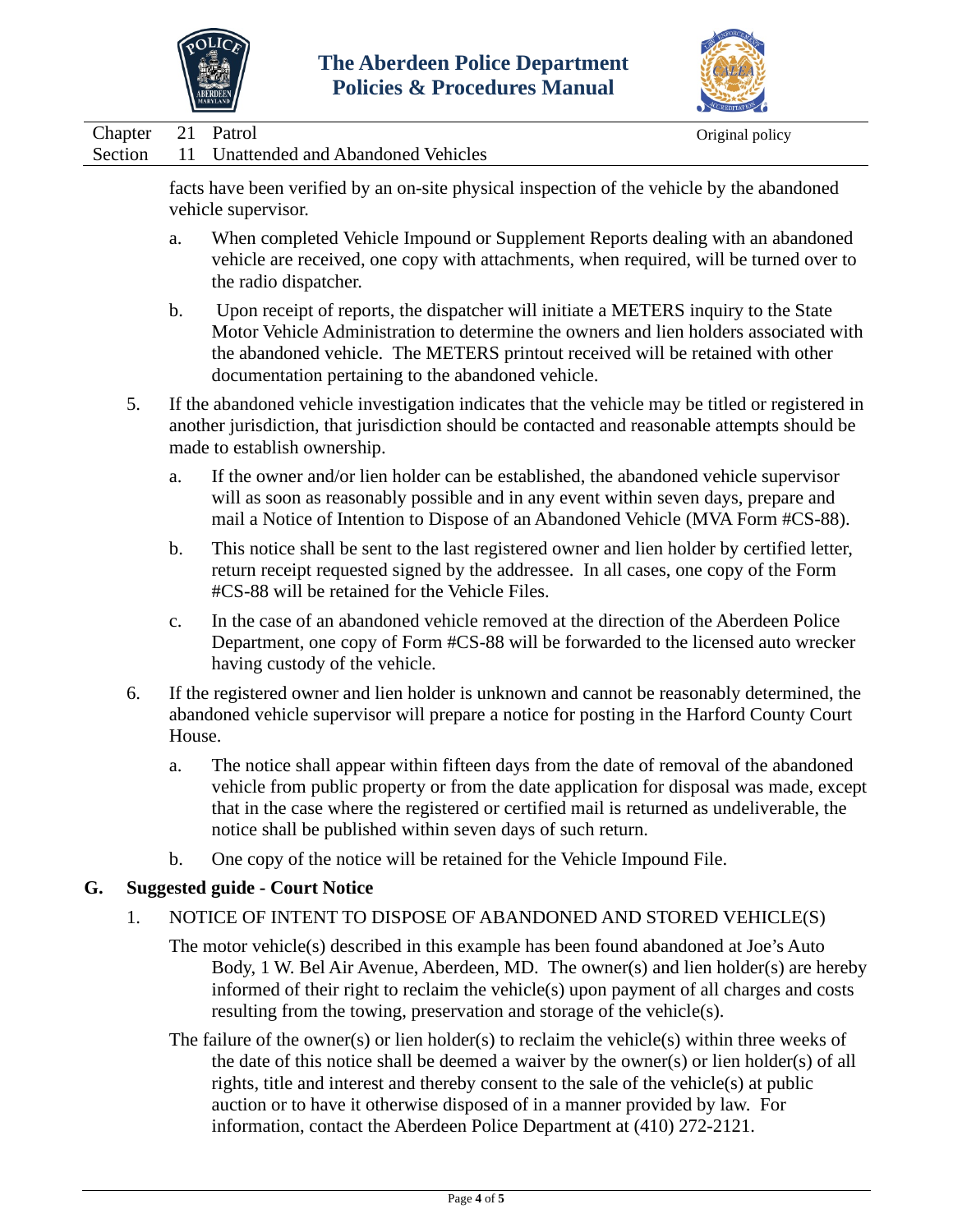



|         |    |                                   |       |              | $\blacksquare$                                                                                                                                                                   |
|---------|----|-----------------------------------|-------|--------------|----------------------------------------------------------------------------------------------------------------------------------------------------------------------------------|
| Chapter | 21 | Patrol                            |       |              | Original policy                                                                                                                                                                  |
| Section |    | Unattended and Abandoned Vehicles |       |              |                                                                                                                                                                                  |
|         |    | Example:                          |       |              |                                                                                                                                                                                  |
|         |    | Make & Model                      | Year: | Serial $#$ : | MVI#                                                                                                                                                                             |
|         |    | Ford 2 DS                         | 1949  | 48B-67582    | 03-001                                                                                                                                                                           |
|         |    |                                   |       |              | If the abandoned vehicle is not reclaimed within three weeks from the date notification was<br>mailed or within three weeks of the date publication appeared in a newspaper, the |

following disposition will be made:

- 2. If the abandoned vehicle was removed from public property at the direction of the Aberdeen Police Department, the abandoned vehicle supervisor will prepare a Vehicle Release Authorization, and forward same to the licensed wrecker or scrap processor having custody of the vehicle.
	- a. This form will contain a comment to the effect that notification procedures required by law have been complied with and the licensed wrecker or scrap processor is free to dispose of the vehicle through procedures provided in the law.
	- b. A copy of the release form will be retained by the abandoned vehicle supervisor and it will serve to close the active file on that particular vehicle.
- 3. If the vehicle was abandoned on private property or in a garage, the complainant will be granted authority to dispose of the vehicle to a licensed auto wrecker or scrap processor by issuing MVA Form #CS-78, Certificate of Authority to Dispose of an Abandoned Vehicle.
	- a. A copy of this Form will be retained by the Property Officer. In the case of vehicles abandoned on private property and vehicles placed in a garage by someone other than the Aberdeen Police Department, the retained copy of Form #CS-78 will serve to close the active file on the vehicle in question.
	- b. If the vehicle was originally placed in a garage by direction of the Aberdeen Police Department, a Vehicle Release Authorization Form will be completed and will be forwarded to the garage along with MVA Form #CS-78.
	- c. In this case, copies of the Release Certificate and MVA Form #CS-78 will serve to close the active file on the abandoned vehicle.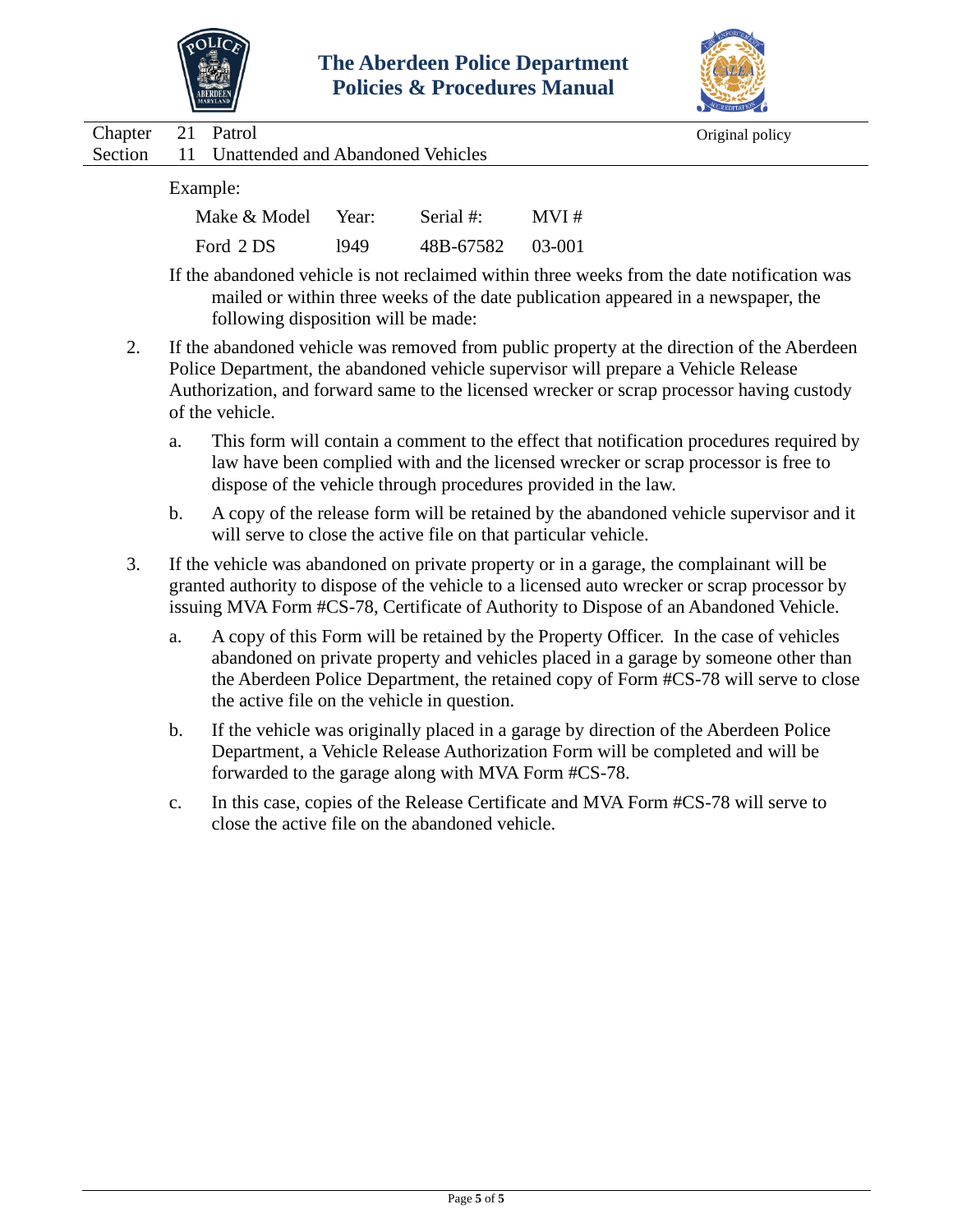



<span id="page-39-0"></span>Chapter 21 Patrol GO 17-006, 02/03/2017 Section 12 Unattended Deaths Supersedes GO 16-020

## **A. Policy**

1. It is the policy of this Department to investigate all unattended deaths.

### **B. Definitions**

- 1. Attending Physician physician responsible for the care given to the victim; and/or the victim's private physician, if that physician cares for the victim on an individual and/or outpatient basis.
- 2. Unattended death Any death other than in a nursing home, medical care facility, or where a physician is not present

### **C. Procedure - Death by Natural Causes**

- 1. Upon arrival at scene, the first responding officer shall
	- a. Determine that the victim has died
	- b. Check the area in vicinity of body for anything suspicious
	- c. Observe body for unusual or unnatural marks or bruises
- 2. Notifications
	- a. The deceased's immediate family, or next-of-kin,
	- b. The deceased's attending physician, and
	- c. EMTs/Paramedics.
	- d. The Medical Examiner (ME) at all unattended deaths.
		- 1) Advise the ME
			- a) The scene conditions and
			- b) If a doctor will or will not sign off on the death.
		- 2) Ascertain
			- a) The name of the ME, and
			- b) Whether the ME will respond.
- 3. Collect information about the deceased.
	- a. Name of victim
	- b. Age, DOB
	- c. Known medical problem, medical history.
	- d. When victim last seen or talked to and by whom.
	- e. Prescription medications.
	- f. Attending physician.
- 4. Confiscate the deceased's prescription medications.

### **D. Pronouncing the Death**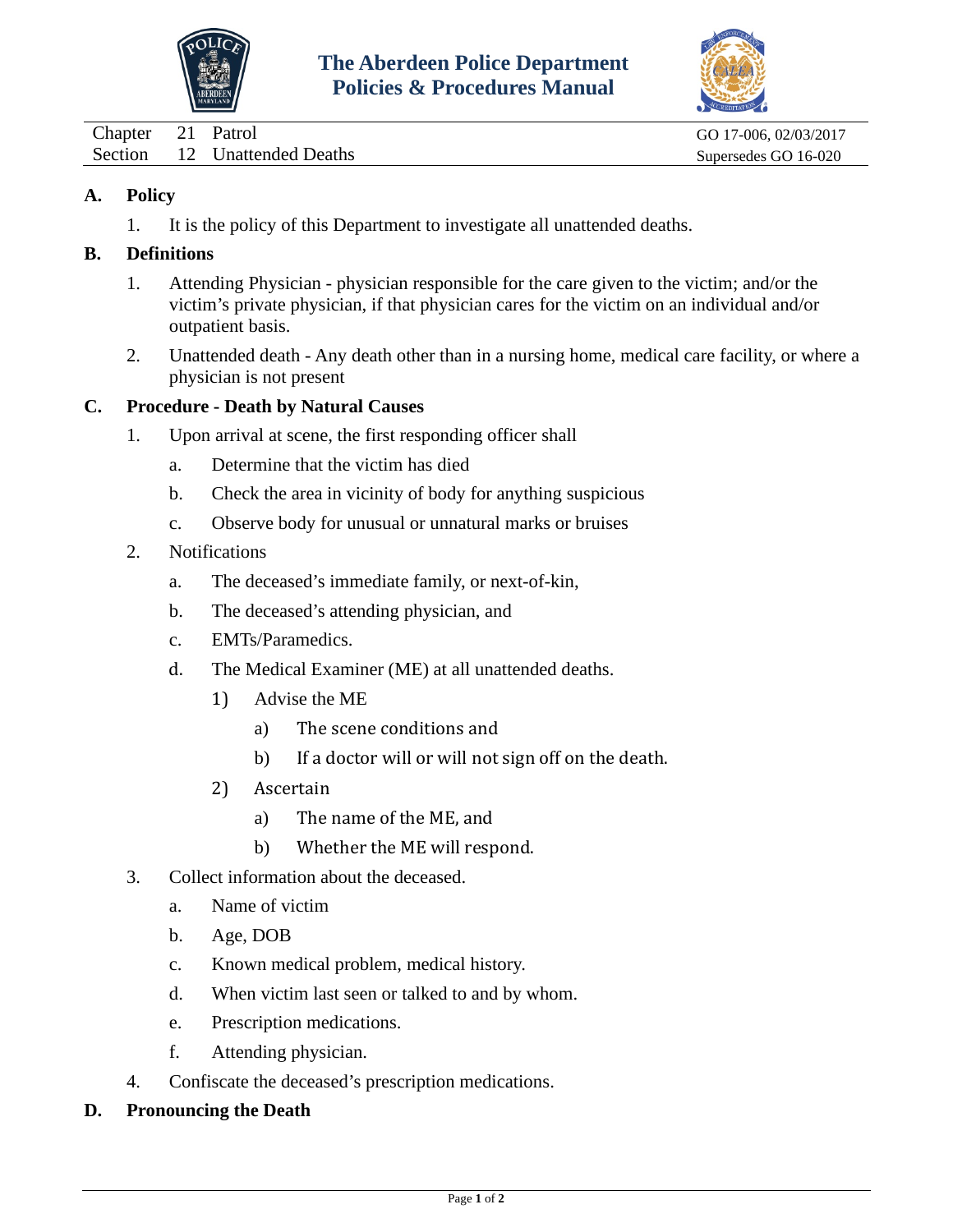



|         |         |                                                                                                                                                                                               | $\sim$                |
|---------|---------|-----------------------------------------------------------------------------------------------------------------------------------------------------------------------------------------------|-----------------------|
| Chapter | 21      | Patrol                                                                                                                                                                                        | GO 17-006, 02/03/2017 |
| Section | 12      | <b>Unattended Deaths</b>                                                                                                                                                                      | Supersedes GO 16-020  |
| 1.      |         | The officer shall ensure that the victim is pronounced deceased by a certified<br>EMT/Paramedic or physician in all cases where death would not be obvious to the average                     |                       |
|         | person. |                                                                                                                                                                                               |                       |
| 2.      |         | The officer may pronounce the victim deceased <i>only</i> if the death would be obvious to the<br>average person. (i.e. body in a state of decay, decapitation, evisceration, extreme trauma) |                       |
| 3.      |         | Officers shall note on the final report:                                                                                                                                                      |                       |
|         | a.      | The name and job title of the person pronouncing the death, and                                                                                                                               |                       |
|         | b.      | The official time of death.                                                                                                                                                                   |                       |
| E.      |         | <b>Releasing the Deceased</b>                                                                                                                                                                 |                       |
| 1.      |         | The officer may release the deceased to the family or other agency when the officer on the<br>scene has determines that                                                                       |                       |
|         | a.      | Death has occurred,                                                                                                                                                                           |                       |
|         |         |                                                                                                                                                                                               |                       |

- b. The scene does not indicate the possibility of homicide or suspicious circumstances, and
- c. The officer feels that his/her presence is no longer needed.
- 2. The officer may assist the family with making arrangements for removal of the deceased, as dictated by the circumstances.

### **F. Documentation**

- 1. Officers shall complete an incident report and a Form 16 Death Investigation Report for all death investigations.
- 2. Officers shall document on the Incident Report:
	- a. The Medical Examiner was contacted,
	- b. The name of the Medical Examiner, and
	- c. If the Medical Examiner responded or declined to respond.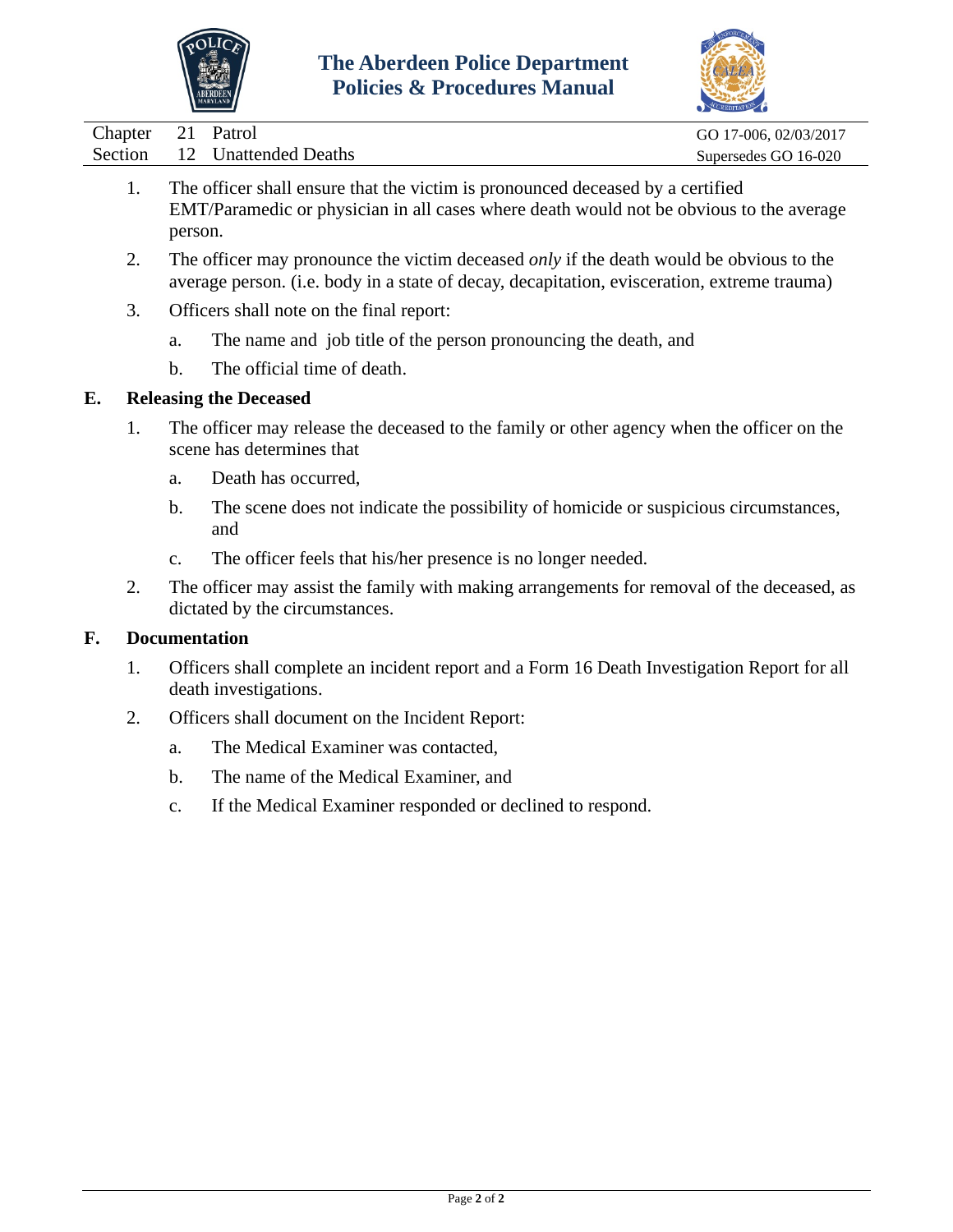



<span id="page-41-0"></span>

| Chapter 21 Patrol |                                                | GO 16-021, 11/04/2016 |
|-------------------|------------------------------------------------|-----------------------|
|                   | Section 13 Seizure of Non-Prescription Opioids | New policy            |

1. Department personnel shall not be authorized to field test any powdery substance suspected to be heroin, fentanyl, synthetic opioid or any combination thereof, herein after referred to as non-prescription opioids.

#### **B. Procedures**

- 1. Officers, as soon as possible upon seizing any suspected non-prescription opioid, shall heat seal the suspected CDS per policy and submit it for laboratory analysis.
- 2. Officers shall use appropriate personal protective measures such as double gloves, mask, and eye protection while seizing, handling or preparing to submit any suspected non-prescription opioid for laboratory analysis.
- 3. Officers shall be accompanied by one additional Naloxone/Narcan-trained Officer who has at least one (1) Naloxone/Narcan kit.
- 4. If Officers have any questions about the type of CDS they have seized (cocaine *vs* fentanyl, synthetic LSD *vs* fentanyl, bath salts *vs* fentanyl, etc.), they shall exercise caution and follow these procedures.

#### **C. Documentation**

- 1. If it is necessary to immediately charge the suspect(s) with the suspected CDS prior to receiving official lab results, officers will provide the following details in their statements of charges:
	- a. Their training, knowledge and experience as it relates to CDS, as well as any opioid specific training they've received.
	- b. Detailed description of the packaging and the suspected non-prescription opioid.
	- c. Any witness or suspect statements including their descriptions of the type of suspected CDS.
	- d. The fact that they know that fentanyl and or synthetic opioids are often cut with heroin or sold as heroin.

#### **D. Exposure Effects Procedures**

- 1. If any Officers feel that they were exposed to a non-prescription opioid and feel any sideeffects, they shall immediately request medical assistance.
- 2. The Officers'supervisor will submit a First Report of Injury.
- 3. The supervisor will notify the Patrol commander of possible exposure upon receiving the completed First Report of Injury.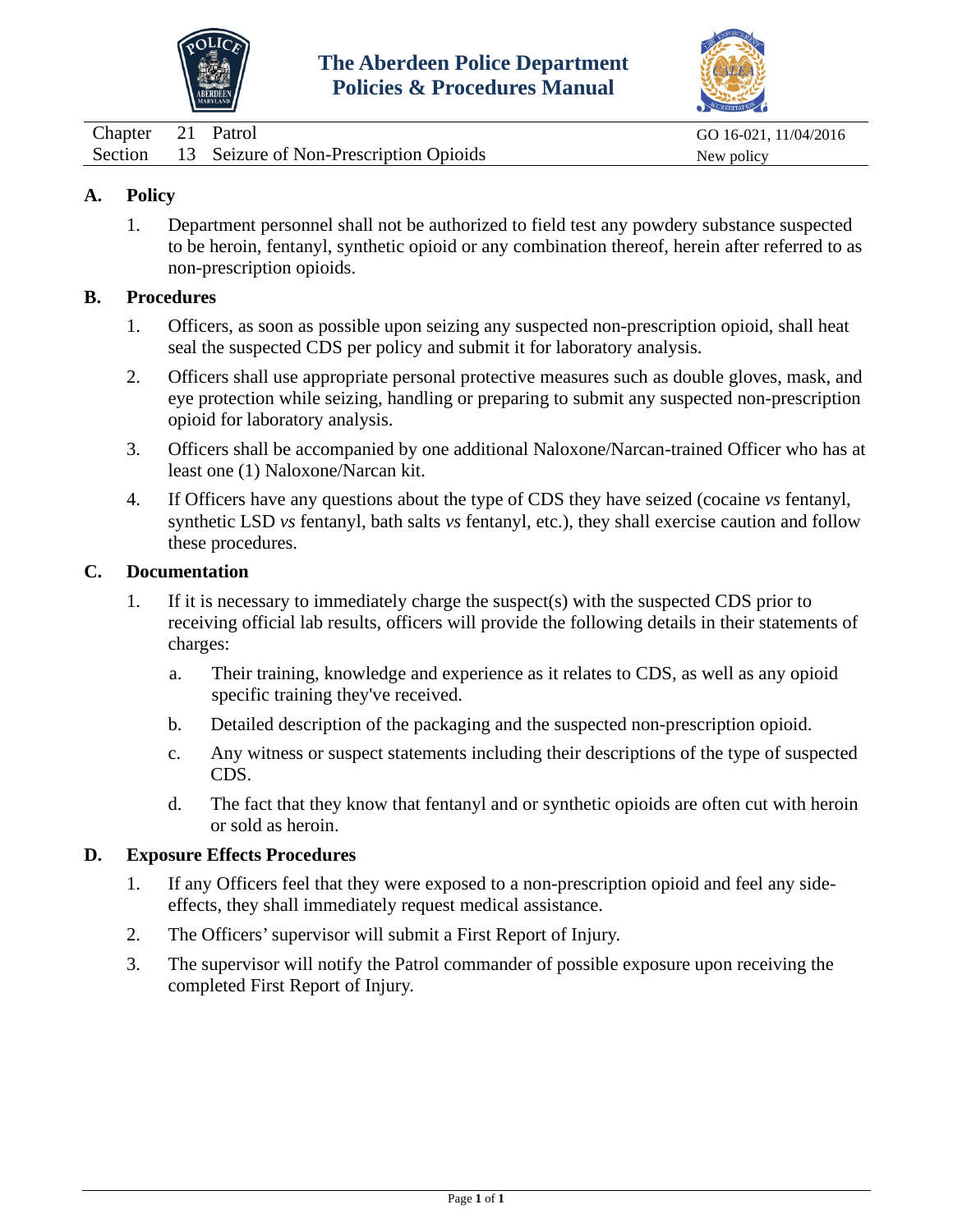



<span id="page-42-0"></span>

| Chapter 21 | Patrol                                | GO 18-039  |
|------------|---------------------------------------|------------|
|            | Section 14 Home Detention Enforcement | New Policy |

- 1. The Aberdeen Police Department will provide secondary back-up assistance to all Home Detention Enforcement Unit (HDEU) Correctional officers having contact with offenders in the program, and who are within our jurisdiction.
	- a. The events may include home visits, retakes, rejections and any other event for which an HDEU officer requests assistance.

#### **B. Notification and Assistance**

- 1. When a Home Detention Enforcement Unit (HDEU) Correctional Officer is *en route* to a City of Aberdeen location, the HDEU officer will call the Aberdeen Police Department, if the HDEU officer needs assistance with the event.
- 2. The PCO will record the:
	- a. HDEU officer's name;
	- b. Name and Address of the offender;
	- c. Expected time of the officer's arrival; and
	- d. Any other pertinent information related to the visit.
- 3. The PCO will notify the Supervisor who will designate an officer to assist.
- 4. The PCO will instruct the HDEU officer to wait for the designated APD officer.
- 5. If there are no APD officers available to assist, the HDEU officer will determine whether to conduct the visit alone.

### **C. Arrest of Offender**

- 1. If there is a need to arrest an offender for program violations, the HDEU officer will take the appropriate action.
- 2. If there is a need to arrest an offender for committing a criminal offense (a criminal offense is observed by the APD officer during the visit), the APD officer will take the appropriate action.

### **D. Additional Information**

- 1. HDEU Correctional Officers
	- a. Home Detention Enforcement Correctional Officers are not police officers.
	- b. They are academy trained and certified through the Maryland Police and Training Standards Commission (formerly MPCTC) but do not have typical police powers.
	- c. Their power of arrest is limited to offenders of home detention.
	- d. They are uniformed and carry firearms.
	- e. They operate covert type vehicles.
- 2. Visits
	- a. Compliance visits are random and unannounced to the offender.
	- b. At least twice a month, a Home Detention Enforcement Correctional Officer will visit the homes of offenders to ensure compliance with the program rules.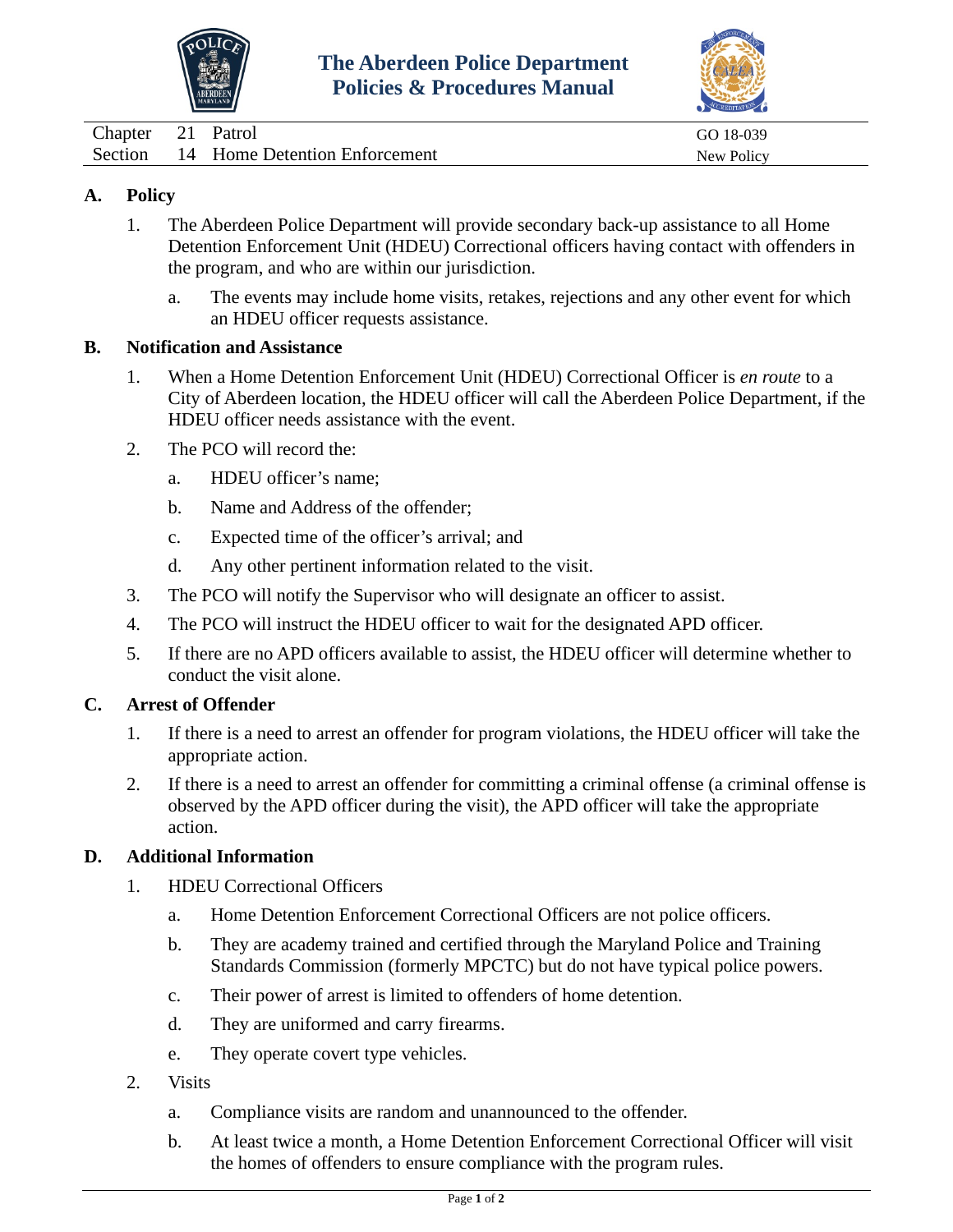



| Chapter | 21 | Patrol                        | GO 18-039  |
|---------|----|-------------------------------|------------|
| Section |    | 14 Home Detention Enforcement | New Policy |
|         |    |                               |            |

- 1) The HDEU officer checks the clients' monitoring equipment and inspects the house for rules compliance.
- 2) The process usually takes about 15 minutes.
- 3. Offenders
	- a. APD will be provided with names and address of those home detention offenders residing in the City of Aberdeen.
		- 1) The names and addresses will be distributed to all personnel.
		- 2) A copy will be maintained in Communications.
- 4. HDEU Contact
	- a. The 24-hour contact number for the Home Detention Enforcement Unit is (410)769-6428.
	- b. APD Officers may call this number any time officers have questions or need guidance with offenders on home detention.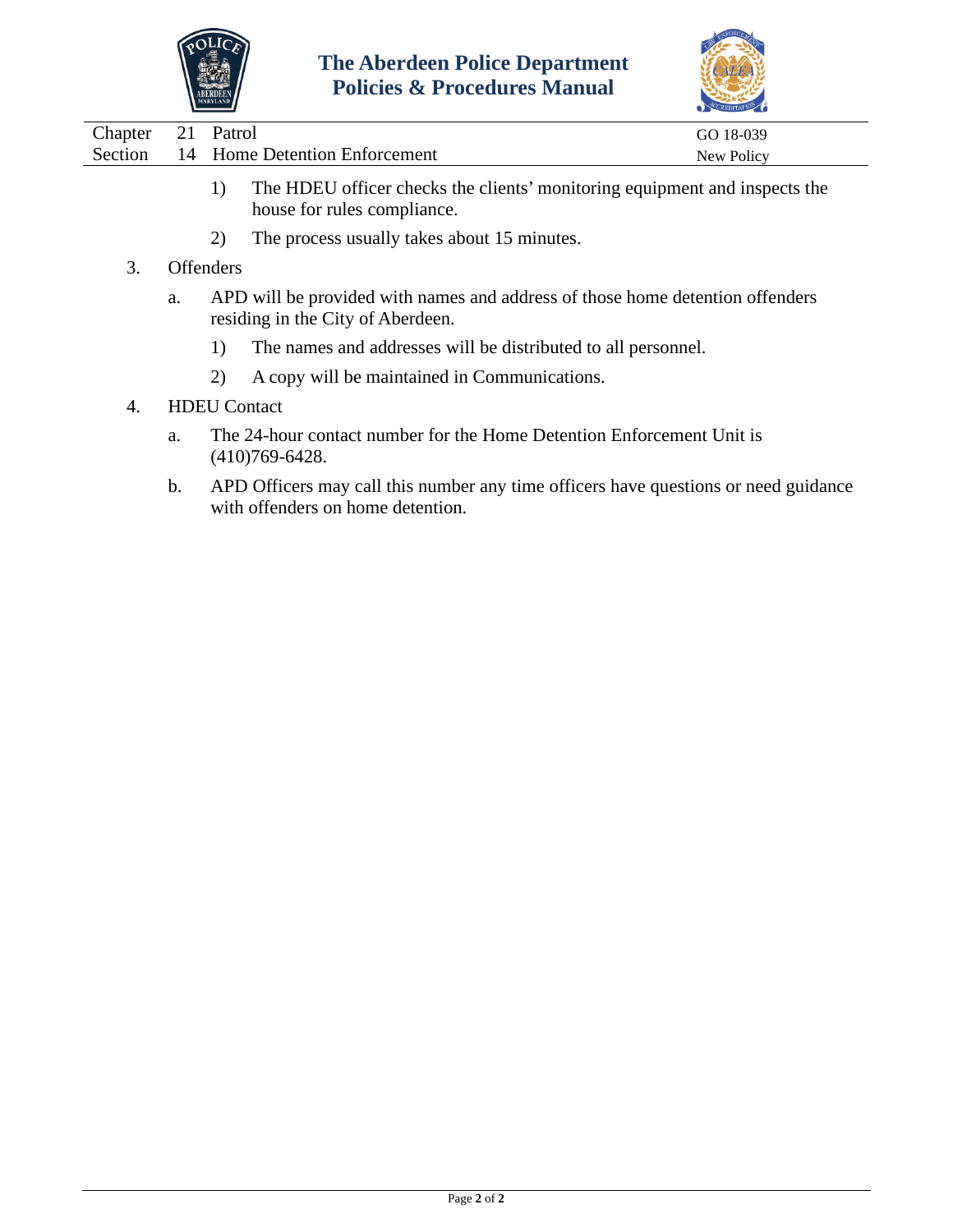



<span id="page-44-0"></span>

| Chapter 21 Patrol |                                              | GO 18-079, 10/22/18        |
|-------------------|----------------------------------------------|----------------------------|
|                   | Section 15 Persons with Mental Health Issues | Supersedes Original Policy |

- 1. Department employees shall provide to persons who have mental illnesses the same rights, dignity, and access to police and other government/community services as are provided to all citizens.
- 2. This policy provides general guidelines for recognizing and interacting with persons with mental health issues.

#### **B. Definition**

1. Mental Illness - Any of various conditions characterized by impairment of an individual's normal cognitive, emotional, or behavioral functioning; and caused by social, psychological, biochemical, genetic, or other factors, such as infection or head trauma.

#### **C. Procedures**

- 1. Department employees will use caution to ensure that the person's rights are not violated and that the person understands what is occurring.
- 2. Department employees will see that people with a mental illness receive the necessary assistance to access services.
- 3. Officers shall familiarize themselves with the proper methods of transport, arrest, and detention to ensure officer safety while providing reasonable support to an arrestee with a mental illness.

### **D. General Guidelines for Recognizing Symptoms** (41.2.7a)

- 1. Officers shall be alert to symptoms common to mental illnesses.
- 2. The following behaviors may be useful in recognizing warning signs of mental illness:
	- a. Social Withdrawal
		- 1) Sitting and doing nothing.
		- 2) Withdrawal from family, friends; abnormal self-centeredness.
		- 3) Dropping out of activities such as occupations and hobbies.
		- 4) Decline in academic or athletic performance.
	- b. Depression
		- 1) Loss of interest in once pleasurable activities.
		- 2) Expression of hopelessness, helplessness, inadequacy.
		- 3) Changes in appetite, weight loss or weight gain.
		- 4) Behaviors unrelated to events or circumstances.
		- 5) Excessive fatigue and sleepiness, or an inability to sleep.
		- 6) Pessimism; perceiving the world as "dead".
		- 7) Thinking or talking about suicide.
	- c. Thought Disorders
		- 1) Inability to concentrate or cope with minor problems.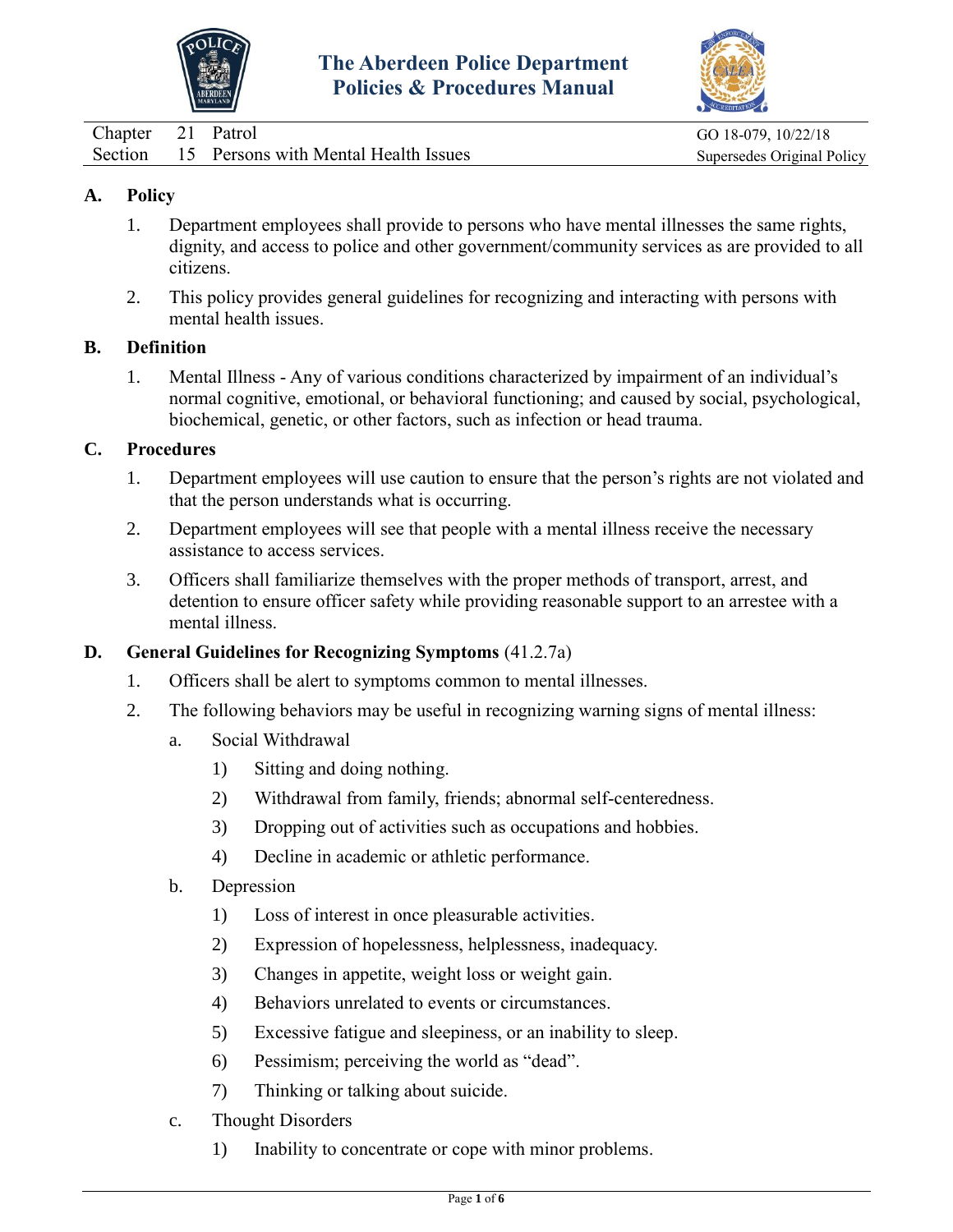



| Chapter | 21 | Patrol          |                                                    | GO 18-079, 10/22/18                                                         |
|---------|----|-----------------|----------------------------------------------------|-----------------------------------------------------------------------------|
| Section | 15 |                 | Persons with Mental Health Issues                  | Supersedes Original Policy                                                  |
|         |    | 2)              | Irrational statements.                             |                                                                             |
|         |    | 3)              | Poor reasoning, memory, and judgment.              |                                                                             |
|         |    |                 | a)                                                 | Expressing a combination of unrelated or abstract topics.                   |
|         |    |                 | b)                                                 | Expressing thought of greatness, e.g., person believes he/she is God.       |
|         |    |                 | $\mathbf{c})$<br>thoughts through TV set.          | Expressing ideas of being harassed or threatened, e.g., CIA monitoring      |
|         |    | 4)              | Peculiar use of words or language structure.       |                                                                             |
|         |    |                 | Nonsensical speech or chatter.<br>a)               |                                                                             |
|         |    |                 | b)<br>Extremely slow speech.                       | Word repetition-frequently stating the same or rhyming words or phrases.    |
|         |    |                 | $\mathbf{c})$                                      | Pressured speech – expressing urgency in manner of speaking.                |
|         |    | 5)              | Excessive fears of suspiciousness.                 |                                                                             |
|         |    |                 | a)                                                 | Preoccupation with death, germ, guilt, delusions, and hallucinations.       |
|         | d. |                 | <b>Expression of Feelings</b>                      |                                                                             |
|         |    | 1)              | Hostility from one formerly passive and compliant. |                                                                             |
|         |    |                 | a)                                                 | Argumentative, belligerent, or unreasonably hostile.                        |
|         |    |                 | Threatening harm to self or others.<br>b)          |                                                                             |
|         |    |                 | $\mathbf{c})$                                      | Overreacting to situations in an overly angry or frightening way.           |
|         |    | 2)              | Indifference, even in highly important situations. |                                                                             |
|         |    |                 | Lack of emotional response.<br>a)                  |                                                                             |
|         |    | 3)              | Inability to cry, or excessive crying.             |                                                                             |
|         |    | 4)              | Inability to express joy.                          |                                                                             |
|         |    | 5)              | Inappropriate laughter.                            |                                                                             |
|         |    |                 | a)<br>accidents.                                   | Reacting with opposite of expected emotion $-e.g.$ laughing at auto         |
|         |    | 6)              | Nonverbal expressions of sadness or grief.         |                                                                             |
|         | e. | <b>Behavior</b> |                                                    |                                                                             |
|         |    | 1)              |                                                    | Hyperactivity or inactivity or alterations between the two.                 |
|         |    |                 | Talking excitedly or loudly.<br>a)                 |                                                                             |
|         |    |                 | b)                                                 | Manic behavior, accelerated thinking and speaking.                          |
|         |    | 2)              | Deterioration in personal hygiene and appearance.  |                                                                             |
|         |    |                 | a)<br>the winter, heavy coats in the summer.       | Bizarre clothing or makeup, inappropriate to environment $-e.g.,$ shorts in |
|         |    |                 |                                                    |                                                                             |

- 3) Involvement in automobile accidents.
- 4) Drug or alcohol abuse.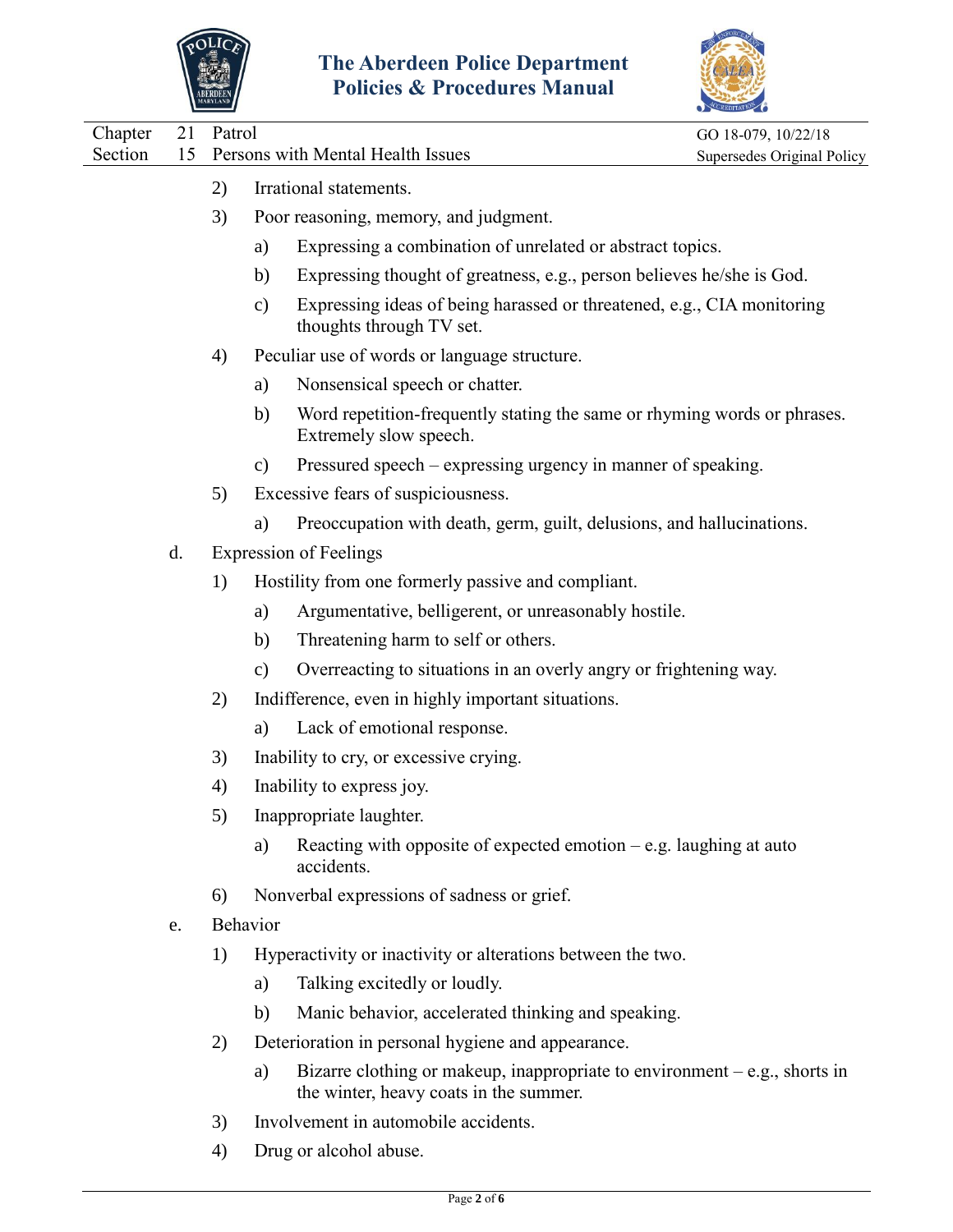



| Chapter |    | 21 | Patrol |                                                                                                                                                                                  | GO 18-079, 10/22/18        |
|---------|----|----|--------|----------------------------------------------------------------------------------------------------------------------------------------------------------------------------------|----------------------------|
| Section |    | 15 |        | Persons with Mental Health Issues                                                                                                                                                | Supersedes Original Policy |
|         |    |    | 5)     | Forgetfulness and loss of valuable possessions.                                                                                                                                  |                            |
|         |    |    | 6)     | Attempts to escape through geographic change, frequent moves, or hitch hiking<br>trips.                                                                                          |                            |
|         |    |    | 7)     | Bizarre behavior – staring, strange postures or mannerisms, lethargic, sluggish<br>movements, repetitious or ritualistic movements.                                              |                            |
|         |    |    | 8)     | Decorations – Inappropriate use of household items, e.g., aluminum foil covering<br>windows.                                                                                     |                            |
|         |    |    | 9)     | "Pack ratting" waste matter/trash – accumulation of trash, e.g., hoarding string,<br>newspapers, paper bags, clutter, etc.                                                       |                            |
|         |    |    | 10)    | Unusual sensitivity to noises, light, colors, clothing.                                                                                                                          |                            |
|         |    |    | 11)    | Changes in sleeping and eating habits.                                                                                                                                           |                            |
|         |    | f. |        | <b>Cognitive Impairments</b>                                                                                                                                                     |                            |
|         |    |    | 1)     | Disorientation in time, place, or person. Confusion, incoherence and extreme<br>paranoia.                                                                                        |                            |
|         |    |    | 2)     | Inability to find way in familiar settings.                                                                                                                                      |                            |
|         |    |    | 3)     | Inability to solve familiar problems.                                                                                                                                            |                            |
|         |    |    | 4)     | Impaired memory for recent events.                                                                                                                                               |                            |
|         |    |    | 5)     | Inability to wash and feed oneself, urinary or fecal incontinence. Presence of<br>feces or urine on the floor or walls.                                                          |                            |
|         |    |    | 6)     | The degree to which these symptoms exist varies from person to person according<br>to the type and severity of the mental illness.                                               |                            |
|         |    |    |        | Many of these symptoms represent internal, emotional states that are not<br>a)<br>readily observable from a distance, but are noticeable in conversation with<br>the individual. |                            |
|         |    |    |        | Often, symptoms of mental illness are cyclic, vary in severity from time to<br>b)<br>time.                                                                                       |                            |
|         |    |    |        | Duration of an episode can also vary from weeks to months for some, and<br>$\mathbf{c})$<br>many years or a lifetime for others.                                                 |                            |
| E.      |    |    |        | <b>Common Encounters (41.2.7c)</b>                                                                                                                                               |                            |
|         | 1. |    |        | Officers should be prepared to encounter a person with a mental illness at any time.                                                                                             |                            |
|         | 2. |    |        | Common situations in which such individuals may be encountered include but are not limited<br>to, the following:                                                                 |                            |
|         |    | a. |        | Wandering—Individuals with mental challenges may be found wandering aimlessly or<br>engaged in repetitive or bizarre behaviors in a public place;                                |                            |
|         |    | h  |        | Seizures—Mentally ill persons are more subject to seizures and may be found in                                                                                                   |                            |

- b. Seizures—Mentally ill persons are more subject to seizures and may be found in medical emergency situations;
- c. Disturbances—Disturbances may develop when caregivers are unable to maintain control over mentally ill persons engaging in self-destructive behaviors;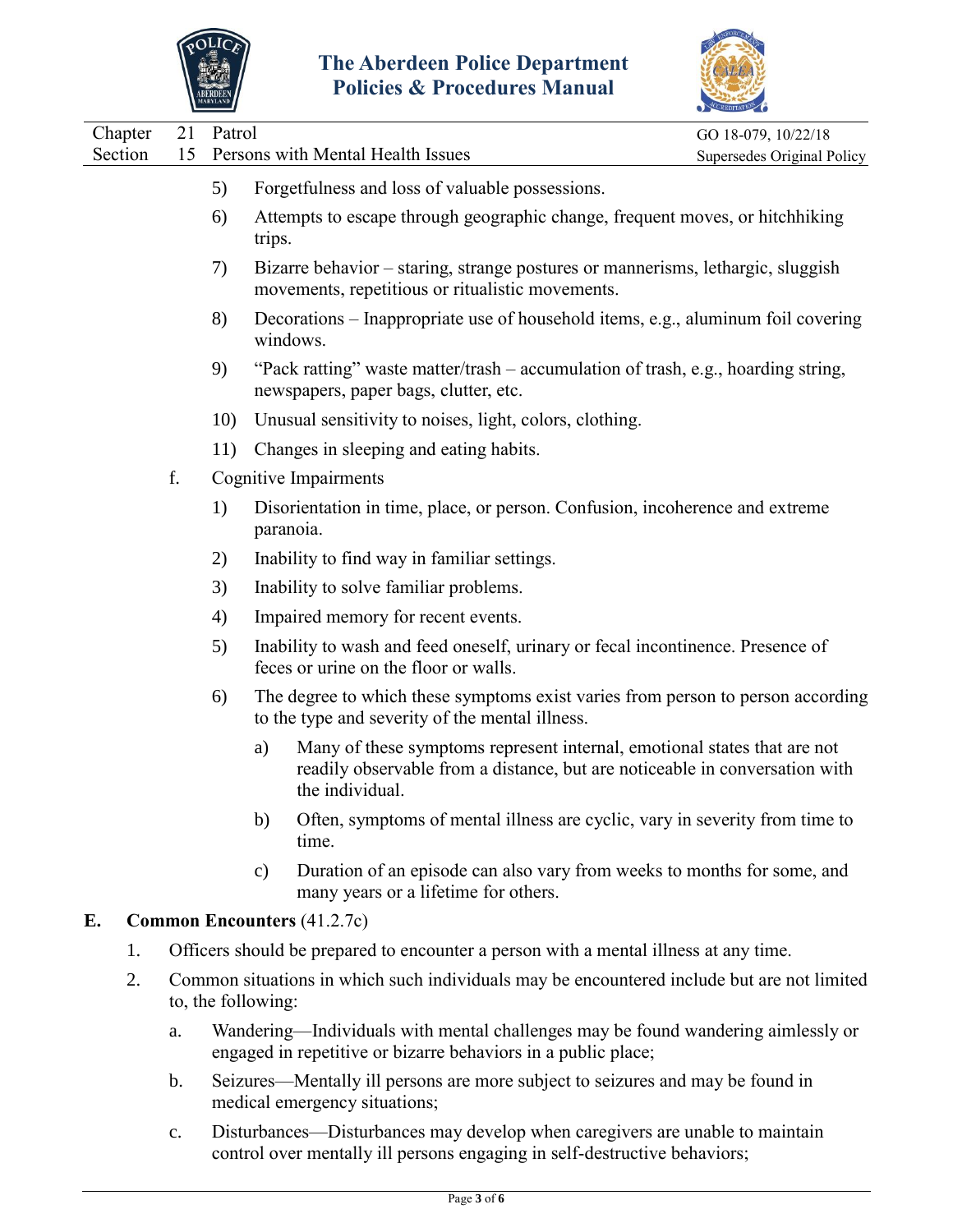



| Chapter | 21             | Patrol                                                                                                                                                                                                                                                                                         | GO 18-079, 10/22/18        |
|---------|----------------|------------------------------------------------------------------------------------------------------------------------------------------------------------------------------------------------------------------------------------------------------------------------------------------------|----------------------------|
| Section | 15             | Persons with Mental Health Issues                                                                                                                                                                                                                                                              | Supersedes Original Policy |
|         | d.             | Strange and bizarre behaviors—Repetitive and seemingly nonsensical motions and<br>actions in public places, inappropriate laughing or crying, and personal endangerment;<br><sub>or</sub>                                                                                                      |                            |
|         | e.             | Offensive or suspicious persons-Socially inappropriate or unacceptable acts such as<br>ignorance of personal space, annoyance of others, inappropriate touching of oneself or<br>others, are sometimes associated with the mentally ill person who are not conscious of<br>acceptable conduct. |                            |
| F.      |                | <b>Response to People With Mental Illness (41.2.7c)</b>                                                                                                                                                                                                                                        |                            |
| 1.      |                | While protecting the officer's own safety, the safety of the person with mental illness and<br>others at the scene, the officer should:                                                                                                                                                        |                            |
|         | a.             | Speak calmly;                                                                                                                                                                                                                                                                                  |                            |
|         | b.             | Use non-threatening body language;                                                                                                                                                                                                                                                             |                            |
|         | $\mathbf{c}$ . | Eliminate to the degree possible, loud sounds, bright lights, sirens, and crowds, moving<br>the individual to a calm environment;                                                                                                                                                              |                            |
|         | d.             | Keep animals away;                                                                                                                                                                                                                                                                             |                            |
|         | e.             | Look for personal identification;                                                                                                                                                                                                                                                              |                            |
|         | f.             | Call the caregiver;                                                                                                                                                                                                                                                                            |                            |
|         | g.             | Memory impaired persons reported missing should be handled utilizing guidelines in<br>the Missing Persons Chapter of this Manual;                                                                                                                                                              |                            |
|         | h.             | Prepare for a lengthy interaction;                                                                                                                                                                                                                                                             |                            |
|         | i.             | Repeat short, direct phrases;                                                                                                                                                                                                                                                                  |                            |
|         | j.             | Be attentive to sensory impairments that make it difficult to process information;                                                                                                                                                                                                             |                            |
|         | k.             | Do not touch the person unless absolutely necessary, use soft gestures, avoid quick<br>movements, use simple and direct language, and don't automatically interpret odd<br>behavior as belligerent;                                                                                            |                            |
|         | 1.             | Accompany the person through a building or neighborhood to seek visual clues;                                                                                                                                                                                                                  |                            |
|         |                | Be aware of different forms of communication such as signals or gestures instead<br>1)<br>of words;                                                                                                                                                                                            |                            |
|         | m.             | Do not become angry at the person; and                                                                                                                                                                                                                                                         |                            |
|         | n.             | Maintain a safe distance.                                                                                                                                                                                                                                                                      |                            |
| 2.      |                | Officers should seek non-arrest resolutions for minor incidents.                                                                                                                                                                                                                               |                            |
| 3.      |                | Officers should consider when selecting appropriate disposition options that may include the<br>following:                                                                                                                                                                                     |                            |
|         | a.             | Refer or transport the person for medical attention if he or she is injured or abused;                                                                                                                                                                                                         |                            |
|         | b.             | Outright release;                                                                                                                                                                                                                                                                              |                            |
|         |                | Release to care of family, caregiver or mental health provider;<br>1)                                                                                                                                                                                                                          |                            |

c. Refer or transport to substance abuse services;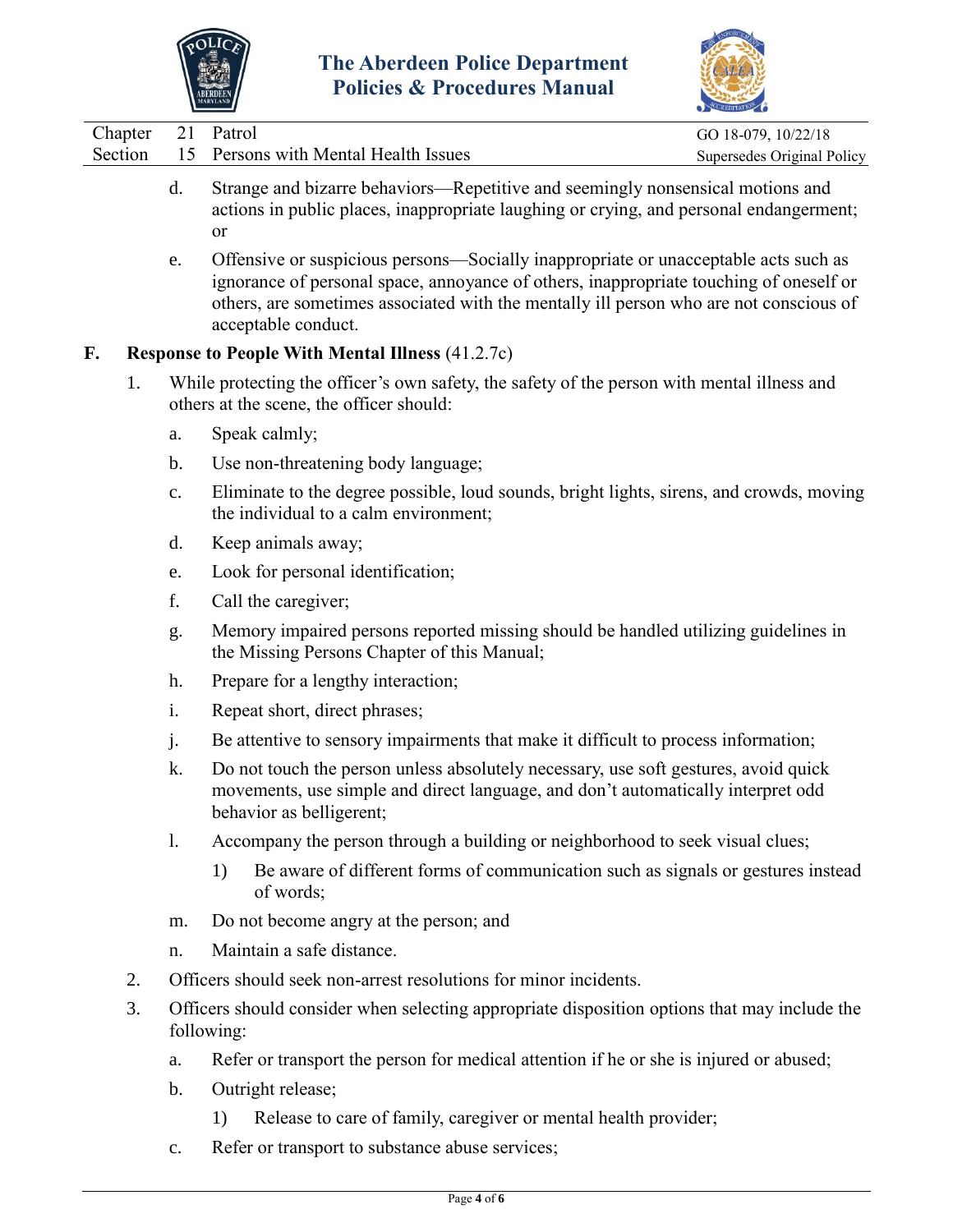



|                   |                                      | $\sum_{i=1}^{n}$           |
|-------------------|--------------------------------------|----------------------------|
| Chapter 21 Patrol |                                      | GO 18-079, 10/22/18        |
| Section           | 15 Persons with Mental Health Issues | Supersedes Original Policy |
|                   |                                      |                            |

- d. Assist in arranging voluntary admission to a mental health facility if requested;
- e. Transport for involuntary emergency psychiatric evaluation if the person's behavior meets the criteria for this action; and
- f. Arrest if a crime has been committed.

### **G. Interview and Interrogation** (41.2.7c)

- a. In a situation where an officer would normally give Miranda Rights, the officer should determine if the person understands the Miranda Rights.
	- 1) The officer should interview or interrogate the person if the officer believes the person:
		- a) Understands the nature of an oath;
		- b) Appreciates the difference between truth and falsehood;
		- c) Appreciates the necessity of telling the truth; and that
		- d) The person who testifies falsely may be punished; or
- b. If the officer believes the person does not understand the Miranda Rights, the officer should select an appropriate action in this policy.
- 2. If the mentally ill person is a witness, officers should:
	- a. Not interpret lack of eye contact or strange actions as indications of deceit;
	- b. Use simple and straightforward language;
	- c. Do not employ common interrogation techniques, suggest answers, attempt to complete thoughts of persons slow to respond, or pose hypothetical conclusions; and
	- d. Recognize that the individual might be easily manipulated and highly suggestible.

## **H. Custody** (41.2.7c)

- 1. Officers will use the least restraint possible and protect the arrestee from self-injury, while taking all necessary precautions.
- 2. Voluntary admission or referral.
	- a. Officers should refer the person to:
		- 1) An appropriate mental health facility; or
		- 2) The person's primary care or other personal physician if possible.
	- b. Officers may transport the person to the Harford Memorial Hospital, Upper Chesapeake Hospital System.
- 3. Involuntary Admission.
	- a. Officers who have personally observed the actions of the individual and have reason to believe that the person is in clear and imminent danger of causing personal harm to him/herself or others, should transport the person to Harford Memorial Hospital or another appropriate facility.
	- b. Observations include but may not be limited to:
		- 1) The person is imminently dangerous to self or others.